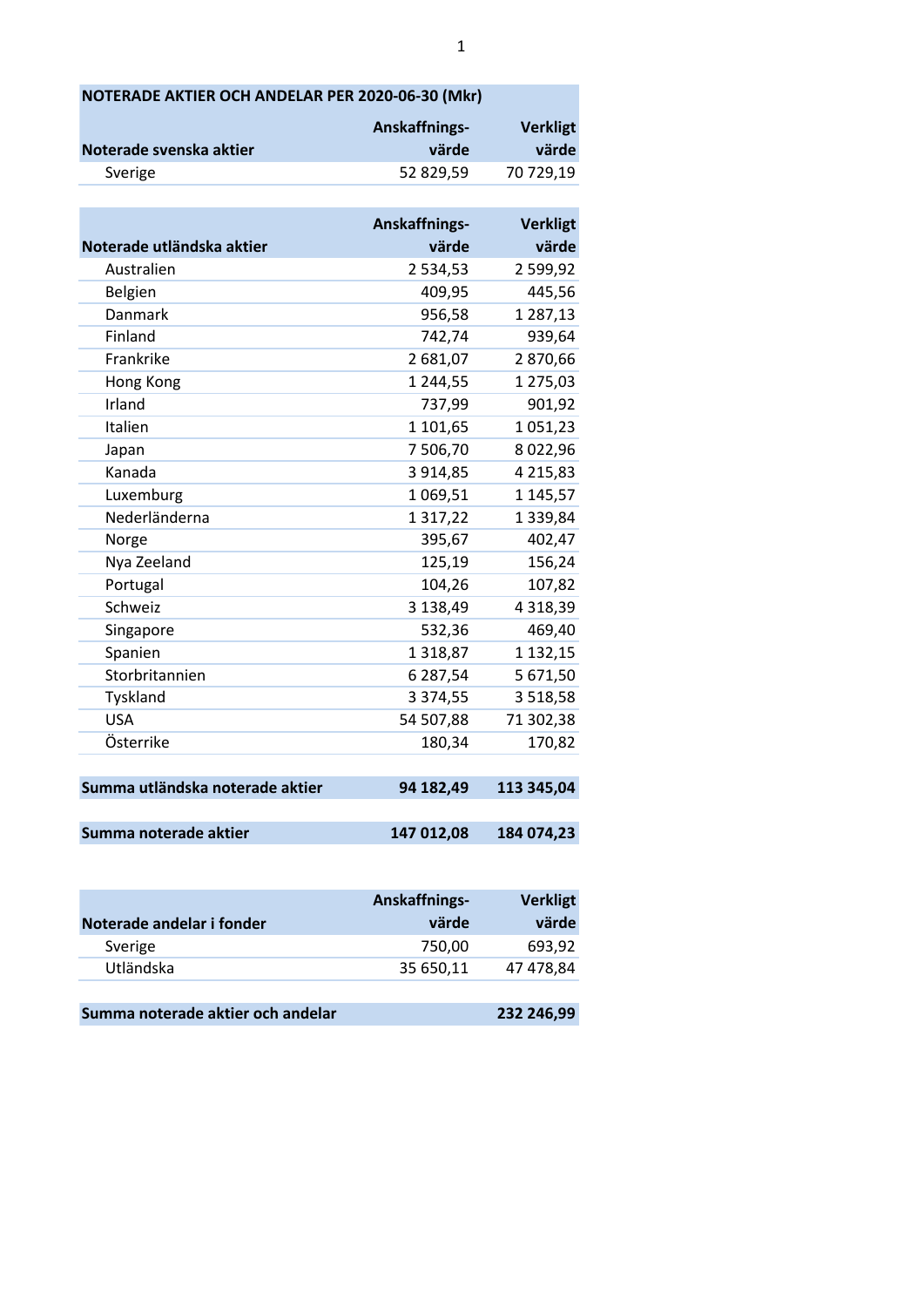| NOTERADE AKTIER OCH ANDELAR PER 2020-06-30 (Mkr) |               |                      |      |                          |  |  |
|--------------------------------------------------|---------------|----------------------|------|--------------------------|--|--|
| <b>Sverige</b>                                   |               | Antal Verkligt värde |      | Kapital Röster BB Ticker |  |  |
| <b>Absolent Group</b>                            | 58 988        | 20,65                | 0,52 | 0,52 ABSO:SF             |  |  |
| <b>Actic Group</b>                               | 1 585 135     | 24,09                | 9,97 | 9,97 ATIC:SS             |  |  |
| <b>Active Biotech</b>                            | 3 908 724     | 10,08                | 2,69 | 2,69 ACTI:SS             |  |  |
| Adapteo                                          | 1 147 182     | 91,09                | 2,57 | 2,57 ADAPT:SS            |  |  |
| Addnode B                                        | 1756594       | 312,67               | 5,25 | 4,15 ANODB:SS            |  |  |
| Akelius Residential                              | 2627092       | 44,42                | 0,08 | 0,00 AKELD:SF            |  |  |
| Alfa Laval                                       | 852 585       | 174,27               | 0,20 | 0,20 ALFA:SS             |  |  |
| Alligator Bioscience                             | 2 273 183     | 22,39                | 3,18 | 3,18 ATORX:SS            |  |  |
| Amasten Fastighets AB                            | 6700000       | 46,90                | 1,23 | 1,23 AMAST:SF            |  |  |
| Arjo B                                           | 18 636 116    | 965,35               | 6,84 | 4,27 ARJOB:SS            |  |  |
| Asarina Pharma                                   | 1 585 000     | 9,83                 | 8,46 | 8,46 ASAP:SF             |  |  |
| Ascelia Pharma                                   | 986 841       | 22,50                | 4,11 | 4,19 ACE:SS              |  |  |
| Assa Abloy B                                     | 4 4 5 4 4 4 4 | 844,08               | 0,40 | 0,27 ASSAB:SS            |  |  |
| Atlas Copco                                      | 10 735 915    | 3 844,46             | 0,87 | 0,42                     |  |  |
| А                                                | 2 897 358     | 1 143,30             |      | ATCOA:SS                 |  |  |
| B                                                | 7838557       | 2 701,17             |      | ATCOB:SS                 |  |  |
| Atrium Ljungberg                                 | 21 986        | 2,88                 | 0,02 | 0,01 ATRLJB:SS           |  |  |
| Autoliv Inc*                                     | 1 363 401     | 818,04               | 1,59 | 1,59 ALIV:SS             |  |  |
| Avanza                                           | 4 8 2 4 8 7 6 | 638,33               | 3,14 | 3,14 AZA:SS              |  |  |
| Bergman & Beving                                 | 1690781       | 121,40               | 6,16 | 4,57 BERGB:SS            |  |  |
| Bactiguard                                       | 3 288 354     | 480,10               | 9,80 | 4,73 BACTIB:SS           |  |  |
| <b>Balder B</b>                                  | 3 0 3 1       | 1,08                 | 0,00 | 0,00 BALDB:SS            |  |  |
| Beijer Alma B                                    | 1899597       | 180,65               | 3,15 | 1,59 BEIAB:SS            |  |  |
| <b>Beijer Electronics</b>                        | 2 166 128     | 85,67                | 7,51 | 7,57 BELE:SS             |  |  |
| Beijer Ref                                       | 6498033       | 1828,55              | 5,10 | 3,00 BEIJB:SS            |  |  |
| Besqab                                           | 796 690       | 85,25                | 5,14 | 5,14 BESQ:SS             |  |  |
| Billerud                                         | 13 175 767    | 1758,31              | 6,33 | 6,33 BILL:SS             |  |  |
| <b>BioArctic</b>                                 | 4 000 000     | 293,40               | 4,54 | 1,84 BIOAB:SS            |  |  |
| <b>BioGaia</b>                                   | 1433288       | 736,71               | 8,27 | 5,97 BIOGB:SS            |  |  |
| <b>Bioinvent International</b>                   | 12 500 000    | 18,95                | 2,14 | 2,14 BINV:SS             |  |  |
| <b>Biotage</b>                                   | 1838944       | 256,16               | 2,82 | 2,82 BIOT:SS             |  |  |
| Björn Borg                                       | 1697261       | 23,93                | 6,75 | 6,75 BORG:SS             |  |  |
| Boliden                                          | 165 006       | 34,98                | 0,06 | 0,06 BOL:SS              |  |  |
| Bonava A                                         | 2 905 922     | 145,62               | 2,68 | 1,39                     |  |  |
| Α                                                | 3 3 4 3       | 0,21                 |      | <b>BONAVA:SS</b>         |  |  |
| B                                                | 2 902 579     | 145,42               |      | <b>BONAVB:SS</b>         |  |  |
| <b>BONESUPPORT</b>                               | 3 092 458     | 131,12               | 4,80 | 4,88 BONEX:SS            |  |  |
| <b>Bravida</b>                                   | 14 684 817    | 1 307,68             | 7,22 | 7,23 BRAV:SS             |  |  |
| <b>BTS Group B</b>                               | 370 205       | 72,41                | 1,92 | 1,37 BTSB:SS             |  |  |
| <b>Bulten AB</b>                                 | 666 734       | 35,60                | 3,17 | 3,17 BULTEN:SS           |  |  |
| <b>Bure Equity</b>                               | 5 892 623     | 1 191,49             | 7,95 | 7,95 BURE:SS             |  |  |
| <b>Calliditas Therapeutics B</b>                 | 2 178 227     | 245,70               | 4,54 | 4,54 CALTX:SS            |  |  |
| Camurus                                          | 3 3 3 0 6 7 6 | 526,25               | 6,45 | 6,45 CAMX:SS             |  |  |
| Cantargia                                        | 7 056 751     | 151,72               | 7,75 | 7,75 CANTA:SS            |  |  |
| Castellum                                        | 73 532        | 12,80                | 0,03 | 0,03 CAST:SS             |  |  |
| Catena AB                                        | 936 314       | 343,63               | 2,48 | 2,48 CATE:SS             |  |  |
| Cavotec                                          | 9 230 465     | 170,76               | 9,79 | 9,79 CCC:SS              |  |  |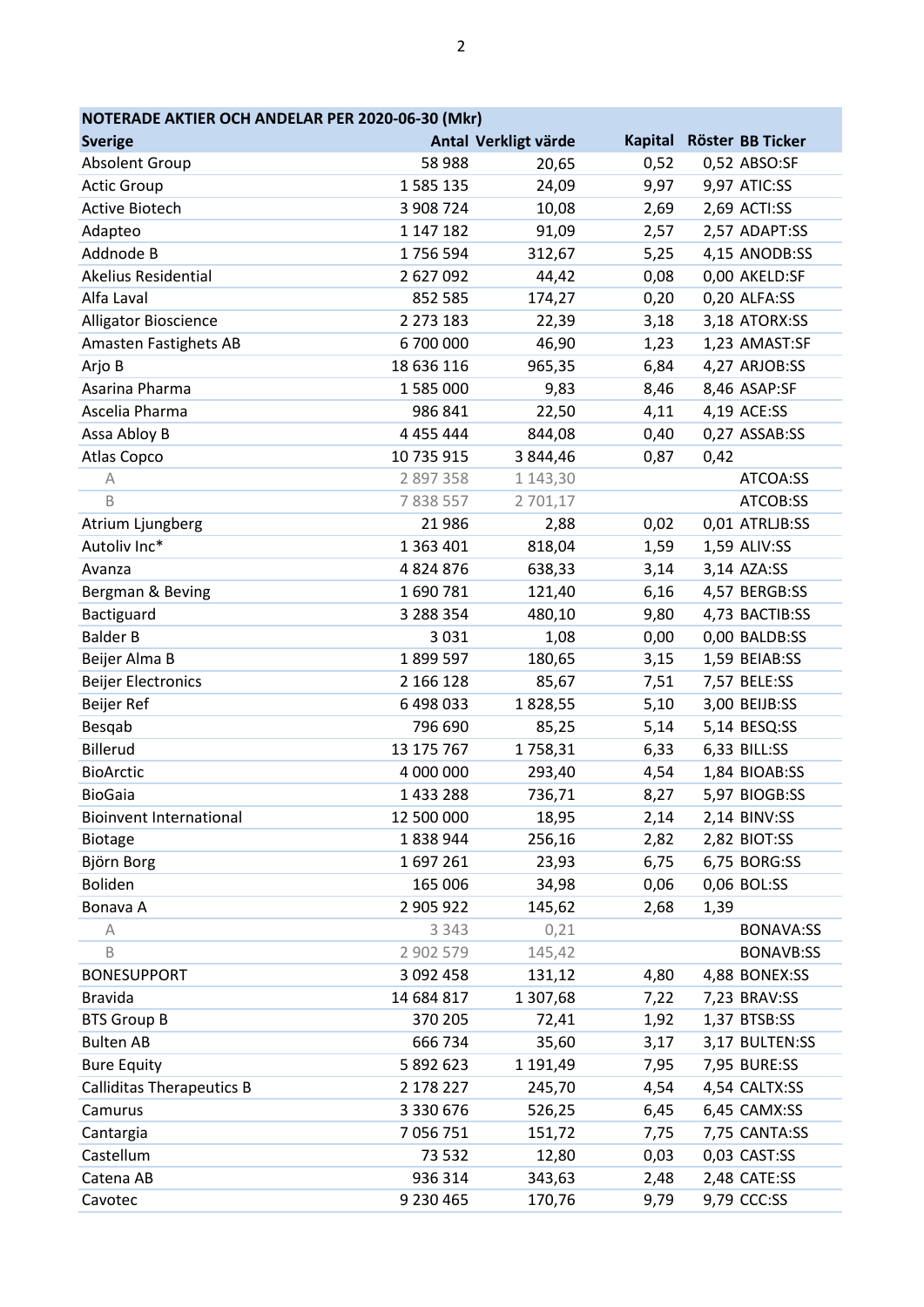| <b>CELLINK</b>                  | 2 034 408     | 243,32   | 4,74 | 3,61 CLNKB:SS      |
|---------------------------------|---------------|----------|------|--------------------|
| <b>Cibus Nordic Real Estate</b> | 3 3 8 9 5 2 1 | 471,14   | 9,08 | 9,08 CIBUS:SF      |
| Concentric                      | 1805953       | 237,66   | 4,72 | 4,72 COIC:SS       |
| <b>Corem Property Group</b>     | 6 979 520     | 150,47   | 1,84 | 1,85               |
| $\mathbb A$                     | 606 532       | 10,43    |      | <b>COREA:SS</b>    |
| Pref                            | 89 957        | 28,52    |      | <b>COREPREF:SS</b> |
| $\mathsf B$                     | 6 283 031     | 111,52   |      | <b>COREB:SS</b>    |
| Diös                            | 40 530        | 2,53     | 0,03 | 0,03 DIOS:SS       |
| Dometic Group                   | 2 803 713     | 234,22   | 0,95 | 0,95 DOM:SS        |
| Duni                            | 2 2 3 7 8 9 6 | 218,19   | 4,76 | 4,76 DUNI:SS       |
| <b>Elanders B</b>               | 1956744       | 101,75   | 5,53 | 3,79 ELANB:SS      |
| Electrolux B                    | 53 535        | 8,34     | 0,02 | 0,01 ELUXB:SS      |
| Elekta B                        | 27 584 380    | 2 390,46 | 7,19 | 5,32 EKTAB:SS      |
| Eltel                           | 15 027 060    | 304,30   | 9,54 | 9,59 ELTEL:SS      |
| Epiroc A                        | 3 037 938     | 346,67   | 0,25 | 0,06               |
| $\mathbb A$                     | 231 714       | 26,90    |      | EPIA:SS            |
| $\mathsf B$                     | 2 806 224     | 319,77   |      | EPIB:SS            |
| <b>Episurf Medical</b>          | 8700000       | 12,27    | 4,70 | 4,65 EPISB:SS      |
| <b>EQT AB</b>                   | 749 354       | 125,25   | 0,08 | 0,08 EQT:SS        |
| Ericsson B                      | 1 0 3 4 0 1 2 | 89,09    | 0,03 | 0,02 ERICB:SS      |
| <b>Essity B</b>                 | 151 658       | 45,66    | 0,02 | 0,01 ESSITYB:SS    |
| <b>Evolution Gaming Group</b>   | 43 978        | 24,43    | 0,02 | 0,02 EVO:SS        |
| <b>EWPG Holding</b>             | 525 000       | 2,64     | 1,49 | 1,49 EWP:SF        |
| Fabege                          | 6933298       | 755,04   | 2,10 | 2,10 FABG:SS       |
| Fagerhult                       | 8 6 6 8 5 9 6 | 298,63   | 4,89 | 4,89 FAG:SS        |
| Fastpartner D                   | 471 717       | 36,98    | 0,24 | 0,03 FPARD:SS      |
| Getinge B                       | 20 993 442    | 3 629,77 | 7,71 | 4,81 GETIB:SS      |
| Gränges                         | 7 233 994     | 533,51   | 9,58 | 9,58 GRNG:SS       |
| Hennes & Mauritz B              | 20 673 167    | 2790,88  | 1,25 | 0,61 HMB:SS        |
| Haldex                          | 2 3 1 2 9 5 1 | 86,74    | 4,76 | 4,76 HLDX:SS       |
| Handicare Group                 | 4 0 5 6 2 0 7 | 105,46   | 6,88 | 6,88 HANDI:SS      |
| Handelsbanken A                 | 2 122 786     | 187,74   | 0,11 | 0,11 SHBA:SS       |
| Hansa Biopharma                 | 1 112 044     | 192,94   | 2,68 | 2,77 HNSA:SS       |
| Hexagon B                       | 566 834       | 308,36   | 0,15 | 0,11 HEXAB:SS      |
| Hufvudstaden A                  | 5 289 280     | 612,50   | 2,50 | 0,51 HUFVA:SS      |
| Humana AB                       | 668 541       | 31,66    | 1,26 | 1,26 HUM:SS        |
| Husqvarna B                     | 8 430 599     | 643,25   | 1,46 | 0,53 HUSQB:SS      |
| ICA Gruppen                     | 43 851        | 19,37    | 0,02 | 0,02 ICA:SS        |
| Iconovo AB                      | 377 000       | 19,83    | 4,84 | 4,85 ICO:SF        |
| Immunicum                       | 7 000 000     | 70,70    | 7,59 | 7,59 IMMU:SS       |
| <b>Index Pharmaceuticals</b>    | 6 635 679     | 39,15    | 7,47 | 7,47 INDEX:SF      |
| Industrivärden C                | 92 672        | 19,56    | 0,02 | 0,00 INDUC:SS      |
| <b>IBT</b>                      | 1 112 919     | 125,76   | 9,91 | 7,61 IBTB:SS       |
| <b>Intervacc AB</b>             | 2 415 000     | 60,62    | 4,81 | 4,81 IVACC:SF      |
| Investor                        | 699 879       | 343,05   | 0,09 | 0,08               |
| Α                               | 239 532       | 116,70   |      | <b>INVEA:SS</b>    |
| B                               | 460 347       | 226,35   |      | <b>INVEB:SS</b>    |
| Inwido                          | 5 667 287     | 364,97   | 9,78 | 9,78 INWI:SS       |
| <b>INVISIO Communication</b>    | 2 2 8 7 0 5   | 337,50   | 5,19 | 5,19 IVSO:SS       |
| <b>IRLAB Therapeutics</b>       | 2 3 5 9 3 6 6 | 66,65    | 4,86 | 4,86 IRLABA:SF     |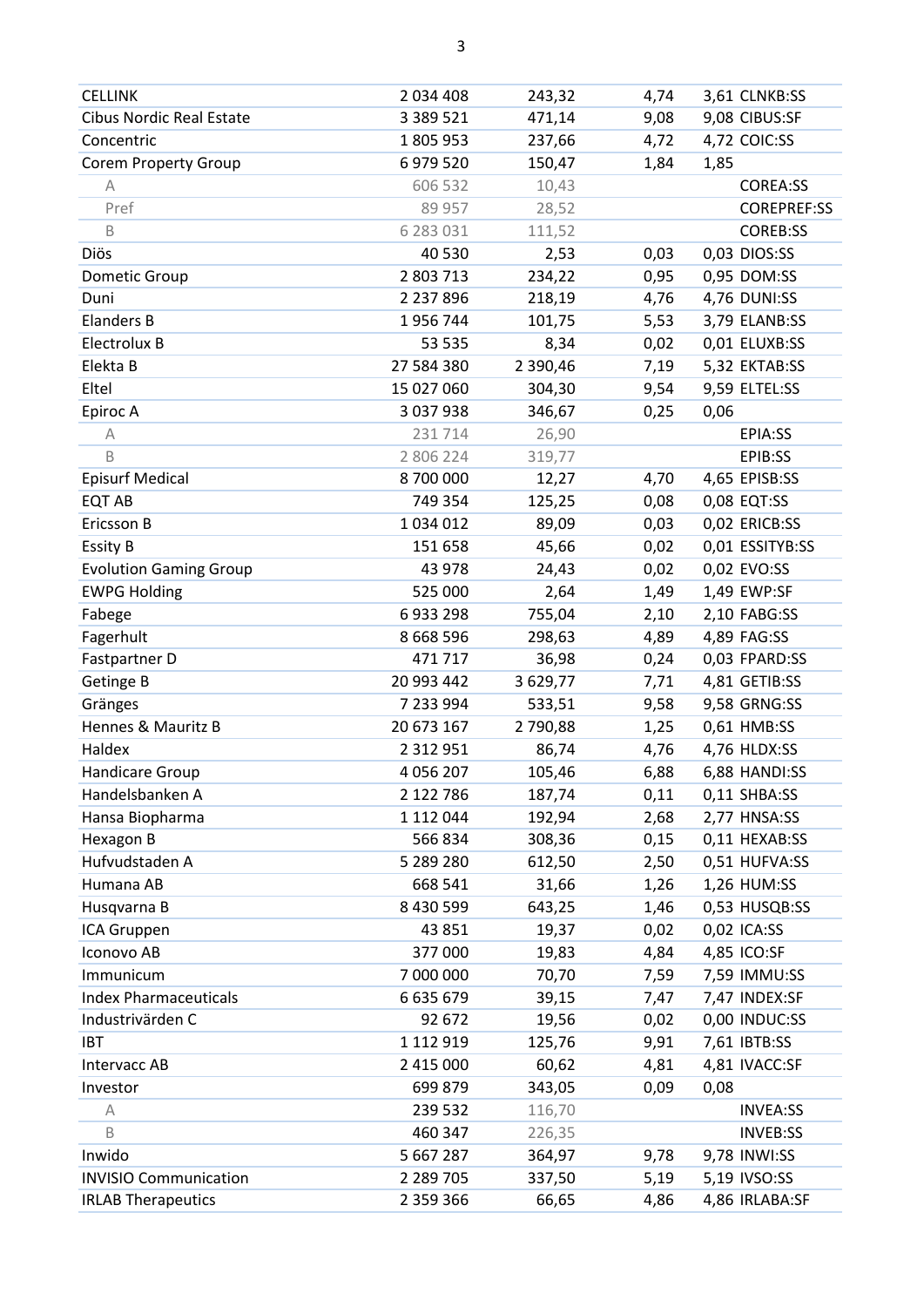| <b>IRRAS</b>                        | 6 139 362     | 34,38         | 9,26 | 9,26 IRRAS:SF  |
|-------------------------------------|---------------|---------------|------|----------------|
| <b>Isofal Medical</b>               | 2 400 000     | 14,64         | 2,87 | 2,87 ISOFOL:SF |
| I-Tech AB                           | 325 133       | 32,51         | 2,73 | 2,73 ITECH:SF  |
| JM                                  | 138 735       | 29,09         | 0,20 | 0,20 JM:SS     |
| John Mattson                        | 102 549       | 14,85         | 0,30 | 0,30 JOMA:SS   |
| K <sub>2</sub> A                    | 9 2 9 7       | 1,47          | 0,05 | 0,02 K2AB:SS   |
| Karnov Group                        | 4770479       | 264,76        | 4,87 | 4,88 KAR:SS    |
| <b>K-Fast Holding</b>               | 762 376       | 191,66        | 2,25 | 1,56 KFASTB:SS |
| Kinnevik B                          | 113 215       | 27,75         | 0,04 | 0,02 KINVB:SS  |
| Klövern A                           | 29 5 11       | 0,45          | 0,00 | 0,02 KLOVA:SS  |
| Kungsleden                          | 645 462       | 44,80         | 0,30 | 0,30 KLED:SS   |
| Latour B                            | 59 093        | 9,99          | 0,01 | 0,01 LATOB:SS  |
| Lifco                               | 5 819 050     | 3 433,24      | 6,41 | 4,00 LIFCOB:SS |
| Lindab International                | 6 3 3 4 9 1 9 | 691,77        | 8,05 | 8,05 LIAB:SS   |
| Lundbergs B                         | 18 4 68       | 7,81          | 0,01 | 0,00 LUNDB:SS  |
| Lundin Petroleum                    | 1 2 2 6 7 6 0 | 275,53        | 0,43 | 0,43 LUNE:SS   |
| Medicover                           | 14 999 264    | 1 4 3 5 , 4 3 | 9,95 | 1,75 MCOVB:SS  |
| Mekonomen                           | 4 944 399     | 326,33        | 8,76 | 8,76 MEKO:SS   |
| Mentice                             | 1 3 2 5 8 3 3 | 96,92         | 5,49 | 5,49 MNTC:SF   |
| <b>Micro Systemation</b>            | 935 623       | 21,80         | 4,88 | 3,32 MSABB:SS  |
| Mycronic                            | 9 205 809     | 1617,46       | 9,40 | 9,40 MYCR:SS   |
| Midsona B                           | 1016130       | 54,26         | 1,56 | 1,42 MSONB:SS  |
| Millicom International SDB          | 1 3 3 9 6 4   | 325,22        | 1,31 | 1,31 TIGO:SS   |
| Munters B                           | 9732760       | 506,10        | 5,30 | 5,30 MTRS:SS   |
| Nanoform Finland                    | 2 898 550     | 131,88        | 4,35 | 4,35 NANOFS:SF |
| <b>NCAB Group</b>                   | 1 196 097     | 202,74        | 6,40 | 6,40 NCAB:SS   |
| Nederman Holding                    | 2 851 486     | 319,37        | 8,11 | 8,11 NMAN:SS   |
| New Wave Group B                    | 2712567       | 84,36         | 4,09 | 1,11 NEWAB:SS  |
| Nibe Industrier B                   | 3 823 216     | 787,20        | 0,76 | 0,37 NIBEB:SS  |
| Nobia                               | 12 645 559    | 557,67        | 7,43 | 7,43 NOBI:SS   |
| Nordea                              | 14 042 970    | 903,10        | 0,35 | 0,35 NDA:SS    |
| NP3 Fastigheter                     | 6 703 170     | 420,53        | 8,15 | 7,10           |
| Stam                                | 3763098       | 331,15        |      | NP3:SS         |
| Pref                                | 2 940 072     | 89,38         |      | NP3PREF:SS     |
| Nyfosa                              | 6 605 278     | 419,44        | 3,58 | 3,58 NYF:SS    |
| <b>OEM International B</b>          | 710 204       | 170,45        | 3,07 | 1,07 OEMB:SS   |
| Oncopetides                         | 3 140 755     | 412,07        | 5,11 | 5,11 ONCO:SS   |
| Organoclick AB                      | 2 790 000     | 15,90         | 3,03 | 3,03 ORGC:SF   |
| <b>Oscar Properties</b>             | 16 827 183    | 9,94          | 8,72 | 8,82 OP:SS     |
| Ovzon                               | 4 0 6 1 8 9 6 | 215,28        | 9,58 | 9,58 OVZON:SF  |
| Pandox                              | 3 0 5 1 1 3 3 | 328,30        | 1,66 | 0,91 PNDXB:SS  |
| Platzer                             | 11 717 129    | 931,51        | 9,77 | 3,91 PLAZB:SS  |
| Pledpharma                          | 3 2 3 8 4 2 7 | 16,48         | 6,05 | 6,05 PLED:SS   |
| Probi                               | 1 046 127     | 300,24        | 8,98 | 8,98 PROB:SS   |
| Proventus Capital Partners Alpha AB | 282 947 306   | 305,36        |      |                |
| Proventus Capital II AB             | 21 179 824    | 10,59         |      |                |
| Proventus Capital III AB            | 1 128 242 249 | 1 0 1 0,47    |      |                |
| Proventus Capital IVB AB            | 76 342 222    | 799,32        |      |                |
| Q-Linea                             | 2 166 326     | 159,01        | 7,92 | 7,92 QLINEA:SS |
| Recipharm                           | 6 3 2 0 0 5 1 | 726,81        | 6,26 | 2,16 RECIB:SS  |
|                                     |               |               |      |                |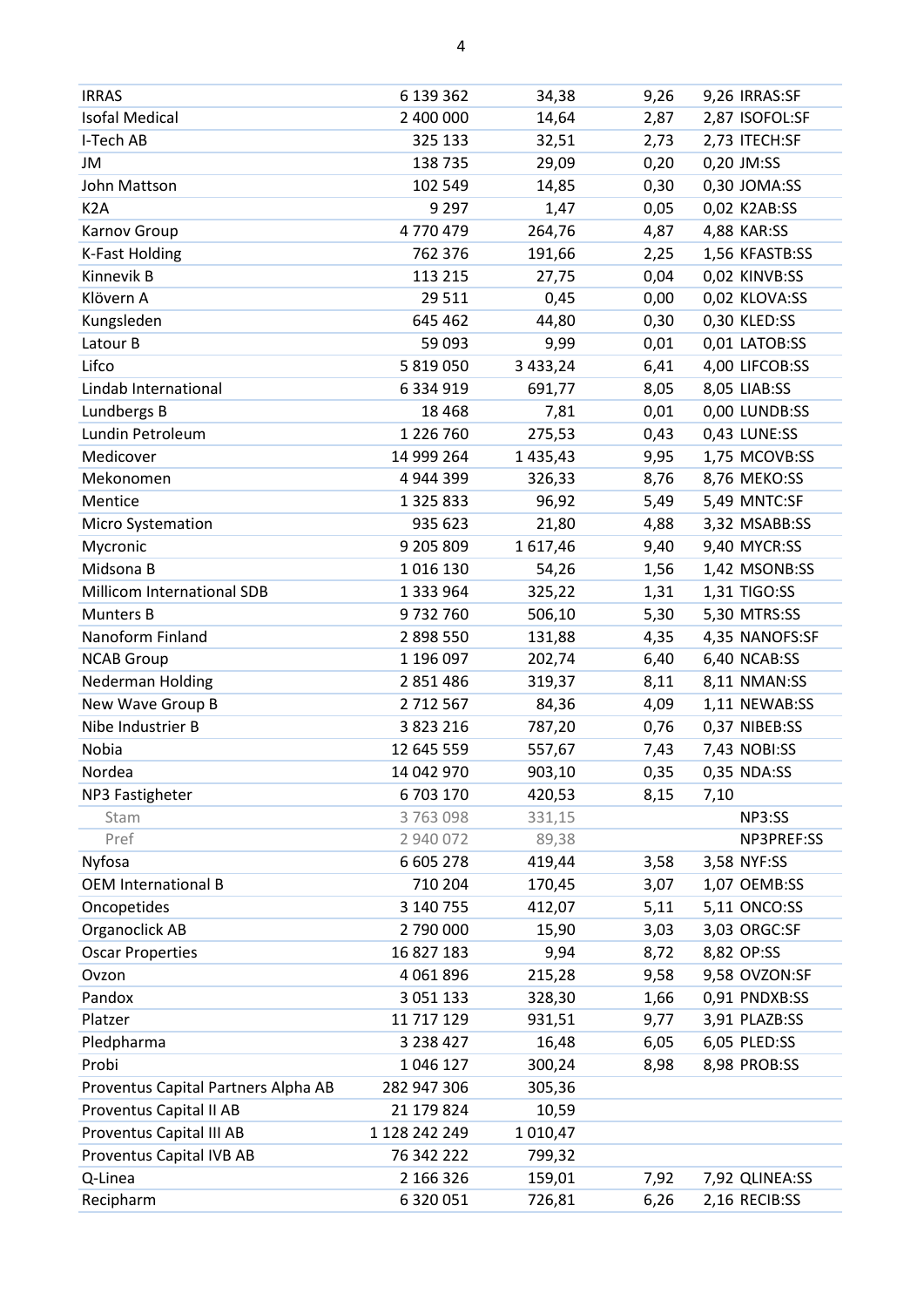| Rejlers                 | 297 702       | 30,51         | 1,51 | 0,84 REJLB:SS  |
|-------------------------|---------------|---------------|------|----------------|
| Sagax                   | 25 958 248    | 2 3 8 1 , 6 1 | 5,62 | 3,70           |
| Α                       | 5716          | 0,75          |      | SAGAA:SS       |
| $\mathsf B$             | 16 771 757    | 2 113,24      |      | SAGAB:SS       |
| D                       | 9 180 775     | 267,62        |      | SAGAD:SS       |
| SBB <sub>D</sub>        | 1 190 518     | 34,35         | 0,09 | 0,04 SBBD:SS   |
| Sandvik                 | 11 696 898    | 2 0 3 6 , 4 3 | 0,93 | 0,93 SAND:SS   |
| <b>SCAB</b>             | 4 119 074     | 456,39        | 0,59 | 0,32 SCAB:SS   |
| SEB A                   | 27 894 884    | 2 2 5 1 , 1 2 | 1,27 | 1,28 SEBA:SS   |
| Sectra B                | 1912 162      | 1 0 1 3 , 4 5 | 4,97 | 3,08 SECTB:SS  |
| Securitas B             | 193 163       | 24,25         | 0,05 | 0,04 SECUB:SS  |
| Senzagen                | 530 503       | 8,97          | 2,48 | 2,48 SENZA:SF  |
| Senzime                 | 1 350 000     | 24,30         | 2,35 | 2,35 SEZI:SF   |
| Sinch                   | 1847464       | 1 472,43      | 3,08 | 3,08 SINCH:SS  |
| Skanska B               | 2 540 428     | 481,41        | 0,61 | 0,43 SKAB:SS   |
| SKF <sub>B</sub>        | 93 184        | 16,13         | 0,02 | 0,01 SKFB:SS   |
| <b>SSM Holding</b>      | 13 806        | 0,10          | 0,02 | 0,02 SSM:SS    |
| Starbreeze A            | 11 320 895    | 16,36         | 3,12 | 10,01 STARA:SS |
| Stendörren              | 9 0 0 0       | 1,08          | 0,03 | 0,02 STEFB:SS  |
| <b>Surgical Science</b> | 1 375 000     | 97,28         | 3,99 | 3,99 SUS:SF    |
| Swedbank Stam           | 2 3 6 5 9 1 6 | 282,49        | 0,21 | 0,21 SWEDA:SS  |
| SOBI                    | 8 2 1 4 9 9 4 | 1767,87       | 2,74 | 2,74 SOBI:SS   |
| Tele2 B                 | 218 884       | 27,04         | 0,03 | 0,02 TEL2B:SS  |
| <b>Telia Company</b>    | 1 101 666     | 38,34         | 0,03 | 0,03 TELIA:SS  |
| <b>Trelleborg B</b>     | 56 662        | 7,69          | 0,02 | 0,01 TRELB:SS  |
| Trianon                 | 208 838       | 22,66         | 0,57 | 0,57 TRIANB:SF |
| <b>VBG Group B</b>      | 876 214       | 122,67        | 3,34 | 1,82 VBGB:SS   |
| Veoneer SDR*            | 4 690 913     | 459,01        | 9,15 | 9,15 VNESDB:SS |
| Vicore Pharma           | 3 210 000     | 54,89         | 6,37 | 6,37 VICO:SS   |
| Volati                  | 5 410 814     | 212,37        | 6,68 | 6,80 VOLO:SS   |
| Volvo                   | 18 887 634    | 2727,78       | 0,89 | 1,75           |
| А                       | 10 341 852    | 1 480,95      |      | VOLVA:SS       |
| B                       | 8 5 4 5 7 8 2 | 1 246,83      |      | VOLVB:SS       |
| Wallenstam B            | 761           | 0,08          | 0,00 | 0,00 WALLB:SS  |
| Whilborgs               | 815 096       | 124,30        | 0,53 | 0,53 WIHL:SS   |
| Xspray Pharma           | 1 3 6 8 5 0 0 | 150,54        | 8,17 | 8,17 XSPRAY:SF |
| XVIVO Perfusion         | 1 250 000     | 225,00        | 4,70 | 4,70 XVIVO:SS  |
| ÅF Pöyry                | 3 2 1 5 1 8 8 | 643,04        | 2,86 | 2,13 AFB:SS    |
|                         |               |               |      |                |

| Summa verkligt värde noterade aktier Sverige    | 70 729.19 |
|-------------------------------------------------|-----------|
| Summa anskaffningsvärde noterade aktier Sverige | 52 829,59 |

\* Aktieposter i samma bolag registrerade på andra marknader inräknade i röst- & kapitalandel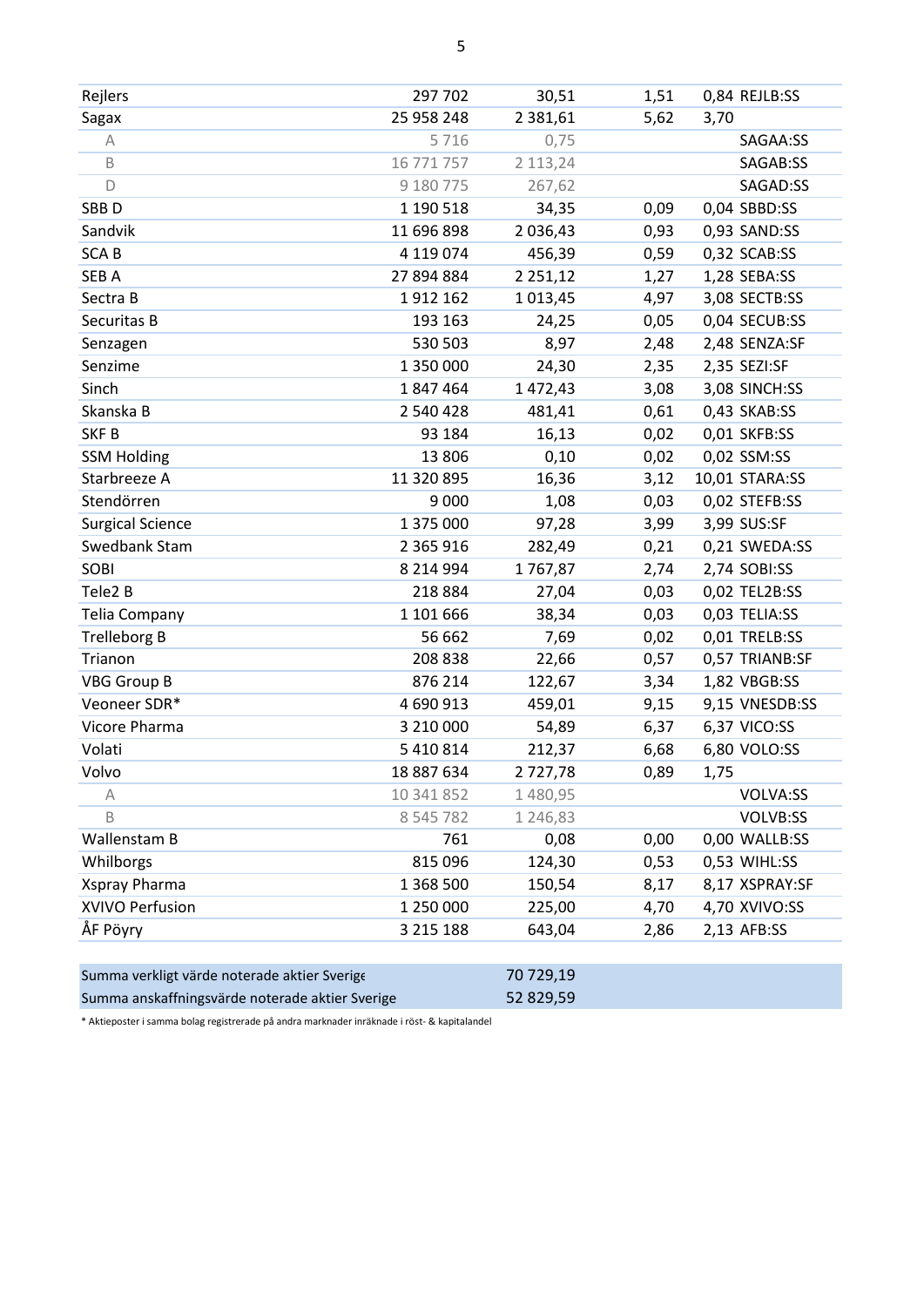| NOTERADE AKTIER OCH ANDELAR PER 2020-06-30 (Mkr) |               |                                |               |  |  |
|--------------------------------------------------|---------------|--------------------------------|---------------|--|--|
| <b>Australien</b>                                |               | Antal Verkligt värde BB Ticker |               |  |  |
| Afterpay                                         | 72 165        |                                | 28,23 APT:AT  |  |  |
| Amp Ltd                                          | 1466478       |                                | 17,45 AMP:AT  |  |  |
| Ampol                                            | 95 048        |                                | 17,88 ALD:AT  |  |  |
| <b>ANZ Banking Group</b>                         | 1012476       |                                | 121,06 ANZ:AT |  |  |
| <b>APA Group</b>                                 | 311896        |                                | 22,27 APA:AT  |  |  |
| Aristocrat Leisure                               | 236 498       |                                | 38,68 ALL:AT  |  |  |
| <b>ASX</b>                                       | 77 439        |                                | 42,41 ASX:AT  |  |  |
| Aurizon                                          | 444 871       |                                | 14,04 AZJ:AT  |  |  |
| <b>AusNet Services</b>                           | 772 636       |                                | 8,28 AST:AT   |  |  |
| <b>BHP Billiton Ltd</b>                          | 591 260       |                                | 135,85 BHP:AT |  |  |
| <b>BlueScope</b>                                 | 105 910       |                                | 7,94 BSL:AT   |  |  |
| <b>Brambles</b>                                  | 640 912       |                                | 44,69 BXB:AT  |  |  |
| <b>Commonwealth Bank</b>                         | 617048        |                                | 274,77 CBA:AT |  |  |
| <b>CIMIC Group</b>                               | 19 459        |                                | 3,01 CIM:AT   |  |  |
| Coca-Cola Amatil                                 | 255 667       |                                | 14,20 CCL:AT  |  |  |
| Cochlear                                         | 26 768        |                                | 32,44 COH:AT  |  |  |
| Coles Group                                      | 403 623       |                                | 44,45 COL:AT  |  |  |
| Computershare                                    | 284 865       |                                | 24,21 CPU:AT  |  |  |
| Crown                                            | 262 711       |                                | 16,30 CWN:AT  |  |  |
| <b>CSL</b>                                       | 158 818       |                                | 292,38 CSL:AT |  |  |
| <b>Evolution Mining</b>                          | 550 976       |                                | 20,04 EVN:AT  |  |  |
| <b>Fortescue Metals Group</b>                    | 690 626       |                                | 61,36 FMG:AT  |  |  |
| Insurance Australia Grp                          | 953 958       |                                | 35,31 IAG:AT  |  |  |
| James Hardie Industries                          | 142 018       |                                | 25,07 JHX:AT  |  |  |
| Lend Lease Group                                 | 258 828       |                                | 20,54 LLC:AT  |  |  |
| Macquarie Group                                  | 119 075       |                                | 90,59 MQG:AT  |  |  |
| <b>Magellan Financial Group</b>                  | 52 545        |                                | 19,55 MFG:AT  |  |  |
| Medibank                                         | 1 106 205     |                                | 21,22 MPL:AT  |  |  |
| National Australia Bank                          | 1 103 382     |                                | 128,95 NAB:AU |  |  |
| <b>Newcrest Mining</b>                           | 262 622       |                                | 53,12 NCM:AT  |  |  |
| Northern Star Resources                          | 256 219       |                                | 21,96 NST:AT  |  |  |
| Oil Search                                       | 1 2 8 1 2 5 5 |                                | 26,05 OSH:AT  |  |  |
| Orica                                            | 83 997        |                                | 8,97 ORI:AT   |  |  |
| <b>Qantas Airways</b>                            | 145 523       |                                | 3,53 QAN:AT   |  |  |
| <b>QBE Insurance Group</b>                       | 549 624       |                                | 31,24 QBE:AT  |  |  |
| Ramsay Health Care                               | 76 483        |                                | 32,63 RHC:AT  |  |  |
| <b>REA Group</b>                                 | 29 7 92       |                                | 20,62 REA:AT  |  |  |
| Rio Tinto Ltd                                    | 75 770        |                                | 47,61 RIO:AT  |  |  |
| Santos                                           | 386 524       |                                | 13,14 STO:AT  |  |  |
| <b>SEEK Limited</b>                              | 211 721       |                                | 29,73 SEK:AT  |  |  |
| <b>Sidney Airport</b>                            | 446 504       |                                | 16,24 SYD:AT  |  |  |
| Sonic Healthcare                                 | 219 468       |                                | 42,84 SHL:AT  |  |  |
| Suncorp Metway                                   | 591730        |                                | 35,03 SUN:AT  |  |  |
| <b>Tabcorp Holdings</b>                          | 879 847       |                                | 19,08 TAH:AT  |  |  |
| <b>Telstra Corp</b>                              | 1919992       |                                | 38,55 TLS:AT  |  |  |
| <b>TPG</b>                                       | 147 037       |                                | 8,39 TPG:AT   |  |  |
| Transurban Group                                 | 1012528       |                                | 91,77 TCL:AT  |  |  |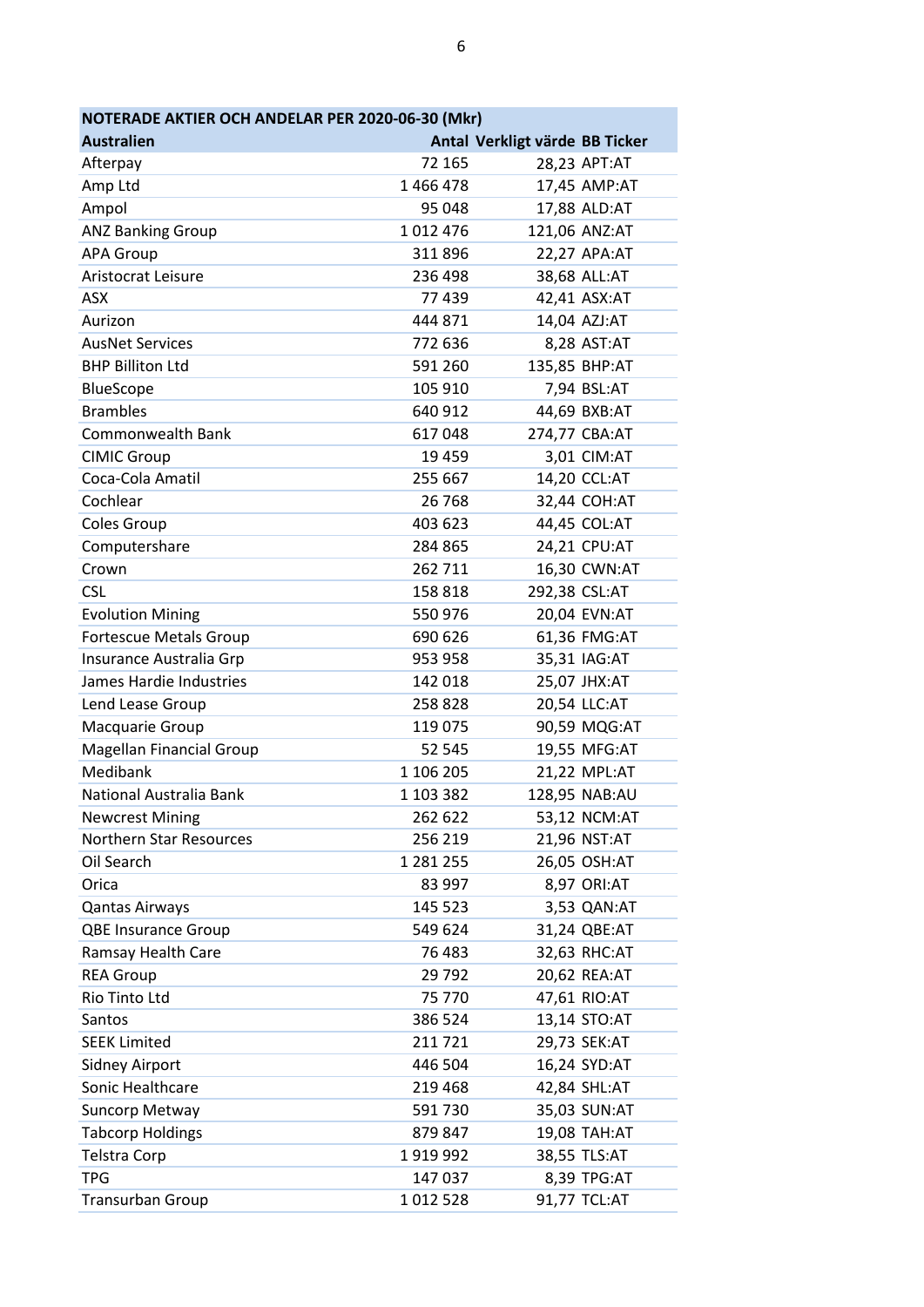| <b>Treasury Wine Es</b>                            | 255 684   |               | 17,19 TWE:AT  |  |  |
|----------------------------------------------------|-----------|---------------|---------------|--|--|
| Tuas                                               | 73 518    |               | 0,32 TUA:AT   |  |  |
| Wesfarmers                                         | 436 482   |               | 125,52 WES:AT |  |  |
| <b>Westpac Banking</b>                             | 1 278 250 |               | 147,18 WBC:AT |  |  |
| Wisetech Global                                    | 55 303    |               | 6,86 WTC:AT   |  |  |
| Woodside Petroleum                                 | 199 225   |               | 27,67 WPL:AT  |  |  |
| <b>Woolworths Ltd</b>                              | 466 436   |               | 111,54 WOW:AT |  |  |
|                                                    |           |               |               |  |  |
| Summa verkligt värde noterade aktier Australien    |           | 2 599,92      |               |  |  |
| Summa anskaffningsvärde noterade aktier Australien |           | 2 5 3 4 , 5 3 |               |  |  |
|                                                    |           |               |               |  |  |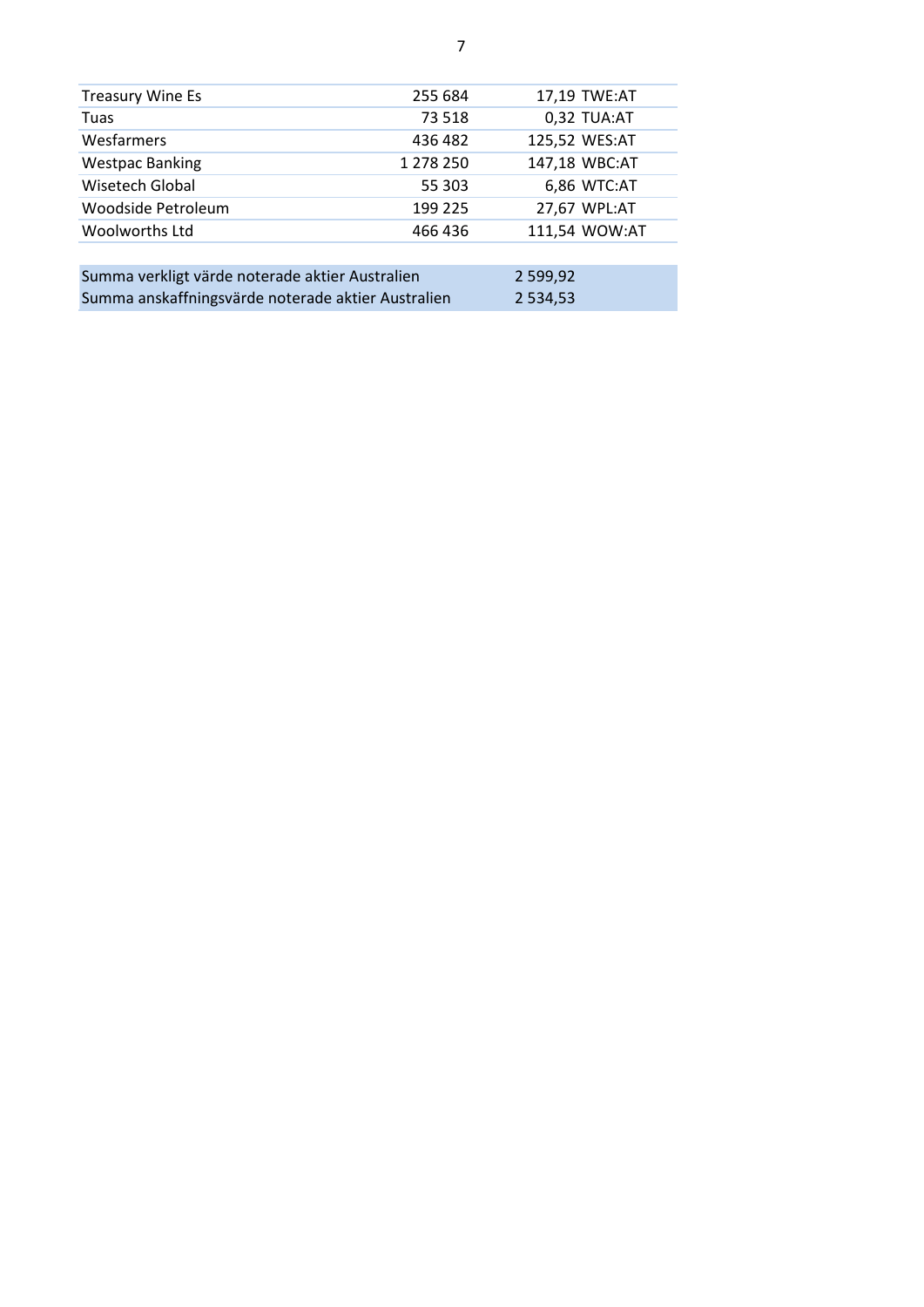| NOTERADE AKTIER OCH ANDELAR PER 2020-06-30 (Mkr) |         |                                |  |  |  |
|--------------------------------------------------|---------|--------------------------------|--|--|--|
| <b>Belgien</b>                                   |         | Antal Verkligt värde BB Ticker |  |  |  |
| Aedifica                                         | 56 000  | 57,02 AED:BB                   |  |  |  |
| Ageas                                            | 63 672  | 21,01 AGS:BB                   |  |  |  |
| Anheuser-Busch Inbev                             | 62 407  | 28,65 ABI:BB                   |  |  |  |
| Colruyt                                          | 26 092  | 13,37 COLR:BB                  |  |  |  |
| Elia Group                                       | 8 2 2 1 | 8,31 ELI:BB                    |  |  |  |
| <b>Groupe Bruxelles Lambert</b>                  | 19 297  | 15,08 GBLB:BB                  |  |  |  |
| <b>KBC Groupe</b>                                | 85 893  | 45,89 KBC:BB                   |  |  |  |
| Proximus                                         | 83 713  | 15,89 PROX:BB                  |  |  |  |
| Shurgard Self Storage S.A.                       | 225 000 | 78,75 SHUR:BB                  |  |  |  |
| Sofina                                           | 8 1 8 7 | 20,13 SOF:BB                   |  |  |  |
| Solvay                                           | 17915   | 13,36 SOLB:BB                  |  |  |  |
| Telenet                                          | 20 319  | 7,79 TNET:BB                   |  |  |  |
| <b>UCB Groupe</b>                                | 47 672  | 51,43 UCB:BB                   |  |  |  |
| Umicore                                          | 115 372 | 50,60 UMI:BB                   |  |  |  |
| <b>VGP</b>                                       | 8682    | 10,32 VGP:BB                   |  |  |  |
| <b>Xior Student Housing</b>                      | 15 975  | 7,97 XIOR:BB                   |  |  |  |
|                                                  |         |                                |  |  |  |

| Summa verkligt värde noterade aktier Belgien    | 445.56 |  |
|-------------------------------------------------|--------|--|
| Summa anskaffningsvärde noterade aktier Belgien | 409.95 |  |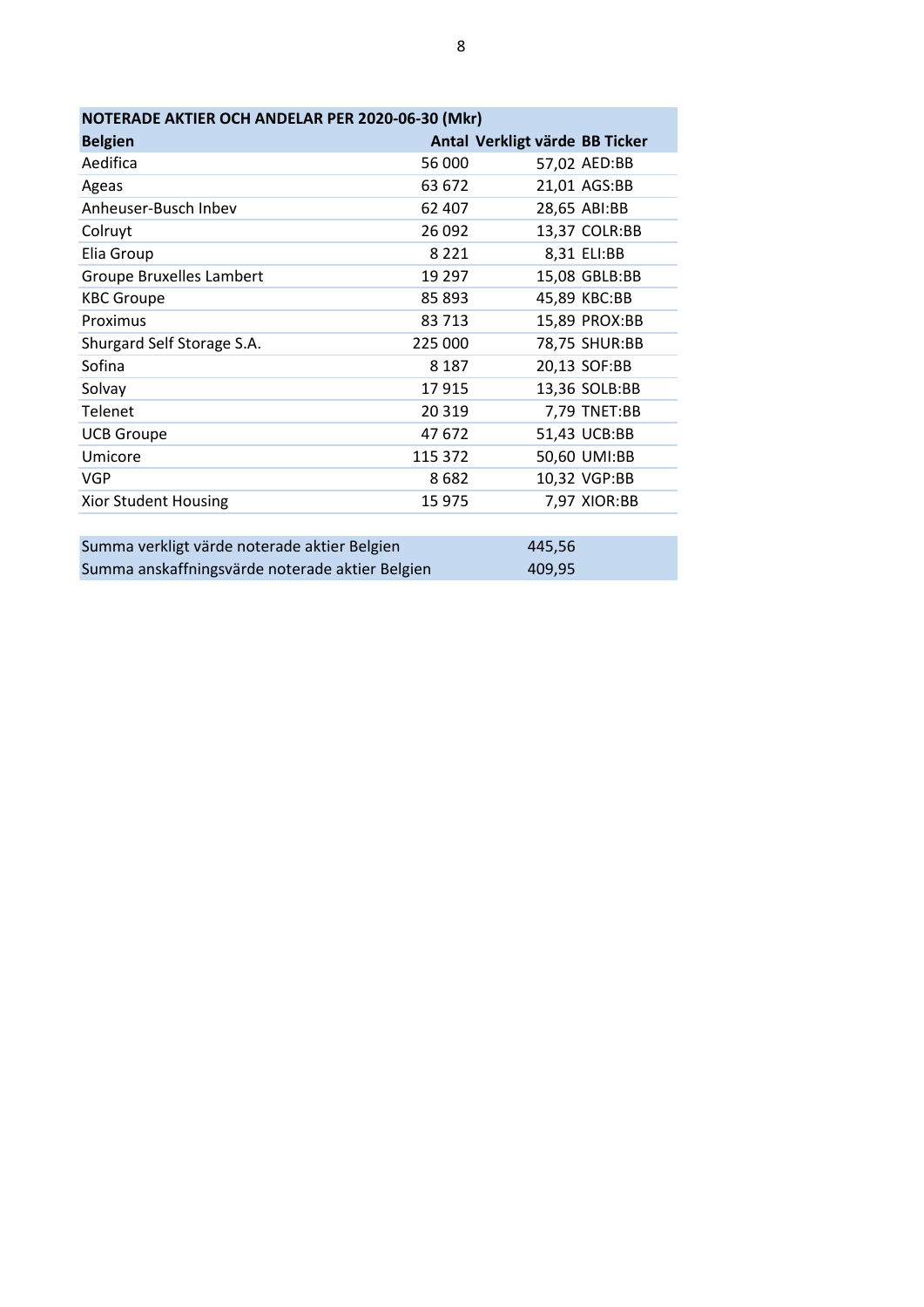| NOTERADE AKTIER OCH ANDELAR PER 2020-06-30 (Mkr) |         |                                |                  |  |
|--------------------------------------------------|---------|--------------------------------|------------------|--|
| <b>Danmark</b>                                   |         | Antal Verkligt värde BB Ticker |                  |  |
| Ambu                                             | 56 092  |                                | 16,41 AMBUB:DC   |  |
| A.P. Möller - Maersk                             | 2411    | 25,57                          |                  |  |
| А                                                | 789     |                                | 7,98 MAERSKA:DC  |  |
| B                                                | 1622    |                                | 17,60 MAERSKB:DC |  |
| Carlsberg B                                      | 29 608  |                                | 36,44 CARLB:DC   |  |
| ChemoMetic                                       | 400 000 |                                | 176,90 CHEMM:DC  |  |
| Chr Hansen                                       | 36 768  |                                | 35,31 CHR:DC     |  |
| Coloplast B                                      | 41 169  |                                | 59,42 COLOB:DC   |  |
| Danske Bank                                      | 264 207 |                                | 32,75 DANSKE:DC  |  |
| <b>DONG Energy</b>                               | 148 934 |                                | 160,04 ORSTED:DC |  |
| DSV De Sammenslut Vogn                           | 52 235  |                                | 59,39 DSV:DC     |  |
| Genmab                                           | 21 686  |                                | 67,59 GMAB:DC    |  |
| <b>GN Store Nord</b>                             | 50787   |                                | 25,20 GN:DC      |  |
| Lundbeck                                         | 25 135  |                                | 8,80 LUN:DC      |  |
| Novo Nordisk B                                   | 609 556 |                                | 367,48 NOVOB:DC  |  |
| Novozymes B                                      | 69 4 29 |                                | 37,38 NZYMB:DC   |  |
| Orphazyme                                        | 534 285 |                                | 66,99 ORPHA:DC   |  |
| Pandora                                          | 35 284  |                                | 17,85 PNDORA:DC  |  |
| Tryg A/S                                         | 61 504  |                                | 16,58 TRYG:DC    |  |
| Vestas                                           | 70 554  |                                | 66,90 VWS:DC     |  |
| <b>William Demant Holding</b>                    | 41 280  |                                | 10,14 DEMANT:DC  |  |
|                                                  |         |                                |                  |  |
| Summa verkligt värde noterade aktier Danmark     |         | 1 287,13                       |                  |  |
| Summa anskaffningsvärde noterade aktier Danmark  |         | 956,58                         |                  |  |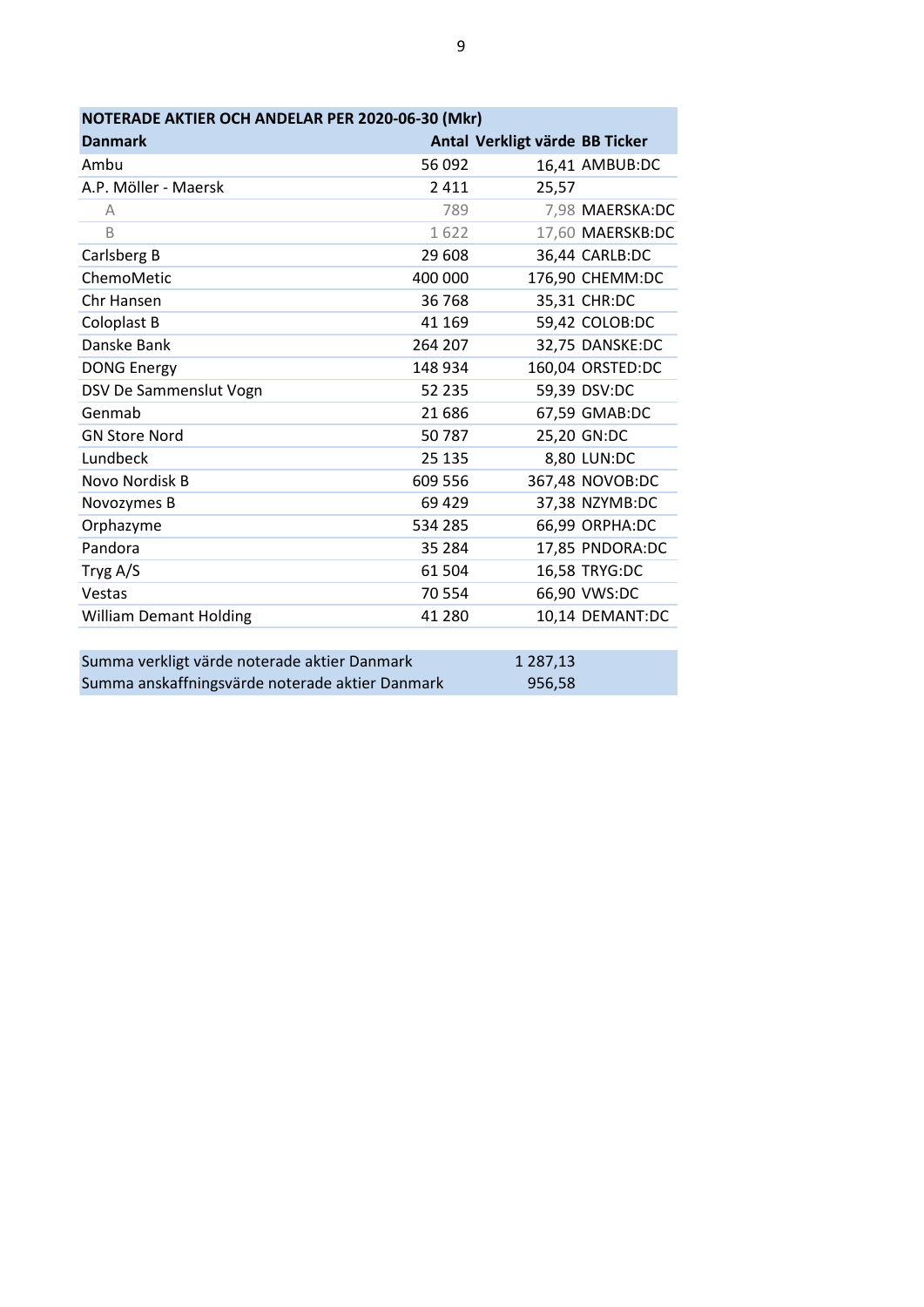| NOTERADE AKTIER OCH ANDELAR PER 2020-06-30 (Mkr) |           |                                |  |
|--------------------------------------------------|-----------|--------------------------------|--|
| <b>Finland</b>                                   |           | Antal Verkligt värde BB Ticker |  |
| Asiakastieto                                     | 563 956   | 217,17 ENENTO:FH               |  |
| Basware Oyj                                      | 469 873   | 146,76 BAS1V:FH                |  |
| Elisa A                                          | 206 248   | 116,84 ELISA:FH                |  |
| <b>Faron Pharmaceuticals</b>                     | 2 205 432 | 88,16 FARON:FF                 |  |
| Fortum Corp                                      | 132 942   | 23,52 FORTUM:FH                |  |
| Herantis Pharma                                  | 340 000   | 26,33 HRTIS:FF                 |  |
| Kojamo                                           | 39 0 52   | 7,68 KOJAMO:FH                 |  |
| Kone B                                           | 83 327    | 53,38 KNEBV:FH                 |  |
| Metso Corp                                       | 45 975    | 14,03 NELES:FH                 |  |
| Neste Oil                                        | 128 559   | 46,83 NESTE:FH                 |  |
| Nokia Corp                                       | 857060    | 34,87 NOKIA:FH                 |  |
| Orion Yhtymae B                                  | 38 936    | 17,54 ORNBV:FH                 |  |
| Robit                                            | 1000982   | 21,26 ROBIT:FH                 |  |
| Sampo A                                          | 190 033   | 60,89 SAMPO:FH                 |  |
| Stora Enso R                                     | 140 594   | 15,64 STERV:FH                 |  |
| <b>UPM Kymmene</b>                               | 130 743   | 35,19 UPM:FH                   |  |
| Wärtsilä Oyj                                     | 175 956   | 13,55 WRT1V:FH                 |  |
|                                                  |           |                                |  |

| Summa verkligt värde noterade aktier Finland    | 939.64 |
|-------------------------------------------------|--------|
| Summa anskaffningsvärde noterade aktier Finland | 742.74 |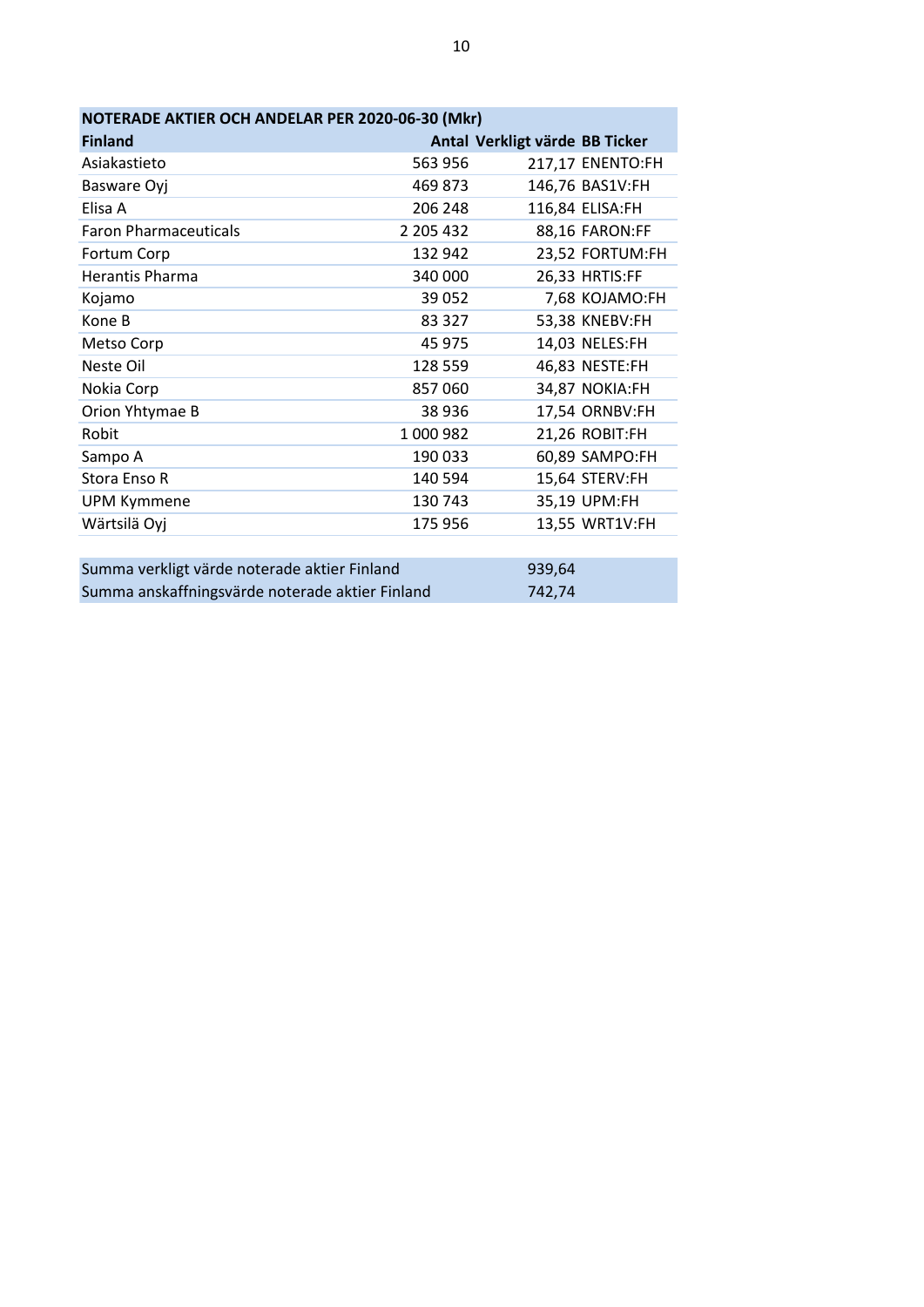| NOTERADE AKTIER OCH ANDELAR PER 2020-06-30 (Mkr) |          |                                |  |
|--------------------------------------------------|----------|--------------------------------|--|
| <b>Frankrike</b>                                 |          | Antal Verkligt värde BB Ticker |  |
| Accor                                            | 44 879   | 11,37 AC:FP                    |  |
| <b>ADP</b>                                       | 69 125   | 66,11 ADP:FP                   |  |
| Air Liquide                                      | 19842    | 26,66 AI:FP                    |  |
| Alstom                                           | 59 366   | 25,72 ALO:FP                   |  |
| Amundi                                           | 24 075   | 17,56 AMUN:FP                  |  |
| Argan                                            | 100 625  | 85,71 ARG:FP                   |  |
| Arkema                                           | 18771    | 16,72 AKE:FP                   |  |
| Atos Origin                                      | 36 556   | 29,03 ATO:FP                   |  |
| <b>AXA</b>                                       | 248 195  | 48,34 CS:FP                    |  |
| bioMérieux                                       | 14 3 67  | 18,39 BIM:FP                   |  |
| <b>BNP Paribas</b>                               | 146 458  | 54,21 BNP:FP                   |  |
| Bolloré                                          | 603 373  | 17,65 BOL:FP                   |  |
| <b>Bouygues Ord</b>                              | 79044    | 25,15 EN:FP                    |  |
| Bureau Veritas S.A.                              | 133 060  | 26,15 BVI:FP                   |  |
| Cap Gemini S.A.                                  | 61 103   | 65,18 CAP:FP                   |  |
| Carrefour                                        | 240 287  | 34,59 CA:FP                    |  |
| Casino Ord                                       | 20781    | 7,15 CO:FP                     |  |
| <b>CNP Assurances</b>                            | 61831    | 6,63 CNP:FP                    |  |
| Covivio                                          | 56 891   | 38,40 COV:FP                   |  |
| Credit Agricole                                  | 361 657  | 31,89 ACA:FP                   |  |
| Danone                                           | 20 440   | 13,17 BN:FP                    |  |
| Dassault Systemes                                | 48 407   | 77,80 DSY:FP                   |  |
| <b>Dassault Aviation</b>                         | 1 1 5 9  | 9,95 AM:FP                     |  |
| Edenred                                          | 98789    | 40,24 EDEN:FP                  |  |
| <b>EDF</b>                                       | 257 565  | 22,13 EDF:FP                   |  |
| Effiage                                          | 33 349   | 28,41 FGR:FP                   |  |
| Engie                                            | 100 822  | 11,61 ENGI:FP                  |  |
| <b>Essilor International</b>                     | 36 964   | 44,19 EL:FP                    |  |
| Eurazeo                                          | 8878     | 4,24 RF:FP                     |  |
| <b>Eurofins Scientific</b>                       | 4942     | 28,89 ERF:FP                   |  |
| Faurecia                                         | 37 195   | 13,53 EO:FP                    |  |
| Gecina                                           | 204 808  | 235,74 GFC:FP                  |  |
| Groupe Eurotunnel                                | 168 575  | 22,65 GET:FP                   |  |
| Hermes International                             | 11 1 14  | 86,50 RMS:FP                   |  |
| Iliad                                            | 5835     | 10,60 ILD:FP                   |  |
| Ingenico                                         | 22 579   | 33,55 ING:FP                   |  |
| Ipsen                                            | 17 208   | 13,62 IPN:FP                   |  |
| JC Decaux International                          | 37 142   | 6,43 DEC:FP                    |  |
| Kering                                           | 11 2 2 7 | 56,89 KER:FP                   |  |
| Loreal                                           | 40 159   | 120,06 OR:FP                   |  |
| La Francaise des Jeux SAEM                       | 20 182   | 5,80 FDJ:FP                    |  |
| Legrand                                          | 96 160   | 68,04 LR:FP                    |  |
| <b>LVMH</b>                                      | 40 335   | 164,82 MC:FP                   |  |
| Michelin                                         | 41 4 54  | 40,05 ML:FP                    |  |
| <b>Natixis</b>                                   | 302 433  | 7,36 KN:FP                     |  |
| Orange                                           | 314 199  | 35,00 ORA:FP                   |  |
| Orpea                                            | 21 502   | 23,15 ORP:FP                   |  |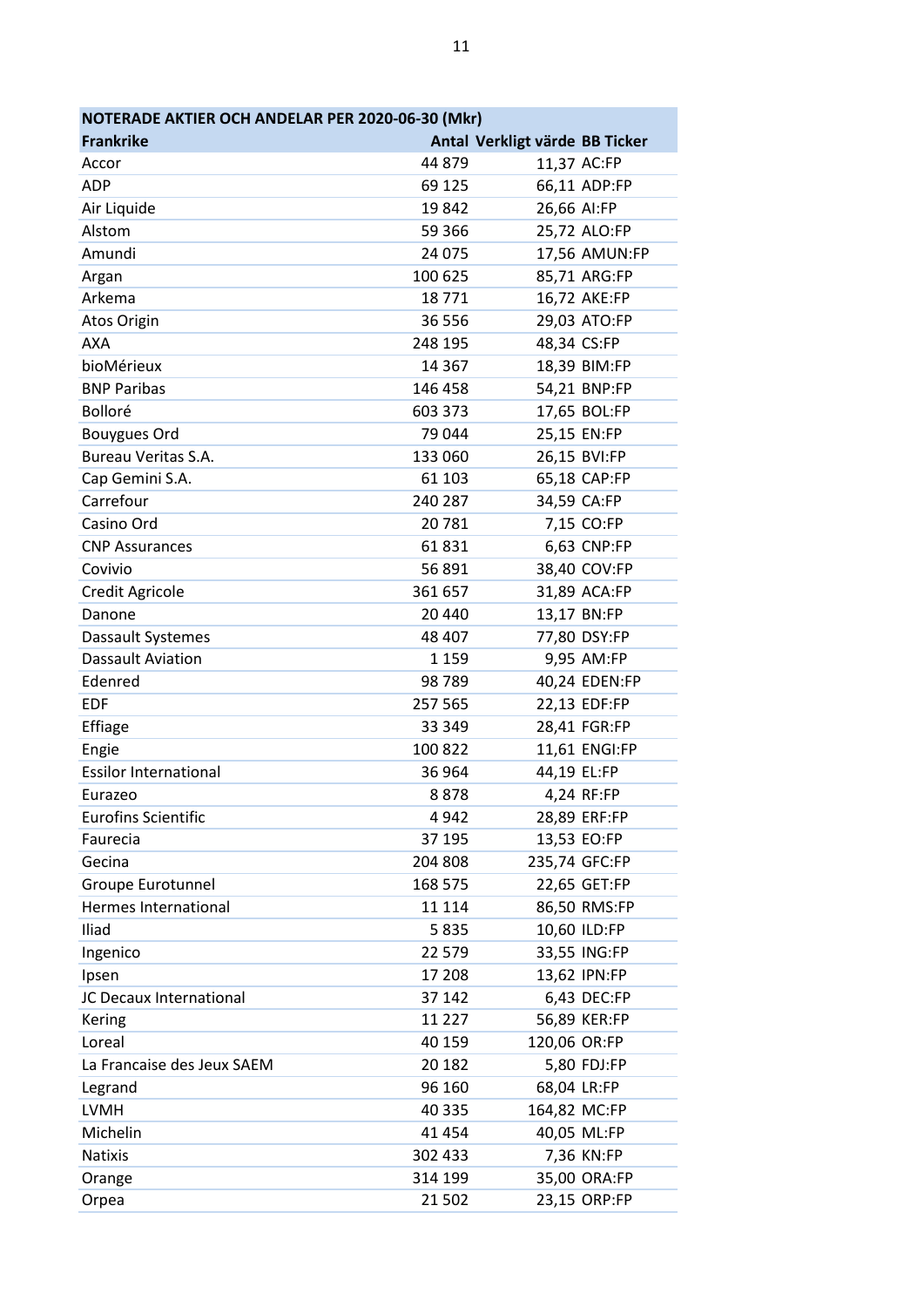| Pernod Ricard                                     | 61 484  | 90,10 RI:FP  |               |
|---------------------------------------------------|---------|--------------|---------------|
| Peugeot                                           | 219 066 |              | 33,19 UG:FP   |
| <b>Publicis Groupe</b>                            | 91 309  |              | 27,53 PUB:FP  |
| Remy Cointreau                                    | 5858    |              | 7,43 RCO:FP   |
| Renault                                           | 79 490  |              | 18,78 RNO:FP  |
| Saint-Gobain                                      | 128 083 |              | 42,96 SGO:FP  |
| Sanofi-Aventis                                    | 157 461 |              | 149,36 SAN:FP |
| Sartorius Stedim Biotech                          | 10741   |              | 25,29 DIM:FP  |
| Schneider Electric                                | 81 307  |              | 84,13 SU:FP   |
| <b>SCOR</b>                                       | 59 869  |              | 15,29 SCR:FP  |
| SEB Groupe S.A.                                   | 5468    |              | 8,42 SK:FP    |
| <b>SES</b>                                        | 122 998 |              | 7,83 SESG:FP  |
| Societe Generale                                  | 98 1 24 |              | 15,20 GLE:FP  |
| Sodexo                                            | 35 907  |              | 22,62 SW:FP   |
| STMicroelectronics                                | 157 531 |              | 39,89 STM:FP  |
| Suez Environnement                                | 101 106 |              | 11,04 SEV:FP  |
| Teleperformance                                   | 24 281  |              | 57,40 TEP:FP  |
| Total                                             | 321 479 | 114,29 FP:FP |               |
| Ubisoft                                           | 35 155  |              | 27,00 UBI:FP  |
| Valeo                                             | 86859   | 21,23 FR:FP  |               |
| Veolia Environnement                              | 150 235 |              | 31,47 VIE:FP  |
| Vinci                                             | 70 093  |              | 60,14 DG:FP   |
| Vivendi                                           | 155 769 |              | 37,23 VIV:FP  |
| Wendel                                            | 6407    |              | 5,69 MF:FP    |
| Worldline                                         | 49 754  |              | 40,13 WLN:FP  |
|                                                   |         |              |               |
| Summa verkligt värde noterade aktier Frankrike    |         | 2870,66      |               |
| Summa anskaffningsvärde noterade aktier Frankrike |         | 2 681,07     |               |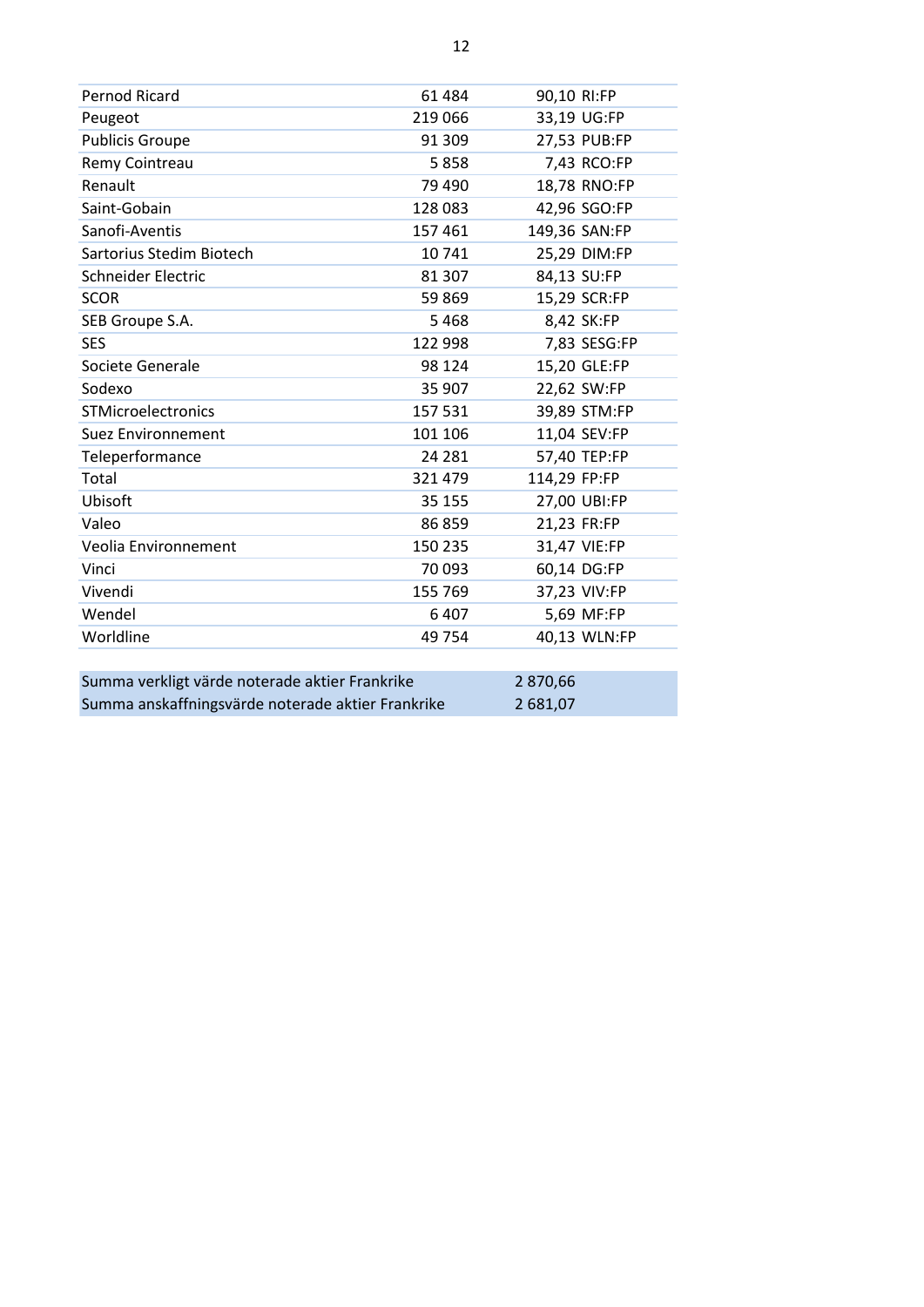| NOTERADE AKTIER OCH ANDELAR PER 2020-06-30 (Mkr)  |           |                                |                |  |
|---------------------------------------------------|-----------|--------------------------------|----------------|--|
| <b>Hong Kong</b>                                  |           | Antal Verkligt värde BB Ticker |                |  |
| Aia Group Ltd                                     | 4 127 563 |                                | 358,73 1299:HK |  |
| <b>ASM Pacific Technology</b>                     | 117 700   |                                | 11,51 522:HK   |  |
| <b>Bank East Asia</b>                             | 565 241   |                                | 12,03 23:HK    |  |
| <b>BOC Hong Kong Holdings</b>                     | 1 358 700 |                                | 40,26 2388:HK  |  |
| <b>Budweiser Brewing Co APAC</b>                  | 608 300   |                                | 16,49 1876:HK  |  |
| <b>Cheung Kong Holdings</b>                       | 926 435   | 55,46 1:HK                     |                |  |
| Cheung Kong Infrastruct                           | 185 360   |                                | 8,89 1038:HK   |  |
| Cheung Kong Property Holding                      | 978 748   |                                | 54,36 1113:HK  |  |
| <b>Galaxy Entertainment Grp</b>                   | 719 491   |                                | 45,62 27:HK    |  |
| <b>Hang Lung Properties</b>                       | 418 405   |                                | 9,23 101:HK    |  |
| Hang Seng Bank                                    | 318 250   |                                | 49,77 11:HK    |  |
| Henderson Land Dev                                | 703 845   |                                | 24,87 12:HK    |  |
| <b>HKT</b>                                        | 1793960   |                                | 24,45 6823:HK  |  |
| Hong Kong Exch And Clearing                       | 414 662   |                                | 164,49 388:HK  |  |
| Hong Kong China Gas                               | 3 477 866 | 50,17 3:HK                     |                |  |
| <b>Kerry Properties</b>                           | 399 450   |                                | 9,60 683:HK    |  |
| <b>MTR Corp</b>                                   | 321 412   |                                | 15,51 66:HK    |  |
| New World Development                             | 615 990   |                                | 27,25 2909:HK  |  |
| <b>NWS Holdings</b>                               | 742 222   |                                | 5,97 659:HK    |  |
| <b>PCCW</b>                                       | 3 173 275 | 16,86 8:HK                     |                |  |
| <b>Power Assets Hldgs</b>                         | 588 807   | 29,83 6:HK                     |                |  |
| Sands China                                       | 868 320   |                                | 31,73 1928:HK  |  |
| Sino Land                                         | 1843188   |                                | 21,60 83:HK    |  |
| <b>SJM Holdings</b>                               | 636 936   |                                | 6,58 880:HK    |  |
| Sun Hung Kai Properties                           | 490 530   |                                | 58,35 16:HK    |  |
| Swire Pacific A                                   | 105 628   |                                | 5,22 19:HK     |  |
| <b>Swire Properties</b>                           | 622 216   |                                | 14,72 1972:HK  |  |
| <b>TTI</b>                                        | 481 050   |                                | 43,83 669:HK   |  |
| <b>WH Group</b>                                   | 1936123   |                                | 15,45 288:HK   |  |
| <b>Wharf REIC</b>                                 | 435 661   |                                | 19,38 1997:HK  |  |
| Wheelock And Co                                   | 249 400   |                                | 18,38 20:HK    |  |
| Wynn Macau                                        | 515 550   |                                | 8,27 1128:HK   |  |
| Yue Yuen Industrial                               | 10828     |                                | 0,15 551:HK    |  |
|                                                   |           |                                |                |  |
| Summa verkligt värde noterade aktier Hong Kong    |           | 1 275,03                       |                |  |
| Summa anskaffningsvärde noterade aktier Hong Kong |           | 1 244,55                       |                |  |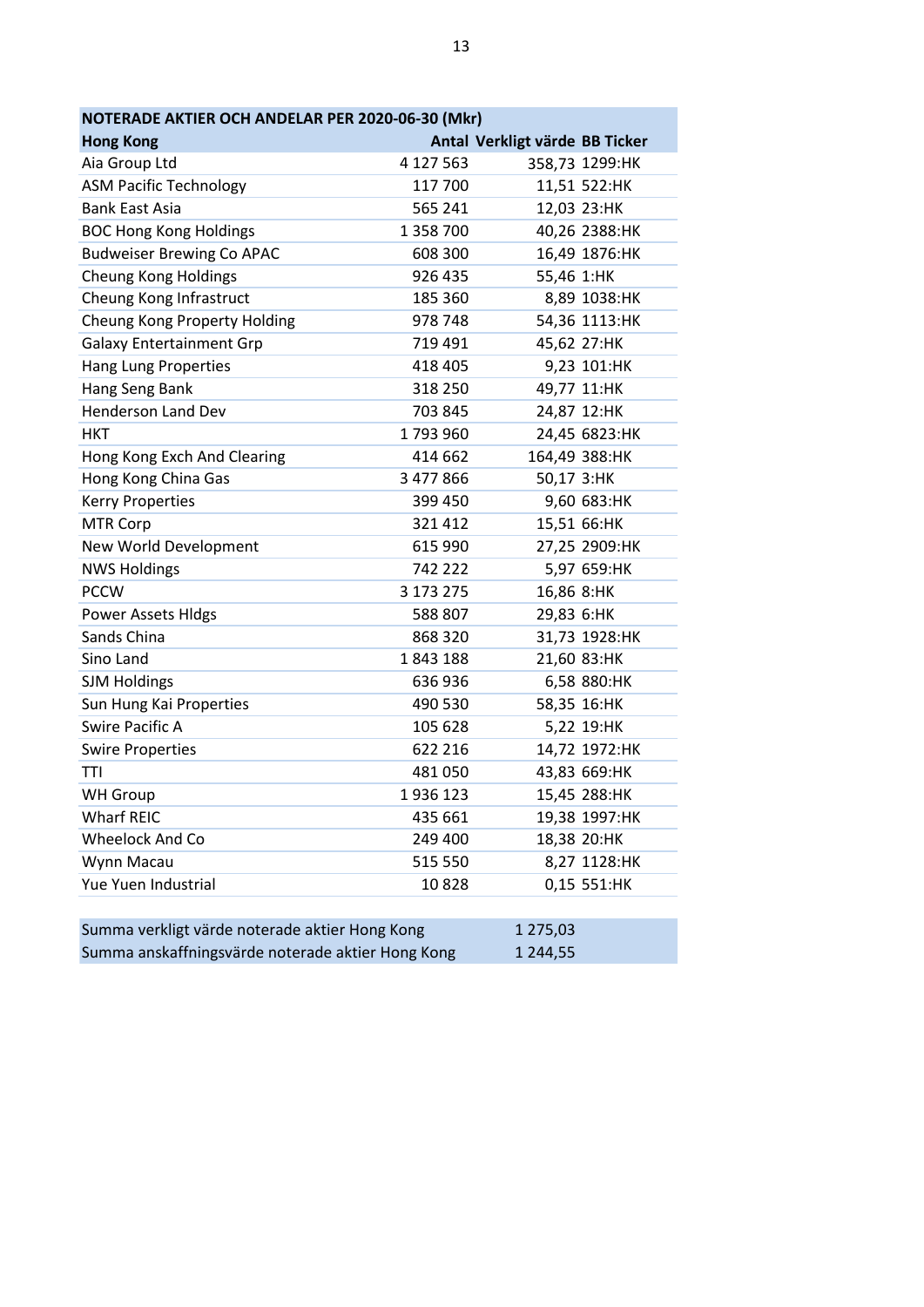| NOTERADE AKTIER OCH ANDELAR PER 2020-06-30 (Mkr) |            |                                |  |
|--------------------------------------------------|------------|--------------------------------|--|
| <b>Irland</b>                                    |            | Antal Verkligt värde BB Ticker |  |
| Consumer Debt Recovery Fund II LP                | 1          |                                |  |
| <b>CRH</b>                                       | 32788      | 10,46 CRH:ID                   |  |
| ESOF II L.P                                      | 17 197 248 | 190,94                         |  |
| Kerry Group A                                    | 45 3 94    | 52,39 KYG:ID                   |  |
| Kingspan Group                                   | 52 020     | 31,22 KSP:ID                   |  |
| <b>LCM Partners CO III SLP</b>                   | 45 552 562 | 548,72                         |  |
| Paddy Power Betfair                              | 40 939     | 50,12 FLTR:ID                  |  |
| Smurfit Kappa Group                              | 58 012     | 18,07 SKG:ID                   |  |
|                                                  |            |                                |  |
| Summa verkligt värde noterade aktier kland       |            | ດດ1 ດາ                         |  |

| Summa verkligt värde noterade aktier Irland    | 901.92 |
|------------------------------------------------|--------|
| Summa anskaffningsvärde noterade aktier Irland | 737.99 |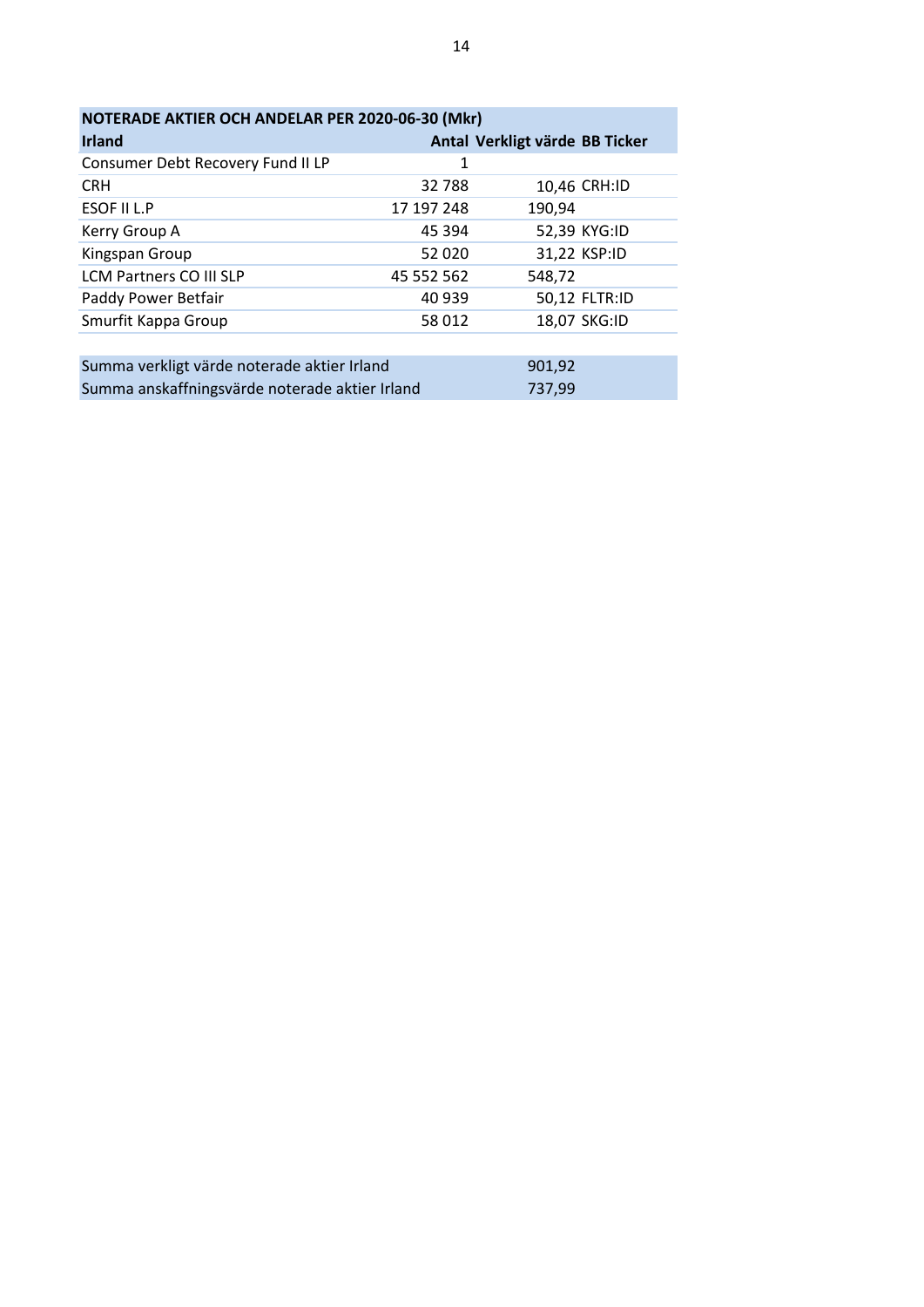| NOTERADE AKTIER OCH ANDELAR PER 2020-06-30 (Mkr) |           |                                |               |  |
|--------------------------------------------------|-----------|--------------------------------|---------------|--|
| <b>Italien</b>                                   |           | Antal Verkligt värde BB Ticker |               |  |
| Assicurazioni Generali                           | 465 087   | 65,55 G:IM                     |               |  |
| <b>ASTM SPA</b>                                  | 216 044   |                                | 45,98 AT:IM   |  |
| Atlantia                                         | 212 661   |                                | 31,82 ATL:IM  |  |
| Campari Group                                    | 225 378   |                                | 17,69 CPR:IM  |  |
| <b>COIMA RES SPA</b>                             | 525 300   |                                | 34,85 CRES:IM |  |
| DiaSorin                                         | 8 3 2 5   |                                | 14,84 DIA:IM  |  |
| Enel                                             | 469 273   |                                | 37,70 ENEL:IM |  |
| Eni                                              | 108 108   |                                | 9,60 ENI:IM   |  |
| Exor Ord                                         | 42 2 38   |                                | 22,47 EXO:IM  |  |
| Ferrari                                          | 45 083    |                                | 71,63 RACE:IM |  |
| Fiat Chrysler Automobiles NV                     | 415 821   |                                | 38,92 FCA:IM  |  |
| <b>Fiat Industrial</b>                           | 416 008   |                                | 27,11 CNHI:IM |  |
| FinecoBank                                       | 208 172   |                                | 26,17 FBK:IM  |  |
| Hera                                             | 3 072 609 |                                | 107,58 HER:IM |  |
| Infrastrutture Wireless                          | 109 966   |                                | 10,26 INW:IM  |  |
| Intesa Sanpaolo                                  | 1968 405  |                                | 35,09 ISP:IM  |  |
| Italgas                                          | 1788421   |                                | 96,75 IG:IM   |  |
| Mediobanca                                       | 267 014   |                                | 17,85 MB:IM   |  |
| Moncler                                          | 73 588    |                                | 26,21 MONC:IM |  |
| Nexi                                             | 141 623   |                                | 22,82 NEXI:IM |  |
| Pirelli                                          | 70 284    |                                | 2,78 PIRC:IM  |  |
| Poste                                            | 184 715   |                                | 14,96 PST:IM  |  |
| Prysmian                                         | 59 303    |                                | 12,80 PRY:IM  |  |
| Recordati                                        | 41 442    |                                | 19,28 REC:IM  |  |
| Snam                                             | 502 237   |                                | 22,78 SRG:IM  |  |
| Telecom                                          | 7 278 923 | 26,47                          |               |  |
| Ord                                              | 3 937 567 |                                | 14,41 TIT:IM  |  |
| Pref                                             | 3 341 356 |                                | 12,06 TITR:IM |  |
| Tenaris                                          | 117 203   |                                | 7,05 TEN:IM   |  |
| Terna                                            | 1946637   |                                | 124,62 TRN:IM |  |
| Unicredit                                        | 695 363   |                                | 59,58 UCG:IM  |  |
|                                                  |           |                                |               |  |
| Summa verkligt värde noterade aktier Italien     |           | 1051,23                        |               |  |

| Summa verkligt värde noterade aktier Italien    | 1051,23  |
|-------------------------------------------------|----------|
| Summa anskaffningsvärde noterade aktier Italien | 1 101.65 |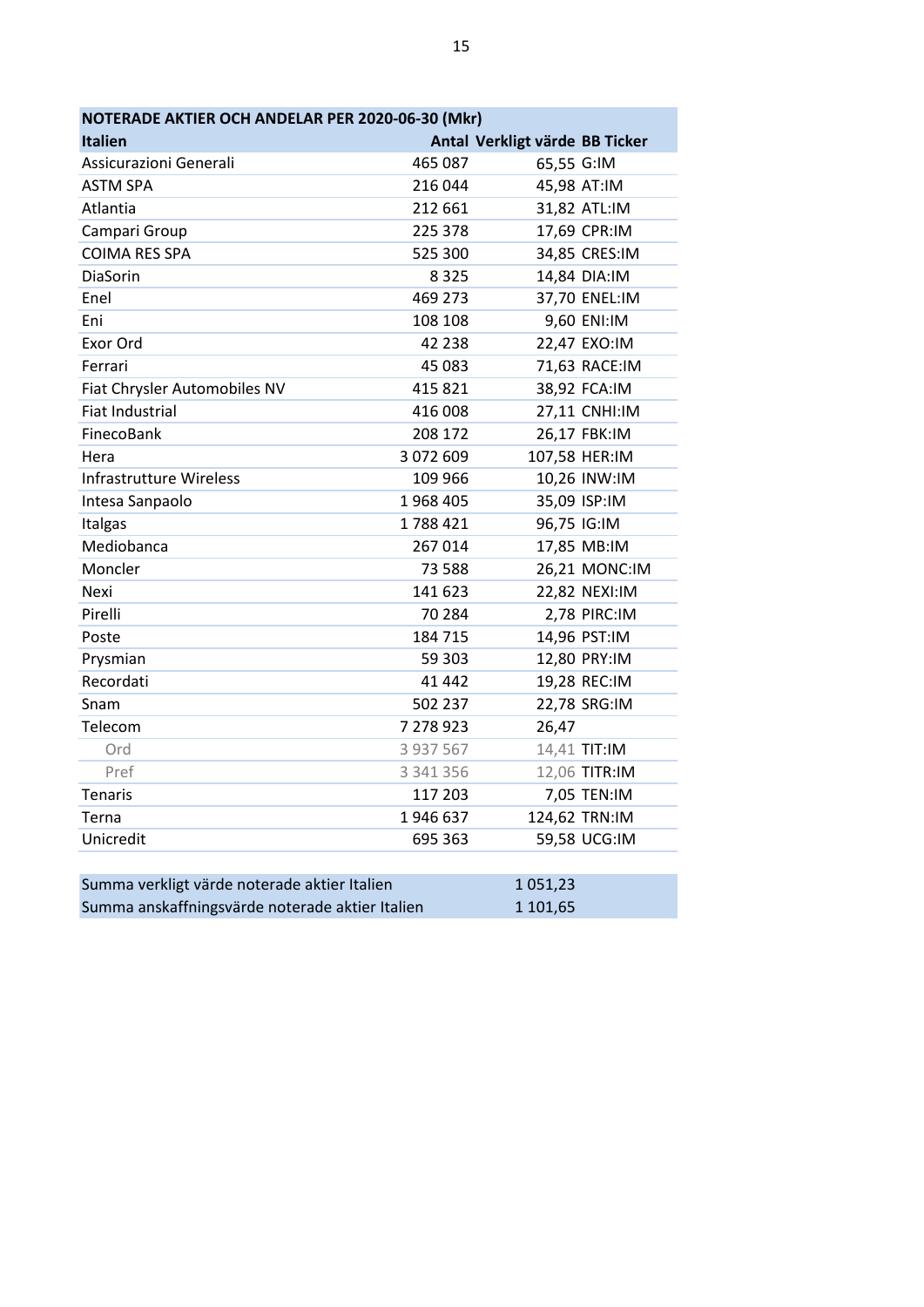| NOTERADE AKTIER OCH ANDELAR PER 2020-06-30 (Mkr) |         |                                |  |
|--------------------------------------------------|---------|--------------------------------|--|
| Japan                                            |         | Antal Verkligt värde BB Ticker |  |
| ABC-Mart                                         | 14 4 20 | 7,86 2670:JT                   |  |
| Acom Co                                          | 113 603 | 4,03 8572:JT                   |  |
| <b>Advantest Corp</b>                            | 53 180  | 28,11 6857:JT                  |  |
| Aeon Co                                          | 192 500 | 41,64 8267:JT                  |  |
| Aeon Credit Service Co                           | 18      | 0,00 8570:JT                   |  |
| Aeon Mall Co                                     | 13862   | 1,71 8905:JT                   |  |
| Air Water                                        | 82 360  | 10,82 4088:JT                  |  |
| Aisin Seiki Co                                   | 17988   | 4,88 7259:JT                   |  |
| Ajinomoto Co                                     | 55 629  | 8,61 2802:JT                   |  |
| Alfresa Holdings                                 | 58 500  | 11,37 2784:JT                  |  |
| <b>Alps Electric</b>                             | 19      | 0,00 6770:JT                   |  |
| Amada Co                                         | 109 890 | 8,36 6113:JT                   |  |
| All Nippon Airways Co                            | 12 699  | 2,69 9202:JT                   |  |
| Aozora Bank                                      | 38 499  | 6,24 8304:JT                   |  |
| Asahi Glass Co                                   | 23 201  | 6,14 5201:JT                   |  |
| Asahi Group                                      | 101 600 | 33,13 2502:JT                  |  |
| Asahi Intecc                                     | 54 900  | 14,53 7747:JT                  |  |
| Asahi Kasei Corp                                 | 365 680 | 27,65 3407:JT                  |  |
| Astellas Pharma                                  | 505 860 | 78,61 4503:JT                  |  |
| <b>Bandai Namco</b>                              | 54 820  | 26,83 7832:JT                  |  |
| <b>Bank Kyoto</b>                                | 14 9 69 | 4,94 8369:JT                   |  |
| <b>Benesse</b>                                   | 14 000  | 3,49 9783:JT                   |  |
| <b>Bridgestone Corp</b>                          | 66 280  | 19,86 5108:JT                  |  |
| <b>Brother Industries</b>                        | 84 110  | 14,11 6448:JT                  |  |
| Calbee                                           | 11 5 45 | 2,97 2229:JT                   |  |
| Canon Inc                                        | 313 650 | 57,81 7751:JT                  |  |
| Casio Computer Co                                | 78 252  | 12,64 6952:JT                  |  |
| Central Japan Railway Co                         | 38 5 20 | 55,52 9022:JT                  |  |
| Chiba Bank                                       | 218 590 | 9,59 8331:JT                   |  |
| Chugai Pharmaceutical Co                         | 178 800 | 89,02 4519:JT                  |  |
| Coca-Cola Bottlers Japan                         | 33 100  | 5,59 2579:JT                   |  |
| Concordia Financial Group                        | 340 468 | 10,14 7186:JT                  |  |
| <b>Cosmos Pharmaceuticals</b>                    | 6800    | 9,71 3349:JT                   |  |
| Cyberagent                                       | 25 900  | 11,83 4751:JT                  |  |
| Dai Nippon Printing Co                           | 89 550  | 19,09 7912:JT                  |  |
| Daicel Corp Ind                                  | 86 000  | 6,19 4202:JT                   |  |
| Daifuku                                          | 12 160  | 9,89 6383:JT                   |  |
| Dai-Ichi Mutual Life Insuran                     | 297 196 | 32,93 8750:JT                  |  |
| Daiichi Sankyo Co                                | 149 480 | 113,67 4568:JT                 |  |
| Daikin Industries                                | 66 960  | 100,24 6367:JT                 |  |
| <b>Daito Trust Construction</b>                  | 20 290  | 17,36 1878:JT                  |  |
| Daiwa House Ind Co                               | 148 900 | 32,69 1925:JT                  |  |
| Daiwa Securities Group                           | 481780  | 18,71 8601:JT                  |  |
| Denso Corp                                       | 121 670 | 44,18 6902:JT                  |  |
| Dentsu                                           | 82 050  | 18,10 4324:JT                  |  |
| <b>DISCO Corporation</b>                         | 8540    | 19,24 6146:JT                  |  |
| Don Quijote Co                                   | 118 230 | 24,19 7532:JT                  |  |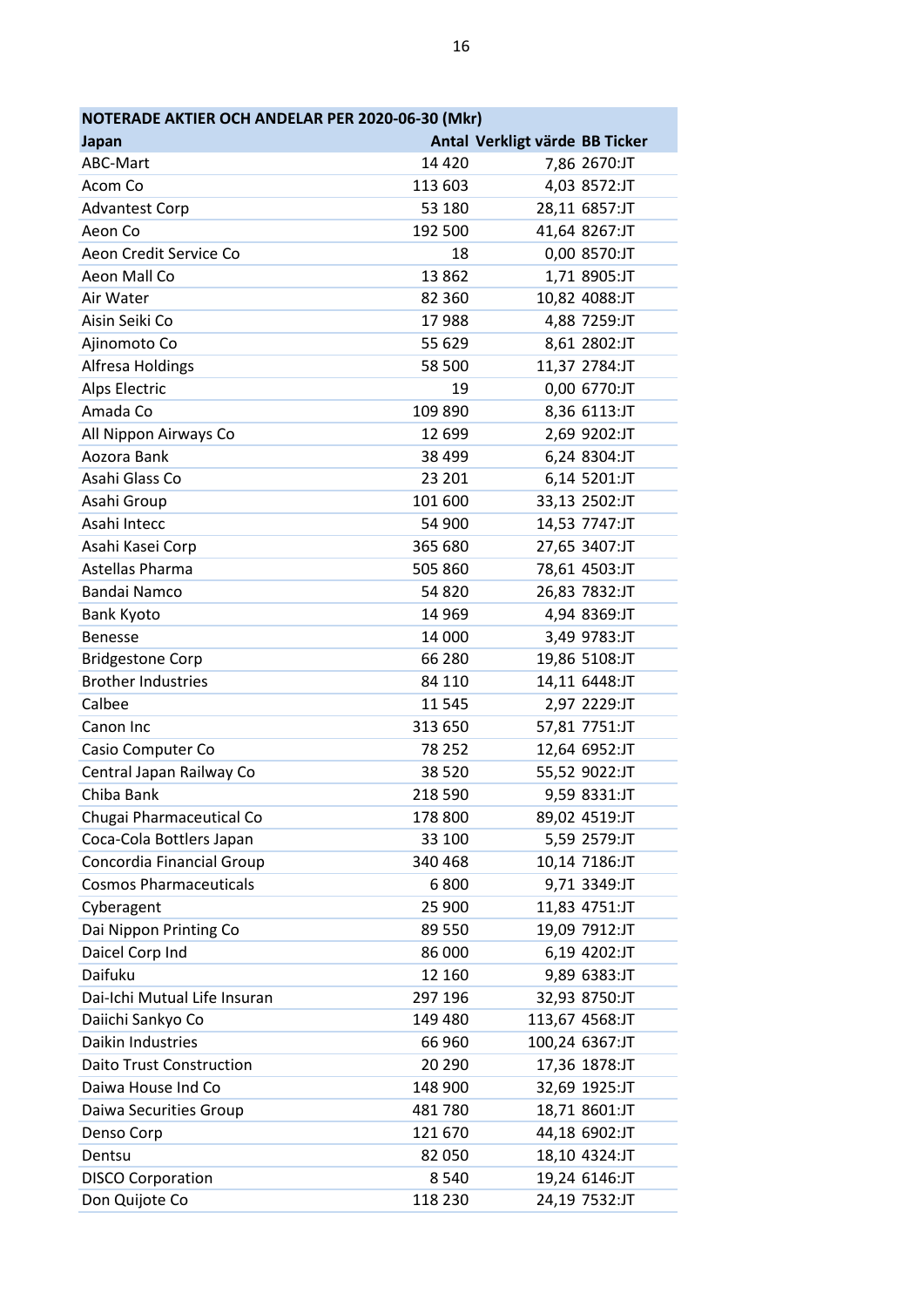| East Japan Railway Co      | 76 150   | 49,15 9020:JT  |
|----------------------------|----------|----------------|
| Eisai Co                   | 66830    | 49,32 4523:JT  |
| Familymart Co              | 31 374   | 5,01 8028:JT   |
| Fanuc                      | 53 297   | 88,65 6954:JT  |
| <b>Fast Retailing Co</b>   | 15 907   | 84,76 9983:JT  |
| Fuji Electric              | 37980    | 9,66 6504:JT   |
| Fuji Film Holdings Co      | 101 910  | 40,57 4901:JT  |
| Fuji Heavy Industries      | 189 860  | 36,75 7270:JT  |
| Fujitsu                    | 53 200   | 57,98 6702:JT  |
| Fukuoka Financial Group    | 56 900   | 8,36 8354:JT   |
| <b>GMO Payment Gateway</b> | 8 1 0 0  | 7,86 3769:JT   |
| Hakuhodo Dy Holdings       | 133 600  | 14,78 2433:JT  |
| Hamamatsu Photonics K.K    | 38 600   | 15,57 6965:JT  |
| Hankyu Hanshin Hldg        | 51026    | 16,06 9042:JT  |
| Hikari Tsushin             | 5690     | 12,06 9435:JT  |
| <b>Hino Motors</b>         | 126 980  | 7,98 7205:JT   |
| Hirose Electric Co         | 13 176   | 13,45 6806:JT  |
| Hisamitsu Pharmaceutical   | 13 960   | 7,00 4530:JT   |
| Hitachi                    | 270 220  | 79,41 6501:JT  |
| Hitachi Constr Machine     | 42 230   | 10,87 6305:JT  |
| Hitachi Metals             | 52 160   | 5,78 5486:JT   |
| Honda Motor Co             | 460 480  | 109,57 7267:JT |
| Hoshizaki Electric         | 16 200   | 12,93 6465:JT  |
| Hoya Corp                  | 103 960  | 92,11 7741:JT  |
| Hulic Co Ltd               | 137910   | 12,05 3003:JT  |
| Idemitsu Kosan Co          | 57834    | 11,42 5019:JT  |
| lida Group Holdings        | 67 574   | 9,63 3291:JT   |
| <b>IHI Corp</b>            | 35       | 0,00 7013:JT   |
| <b>Inpex Corp</b>          | 132 568  | 7,63 1605:JT   |
| Isetan Mitsukoshi Hldgs    | 113 700  | 6,07 3099:JT   |
| <b>Isuzu Motors</b>        | 187 340  | 15,75 7202:JT  |
| Ito En                     | 6 200    | 3,26 2593:JT   |
| Itochu Techno Solutions    | 16 000   | 5,58 4739:JT   |
| Itochu Corp                | 403 940  | 80,98 8001:JT  |
| J Front Retailing          | 21       | 0,00 3086:JT   |
| Japan Airlines Co          | 13 2 7 4 | 2,23 9201:JT   |
| Japan Airport Terminal     | 11 5 27  | 4,57 9706:JT   |
| Japan Exchange Group       | 145 230  | 31,25 8697:JT  |
| Japan Post Bank            | 156 913  | 10,87 7182:JT  |
| Japan Post Insurance       | 54 500   | 6,65 7181:JT   |
| Japan Post Holdings        | 471 372  | 31,21 6178:JT  |
| JFE Holdings               | 62 121   | 4,14 5411:JT   |
| JGC Corp                   | 125 200  | 12,26 1963:JT  |
| <b>JSR Corp</b>            | 87700    | 15,75 4185:JT  |
| <b>JTEKT Corp</b>          | 10762    | 0,78 6473:JT   |
| JX Holdings                | 1050130  | 34,64 5020:JT  |
| Kajima Corp                | 148 540  | 16,47 1812:JT  |
| Kakaku.com                 | 43 900   | 10,35 2371:JT  |
| Kamigumi Co                | 34 000   | 6,21 9364:JT   |
| Kansai Electric Power Co   | 101 350  | 9,15 9503:JT   |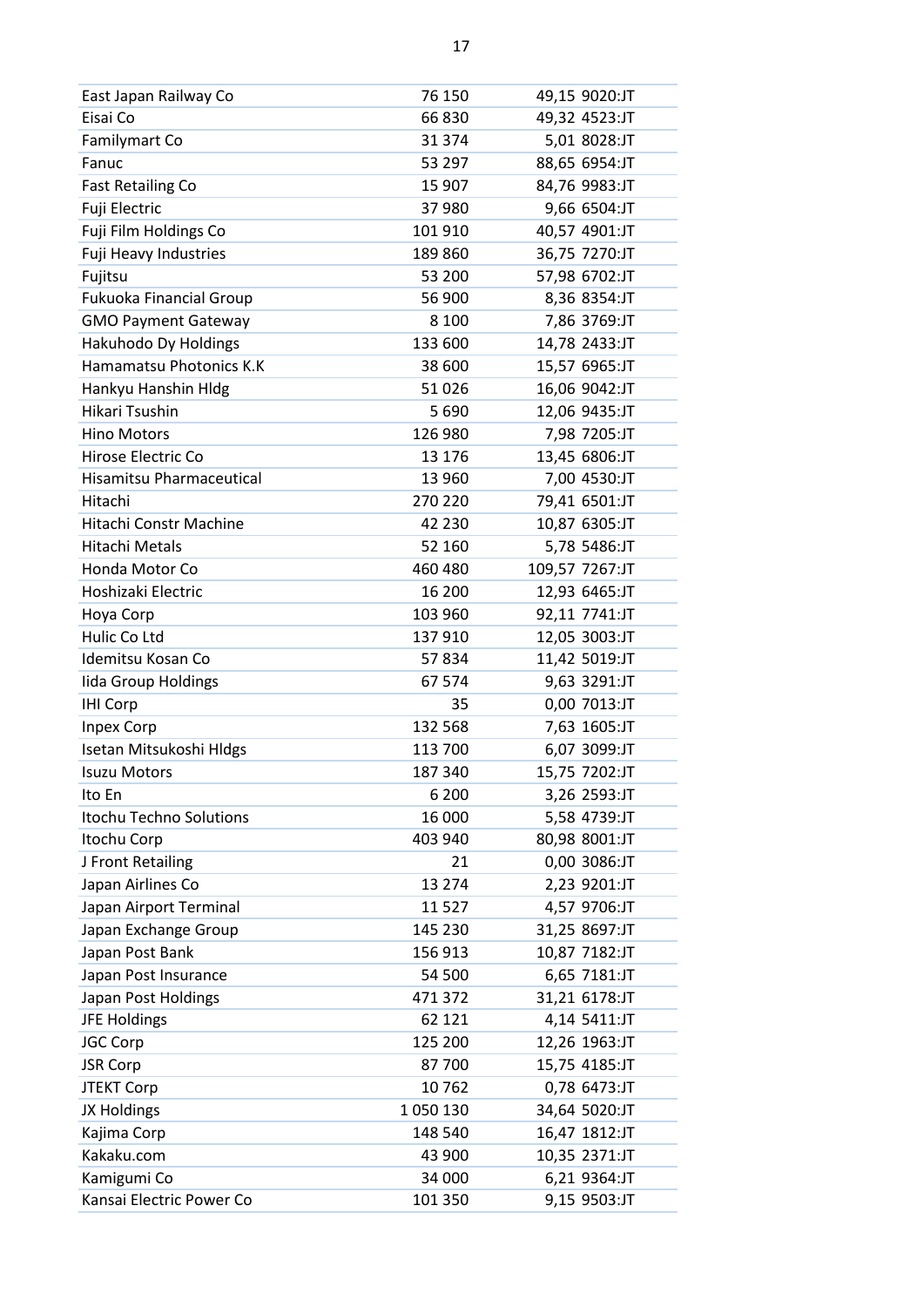| Kansai Paint Co           | 99 500  | 19,53 4613:JT  |
|---------------------------|---------|----------------|
| Kao Corp                  | 127 250 | 93,85 4452:JT  |
| Kawasaki Heavy Ind        | 76 369  | 10,22 7012:JT  |
| <b>KDDI</b>               | 437 890 | 122,29 9433:JT |
| Keihan Electrical Railway | 34 009  | 14,11 9045:JT  |
| Keikyu Corporation        | 50 405  | 7,19 9006:JT   |
| Keio Corp                 | 32 231  | 17,15 9008:JT  |
| Keisei Electric Railway   | 39 837  | 11,61 9009:JT  |
| Keyence Corp              | 48 252  | 187,64 6861:JT |
| Kikkoman Corp             | 39 400  | 17,66 2801:JT  |
| Kintetsu Corp             | 46 559  | 19,48 9041:JT  |
| Kirin Holdings Co         | 232 230 | 45,61 2503:JT  |
| Kobayashi Pharmaceutical  | 15 400  | 12,61 4967:JT  |
| Kobe Bussan               | 10 300  | 5,41 3038:JT   |
| Koito Manufacturing Co    | 31899   | 11,96 7276:JT  |
| Komatsu                   | 249 540 | 47,48 6301:JT  |
| Konami Co                 | 28 600  | 8,87 9766:JT   |
| Konica Minolta Holdings   | 12      | 0,00 4902:JT   |
| KOSÉ                      | 8 0 0 0 | 8,95 4922:JT   |
| Kubota Corp               | 296 780 | 41,21 6326:JT  |
| Kuraray Co                | 41 1 20 | 3,99 3405:JT   |
| Kurita Water Industries   | 11 474  | 2,96 6370:JT   |
| Kyocera Corp              | 39 4 60 | 19,99 6971:JT  |
| Kyowa Hakko Kirin Co      | 70746   | 17,28 4151:JT  |
| Kyushu Railway Company    | 51848   | 12,53 9142:JT  |
| Lasertec                  | 18 500  | 16,23 6920:JT  |
| Lawson                    | 25 5 10 | 11,92 2651:JT  |
| <b>LINE</b>               | 17 151  | 8,03 3938:JT   |
| Lion Corporation          | 65 150  | 14,55 4912:JT  |
| LIXIL                     | 75 311  | 9,79 5938:JT   |
| M <sub>3</sub>            | 111 674 | 44,22 2413:JT  |
| Makita Corp               | 64 100  | 21,67 6586:JT  |
| Marubeni Corp             | 206 823 | 8,71 8002:JT   |
| Marui Group Co            | 66870   | 11,24 8252:JT  |
| Maruichi Steel Tube       | 17538   | 4,06 5463:JT   |
| Mazda Motor Corp          | 260 300 | 14,52 7261:JT  |
| McDonald'S Hldgs Co Jp    | 21 180  | 10,65 2702:JT  |
| Mebuki Financial Group    | 466 801 | 10,08 7167:JT  |
| <b>Medipal Holdings</b>   | 69 940  | 12,54 7459:JT  |
| Meiji Holdings Co         | 14 150  | 10,48 2269:JT  |
| Mercari                   | 17 300  | 4,97 4385:JT   |
| Minebea                   | 97 952  | 16,52 6479:JT  |
| MISUMI Group              | 92 540  | 21,53 9962:JT  |
| Mitsubishi                | 165 509 | 32,44 8058:JT  |
| Mitsubishi Chemical Hldg  | 399 510 | 21,65 4188:JT  |
| Mitsubishi Electric Corp  | 521 310 | 63,00 6503:JT  |
| Mitsubishi Estate Co      | 326 080 | 45,13 8802:JT  |
| Mitsubishi Gas Chemical   | 79 159  | 11,14 4182:JT  |
| Mitsubishi Heavy Ind      | 99 939  | 21,95 7011:JT  |
| Mitsubishi Materials      | 16 943  | 3,33 5711:JT   |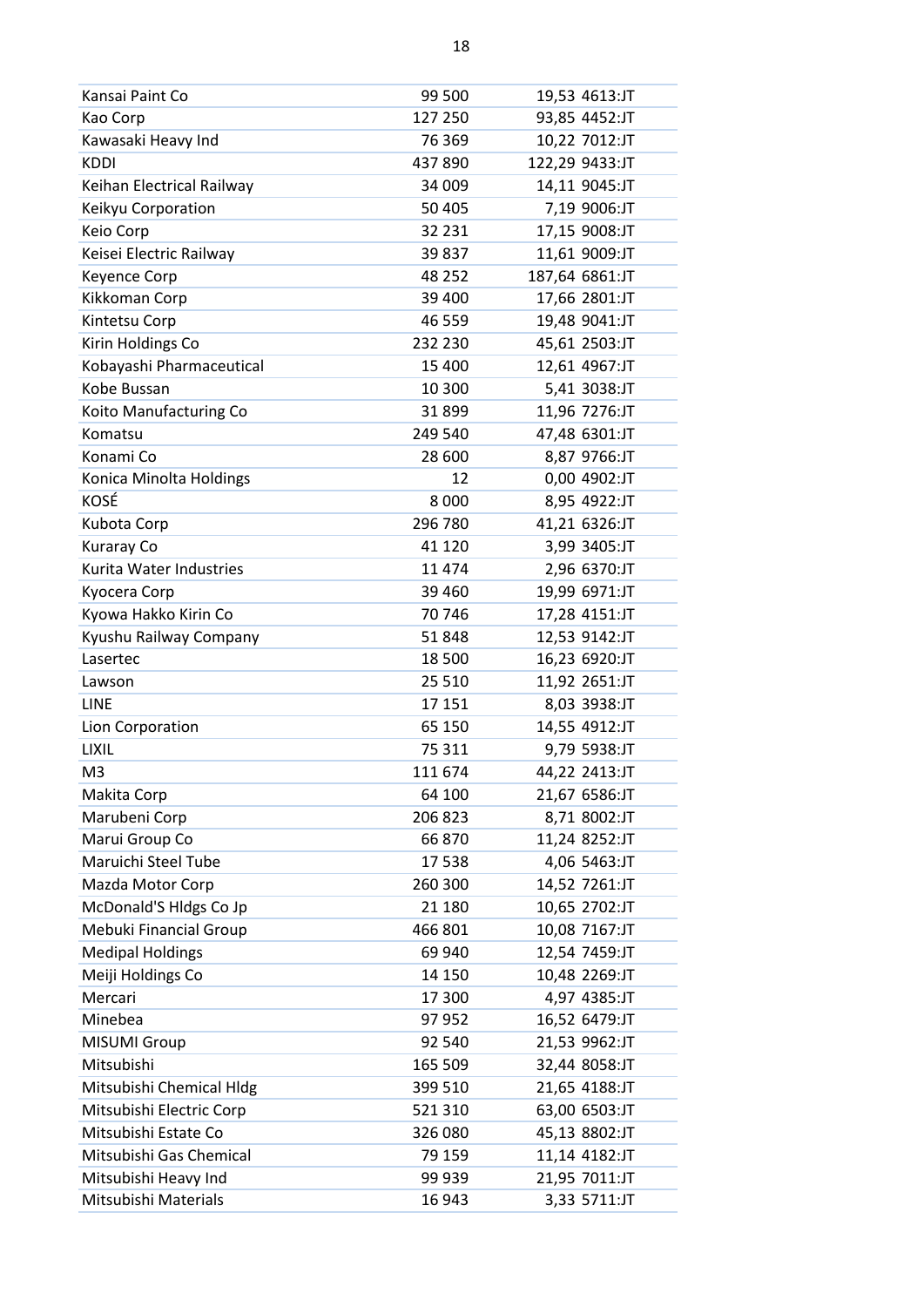| Mitsubishi Motors Corp            | 235 099   | 5,40 7211:JT   |
|-----------------------------------|-----------|----------------|
| Mitsubishi UFJ Fin Grp            | 3 238 956 | 117,92 8306:JT |
| Mitsubishi UFJ Lease Fin          | 174 417   | 7,68 8593:JT   |
| Mitsui And Co                     | 203 488   | 28,02 8031:JT  |
| Mitsui Chemicals                  | 59 649    | 11,57 4183:JT  |
| Mitsui Fudosan Co                 | 281 290   | 46,38 8801:JT  |
| Miura                             | 27 700    | 10,73 6005:JT  |
| Mizuho Financial Group            | 6728030   | 76,81 8411:JT  |
| MonotaRo                          | 29 780    | 11,11 3064:JT  |
| MS & AD Insurance Group Hldg      | 128 780   | 32,93 8725:JT  |
| <b>Murata Manufacturing</b>       | 69 927    | 38,14 6981:JT  |
| Nabtesco Corp                     | 27 180    | 7,79 6268:JT   |
| Nagoya Railroad                   | 60 0 29   | 15,79 9048:JT  |
| <b>NEC Corp</b>                   | 62 719    | 28,00 6701:JT  |
| Nexon Co                          | 137 260   | 28,89 3659:JT  |
| <b>NGK Insulators</b>             | 33 889    | 4,35 5333:JT   |
| NGK Spark Plug Co                 | 8 1 9 8   | 1,09 5334:JT   |
| Nippon Meat Packers               | 10 153    | 3,79 2282:JT   |
| <b>Nidec</b>                      | 115 556   | 71,81 6594:JT  |
| Nihon M&A Center Inc.             | 37 200    | 15,64 2127:JT  |
| Nikon Corp                        | 94 120    | 7,33 7731:JT   |
| Nintendo                          | 29 9 95   | 124,36 7974:JT |
| Nippon Express Co                 | 26 487    | 12,76 9062:JT  |
| Nippon Paint                      | 48 5 80   | 32,89 4612:JT  |
| Nippon Shinyaku                   | 11 400    | 8,63 4516:JT   |
| Nippon Steel Sumitomo Metal       | 100 878   | 8,83 5401:JT   |
| Nippon Yusen K.K                  | 20 263    | 2,65 9101:JT   |
| <b>Nissan Chemical Industries</b> | 33 710    | 16,07 4021:JT  |
| Nissan Motor Co                   | 907 430   | 31,28 7201:JT  |
| Nisshin Seifun Group              | 23 953    | 3,33 2002:JT   |
| Nissin Foods Holdings Co          | 14 290    | 11,79 2897:JT  |
| Nitori Holdings Co                | 21 5 91   | 39,39 9843:JT  |
| Nitto Denko Corp                  | 52 690    | 27,76 6988:JT  |
| Nomura Holdings                   | 868 220   | 36,17 8604:JT  |
| Nomura Real Estate Hld            | 45 010    | 7,77 3231:JT   |
| Nomura Research Inst              | 82 282    | 20,80 4307:JT  |
| <b>NSK</b>                        | 67 567    | 4,66 6471:JT   |
| NTT Corp                          | 345 228   | 74,99 9432:JT  |
| NTT Data Corp                     | 194 810   | 20,17 9613:JT  |
| <b>NTT Docomo</b>                 | 321 400   | 79,99 9437:JT  |
| Obayashi Corp                     | 225 400   | 19,62 1802:JT  |
| OBIC                              | 18 800    | 30,64 4684:JT  |
| Odakyu Electric Railway           | 87078     | 19,94 9007:JT  |
| Oji Holdings Corp                 | 292 381   | 12,65 3861:JT  |
| <b>Olympus Corp</b>               | 312 600   | 56,03 7733:JT  |
| Omron                             | 55 200    | 34,42 6645:JT  |
| Ono Pharmaceutical                | 96 200    | 26,06 4528:JT  |
| Oracle Corp Japan                 | 7680      | 8,44 4716:JT   |
| Oriental Land Co                  | 53 410    | 65,68 4661:JT  |
| Orix Corp                         | 341 760   | 39,21 8591:JT  |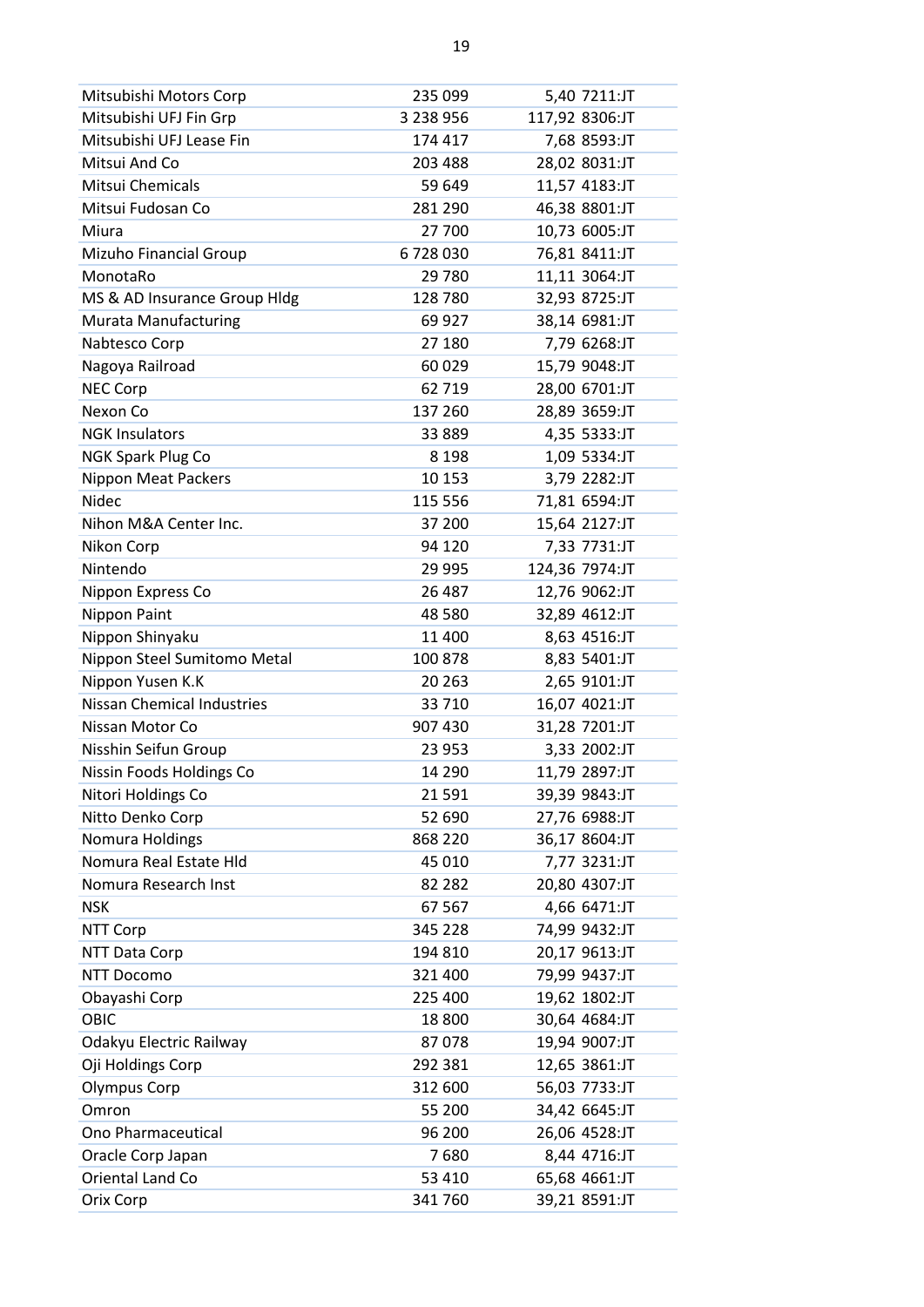| Osaka Gas Co                   | 67 625  | 12,43 9532:JT  |
|--------------------------------|---------|----------------|
| Otsuka Corp                    | 29 600  | 14,52 4768:JT  |
| Otsuka Holdings Ltd            | 106 300 | 43,14 4578:JT  |
| Panasonic Corp                 | 716 690 | 58,15 6752:JT  |
| Park24 Co                      | 50 301  | 8,01 4666:JT   |
| PeptiDream                     | 23 200  | 9,90 4587:JT   |
| PERSOL HOLDINGS                | 54 890  | 7,02 2181:JT   |
| Pigeon Corp                    | 28 300  | 10,19 7956:JT  |
| POLA ORBIS Holding             | 37 400  | 6,06 4927:JT   |
| Rakuten                        | 219 000 | 17,93 4755:JT  |
| <b>Recruit Holdings</b>        | 339 234 | 107,87 6098:JT |
| <b>Rensas Electronics</b>      | 91 300  | 4,34 6723:JT   |
| Resona Holdings                | 572 950 | 18,20 8308:JT  |
| Ricoh Co                       | 178 510 | 11,85 7752:JT  |
| Rinnai Corp                    | 9972    | 7,75 5947:JT   |
| <b>ROHM</b>                    | 10 3 82 | 6,40 6963:JT   |
| Ryohin Keikaku Co              | 70 400  | 9,27 7453:JT   |
| Sankyo Co                      | 10      | 0,00 6417:JT   |
| Santen Pharmaceutical Co       | 84 500  | 14,47 4536:JT  |
| <b>SBI Holdings</b>            | 67 560  | 13,58 8473:JT  |
| <b>SCSK CORP</b>               | 11 300  | 5,11 9719:JT   |
| <b>SECOM Co</b>                | 63 602  | 51,76 9735:JT  |
| Sega Sammy Holdings            | 59 680  | 6,65 6460:JT   |
| Seibu Holdings                 | 59 691  | 6,04 9024:JT   |
| Seiko Epson                    | 112 670 | 12,00 6724:JT  |
| Sekisui Chemical Co            | 41 0 64 | 5,47 4204:JT   |
| Sekisui House                  | 236 100 | 41,85 1928:JT  |
| Seven And I Holdings Co        | 228 250 | 69,38 3382:JT  |
| Seven Bank                     | 222 600 | 5,67 8410:JT   |
| <b>SG Holdings</b>             | 52 270  | 15,89 9143:JT  |
| Sharp                          | 47 198  | 4,67 6753:JT   |
| Shimadzu Corp                  | 65 400  | 16,20 7701:JT  |
| Shimamura Co                   | 3830    | 2,41 8227:JT   |
| Shimano                        | 9079    | 16,27 7309:JT  |
| Shimizu Corp                   | 161 800 | 12,37 1803:JT  |
| Shin-Etsu Chemical Co          | 92 030  | 100,10 4063:JT |
| Shinsei Bank                   | 49 379  | 5,53 8303:JT   |
| Shionogi And Co                | 69 640  | 40,59 4507:JT  |
| Shiseido Co                    | 103 660 | 61,19 4911:JT  |
| Shizuoka Bank                  | 194 740 | 11,65 8355:JT  |
| Showa Denko K.K.               | 57 050  | 11,90 4004:JT  |
| <b>SMC Corp</b>                | 15 240  | 72,62 6273:JT  |
| SoftBank Group Corp            | 409 650 | 192,80 9984:JT |
| SoftBank Corp                  | 525 010 | 62,34 9434:JT  |
| Sohgo Security                 | 24 280  | 10,53 2331:JT  |
| Sompo Japan                    | 89 510  | 28,65 8630:JT  |
| Sony Corp                      | 339 369 | 216,40 6758:JT |
| <b>Sony Financial Holdings</b> | 35 830  | 8,03 8729:JT   |
| <b>Square Enix Holdings</b>    | 31 000  | 14,56 9684:JT  |
| <b>Stanley Electric Co</b>     | 15 908  | 3,56 6923:JT   |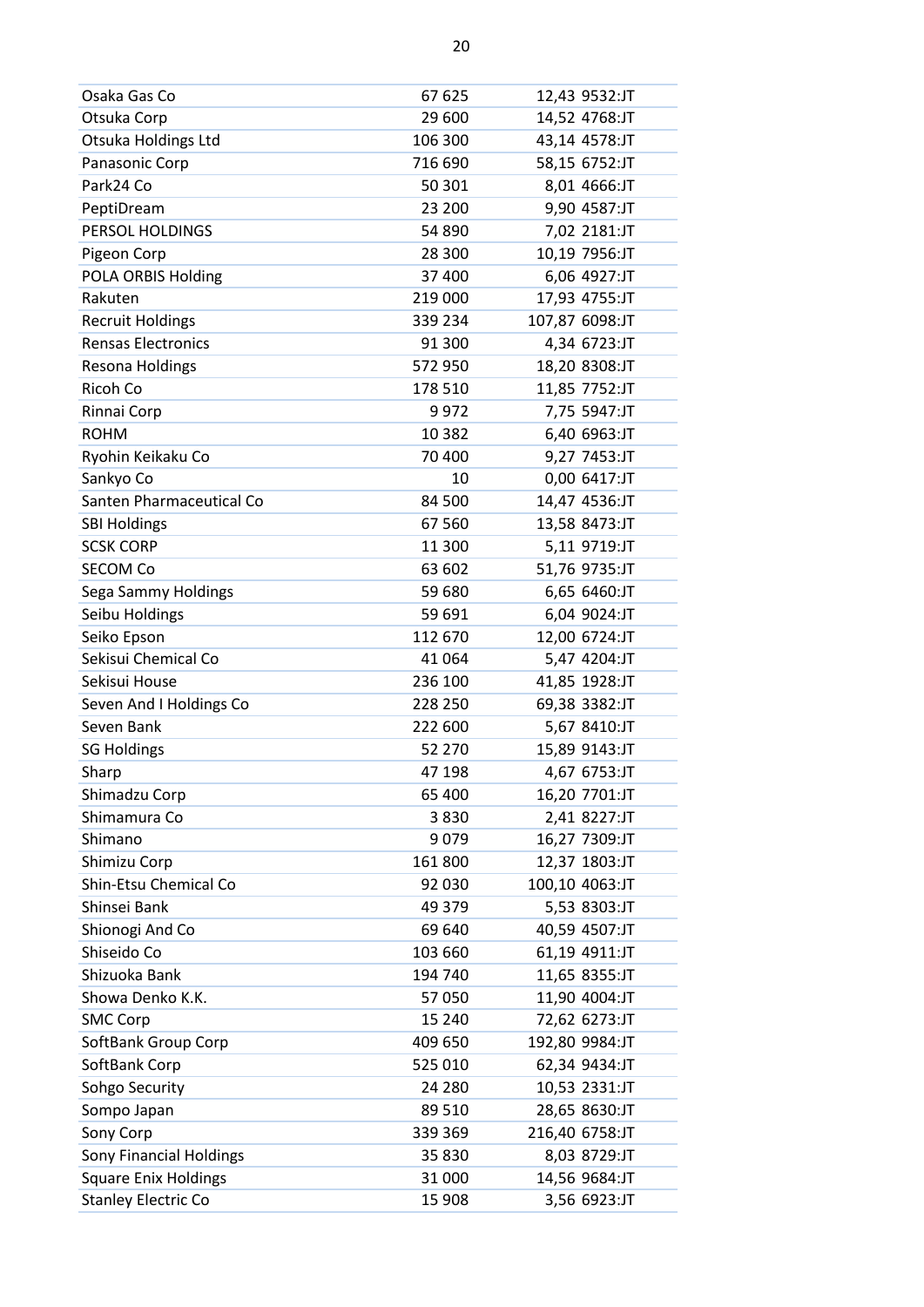| <b>Start Today Co</b>                | 20 600   | 4,26 3092:JT   |
|--------------------------------------|----------|----------------|
| <b>SUMCO</b>                         | 31 500   | 4,49 3436:JT   |
| Sumitomo                             | 396 030  | 42,22 8053:JT  |
| Sumitomo Chemical Co                 | 328780   | 9,14 4005:JT   |
| Sumitomo Dainippon Pharma            | 45 200   | 5,82 4506:JT   |
| Sumitomo Electric Ind                | 110 926  | 11,87 5802:JT  |
| Sumitomo Heavy Ind                   | 41 909   | 8,49 6302:JT   |
| Sumitomo Metal Mining Co             | 85 518   | 22,22 5713:JT  |
| Sumitomo Mitsui Finl Grp             | 348 037  | 91,13 8316:JT  |
| Sumitomo Mitsui Trust Hldgs          | 104 754  | 27,36 8309:JT  |
| Sumitomo Realty And Dev Co           | 88 040   | 22,53 8830:JT  |
| Sumitomo Rubber Ind                  | 24 8 19  | 2,28 5110:JT   |
| Sundrug                              | 31 600   | 9,74 9989:JT   |
| Suntory Beverage & Food              | 48 373   | 17,57 2587:JT  |
| Suzuken Co                           | 23 160   | 8,04 9987:JT   |
| Suzuki Motor Corp                    | 94 000   | 29,69 7269:JT  |
| <b>Sysmex Corp</b>                   | 45 000   | 31,98 6869:JT  |
| <b>T&amp;D Holdings</b>              | 146 260  | 11,63 8795:JT  |
| Taiheiyo Cement Corp                 | 14 4 7 9 | 3,12 5233:JT   |
| Taisei Corp                          | 57 499   | 19,46 1801:JT  |
| <b>Taisho Pharmaceutical Holding</b> | 8500     | 4,84 4581:JT   |
| Taiyo Nippon Sanso Corp              | 18 122   | 2,82 4091:JT   |
| <b>Takeda Pharmaceutical</b>         | 409 123  | 135,95 4502:JT |
| <b>TDK Corp</b>                      | 15 633   | 14,42 6762:JT  |
| Teijin                               | 152 959  | 22,64 3401:JT  |
| <b>Terumo Corp</b>                   | 170 820  | 60,20 4543:JT  |
| <b>THK Co</b>                        | 14 678   | 3,38 6481:JT   |
| TIS INC                              | 46 300   | 9,09 3626:JT   |
| Tobu Railway Co                      | 53 379   | 16,43 9001:JT  |
| Toho Co                              | 32 550   | 10,95 9602:JT  |
| Toho Gas Co                          | 18 5 99  | 8,67 9533:JT   |
| <b>Tohoku Electric Power Co</b>      | 81 560   | 7,23 9506:JT   |
| <b>Tokio Marine Holdings</b>         | 167 500  | 67,96 8766:JT  |
| <b>Tokyo Century Corp</b>            | 8630     | 4,11 8439:JT   |
| <b>Tokyo Electric Power Co</b>       | 220 392  | 6,30 9501:JT   |
| <b>Tokyo Electron</b>                | 40 550   | 92,59 8035:JT  |
| <b>Tokyo Fudosan Holdings</b>        | 225 660  | 9,82 3289:JT   |
| Tokyo Gas Co                         | 96 979   | 21,61 9531:JT  |
| <b>Tokyu Corp</b>                    | 173 500  | 22,73 9005:JT  |
| <b>Toppan Printing Co</b>            | 106 570  | 16,54 7911:JT  |
| <b>Toray Industries</b>              | 472 360  | 20,70 3402:JT  |
| Toshiba Corp                         | 95 970   | 28,47 6502:JT  |
| Tosoh                                | 32 600   | 4,14 4042:JT   |
| Toto                                 | 42 000   | 14,93 5332:JT  |
| Toyo Suisan Kaisha                   | 11 183   | 5,82 2875:JT   |
| Toyoda Gosei Co                      | 10728    | 2,08 7282:JT   |
| <b>Toyota Industries Corp</b>        | 15 004   | 7,40 6201:JT   |
| Toyota Motor Corp                    | 574 569  | 335,52 7203:JT |
| Toyota Tsusho                        | 73 940   | 17,43 8015:JT  |
| <b>Trend Micro</b>                   | 40 500   | 21,05 4704:JT  |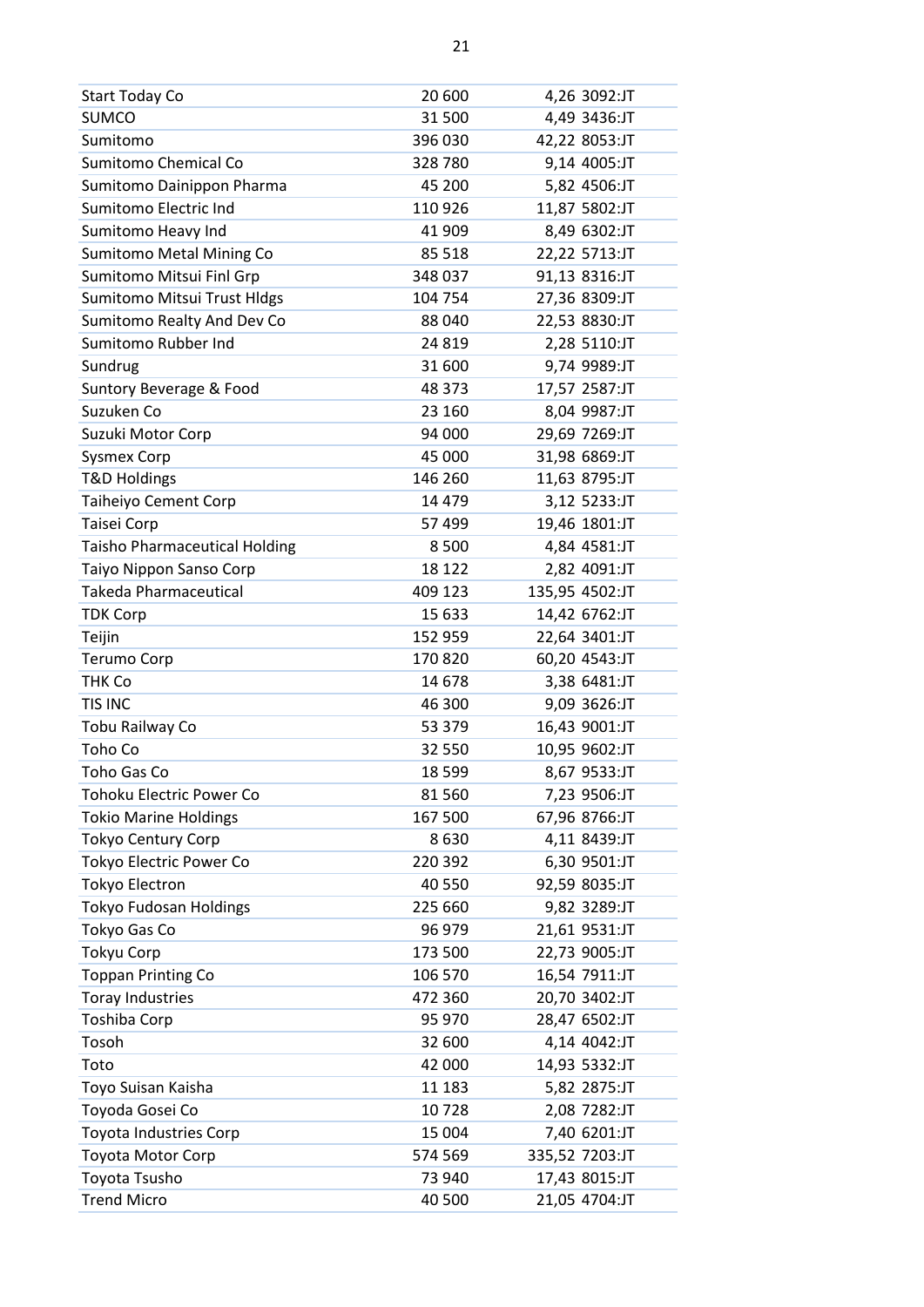| <b>Tsuruha Holdings</b>                     | 9080    | 11,64 3391:JT |
|---------------------------------------------|---------|---------------|
| Uni-Charm Corp                              | 103 600 | 39,54 8113:JT |
| USS Co                                      | 70 300  | 10,46 4732:JT |
| <b>Welcia Holdings Co</b>                   | 13 7 10 | 10,29 3141:JT |
| West Japan Railway Co                       | 19852   | 10,37 9021:JT |
| Yahoo Japan Corp                            | 687700  | 31,24 4689:JT |
| Yakult Honsha Co                            | 14 5 66 | 7,99 2267:JT  |
| Yamada Denki Co                             | 274 530 | 12,68 9831:JT |
| Yamaha Corp                                 | 40 330  | 17,66 7951:JT |
| Yamaha Motor Co                             | 97 707  | 14,24 7272:JT |
| Yamato Holdings Co                          | 89 500  | 18,01 9064:JT |
| Yamazaki Baking Co                          | 23 400  | 3,75 2212:JT  |
| Yaskawa Electric Corp                       | 65 940  | 21,21 6506:JT |
| Yokogawa Electric Corp                      | 68850   | 9,99 6841:JT  |
| Yokohama Rubber                             | 16 940  | 2,21 5101:JT  |
|                                             |         |               |
| Cumma varllist värde noterade olitier Janen |         | o opp oc      |

| Summa verkligt värde noterade aktier Japan    | 8022.96  |
|-----------------------------------------------|----------|
| Summa anskaffningsvärde noterade aktier Japan | 7 506.70 |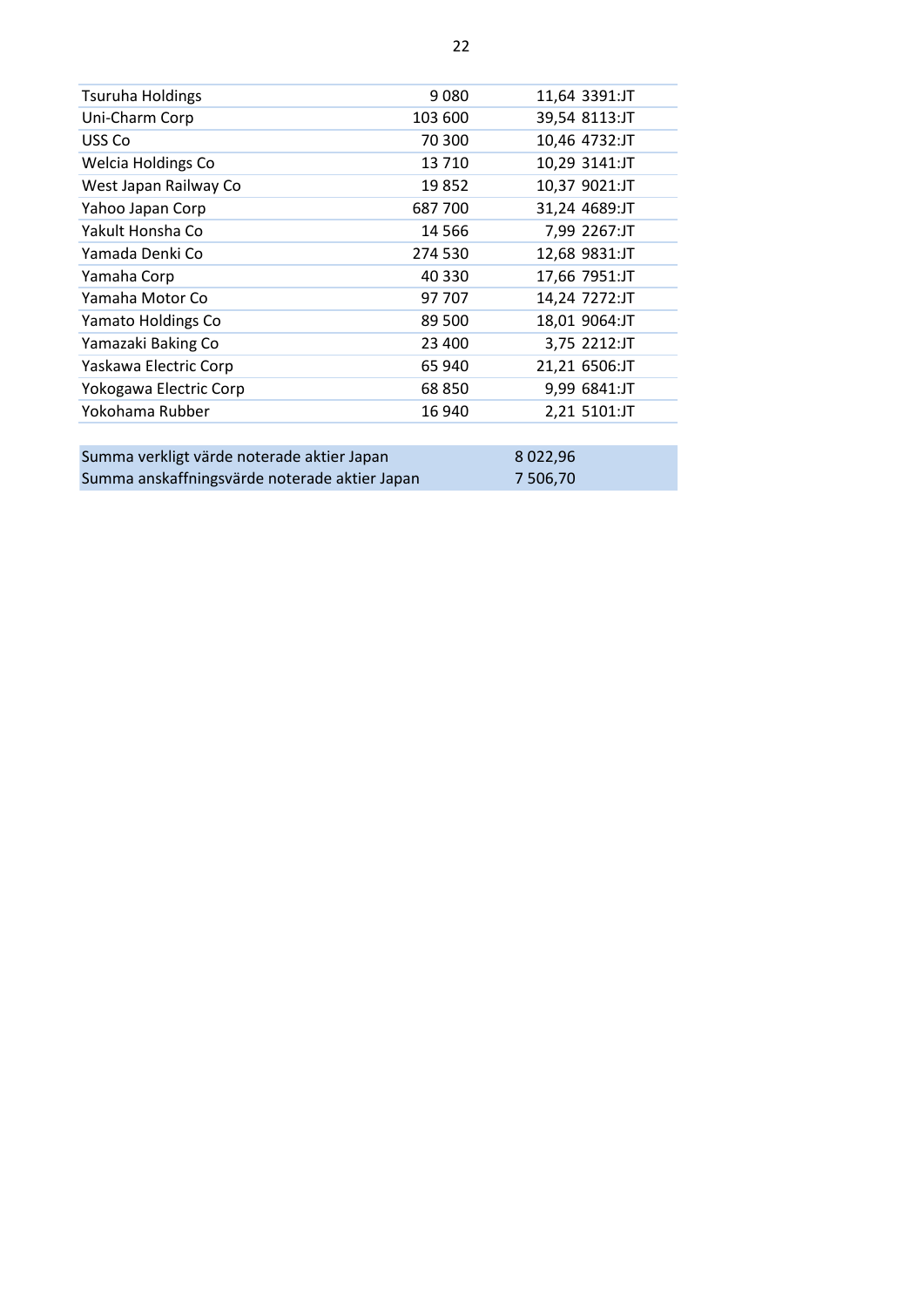| NOTERADE AKTIER OCH ANDELAR PER 2020-06-30 (Mkr) |         |                                |                |
|--------------------------------------------------|---------|--------------------------------|----------------|
| Kanada                                           |         | Antal Verkligt värde BB Ticker |                |
| Agnico-Eagle Mines                               | 82 359  |                                | 48,97 AEM:CT   |
| Air Canada                                       | 30 800  |                                | 3,57 AC:CT     |
| Algonquin Power & Utilities                      | 206 100 |                                | 24,74 AQN:CT   |
| Alimentation Couche - Tard                       | 334 042 |                                | 97,27 ATD/B:CT |
| <b>AltaGas</b>                                   | 136 569 |                                | 14,62 ALA:CT   |
| <b>ATCO</b>                                      | 43 978  |                                | 12,11 ACO/X:CT |
| B <sub>2</sub> Gold                              | 325 300 |                                | 17,18 BTO:CT   |
| <b>Bank Montreal</b>                             | 234 814 |                                | 116,07 BMO:CT  |
| <b>Bank Nova Scotia</b>                          | 447 347 |                                | 171,91 BNS:CT  |
| <b>Barrick Gold</b>                              | 572 791 |                                | 143,13 ABX:CT  |
| <b>Bausch Health</b>                             | 76 166  |                                | 12,94 BHC:CT   |
| <b>BCE Inc</b>                                   | 131 000 |                                | 50,74 BCE:CT   |
| BlackBerry                                       | 267 631 |                                | 12,12 BB:CT    |
| <b>Bombardier B</b>                              | 222 712 |                                | 0,64 BBD/B:CT  |
| CAE                                              | 147 574 |                                | 22,23 CAE:CT   |
| Cameco Corp                                      | 281873  |                                | 26,84 CCO:CT   |
| Canadian Imperial Bank                           | 182 735 | 113,42 CM:CT                   |                |
| Canadian Natl Railway                            | 153 669 |                                | 126,25 CNR:CT  |
| Canadian Pacific Railway                         | 30 189  |                                | 71,31 CP:CT    |
| Canadian Tire Corp A                             | 35 237  |                                | 28,36 CTC/A:CT |
| <b>Canadian Utilities A</b>                      | 82 4 23 |                                | 19,06 CU:CT    |
| <b>CCL Industries</b>                            | 83 605  |                                | 25,09 CCL/B:CT |
| <b>CGI Group A</b>                               | 133 935 |                                | 78,36 GIB/A:CT |
| CI Financial                                     | 185 356 |                                | 21,90 CIX:CT   |
| <b>Constellation Software</b>                    | 7782    |                                | 81,60 CSU:CT   |
| Dollarama                                        | 86 280  |                                | 26,65 DOL:CT   |
| Emera                                            | 87 600  |                                | 32,01 EMA:CT   |
| Empire Co A                                      | 58 705  |                                | 13,05 EMP/A:CT |
| Enbridge                                         | 726 976 |                                | 205,28 ENB:CT  |
| <b>Fairfax Financial Holdings</b>                | 14 907  |                                | 42,77 FFH:CT   |
| First Quantum Minerals                           | 223 980 |                                | 16,58 FM:CT    |
| Fortis                                           | 159 883 |                                | 56,47 FTS:CT   |
| Franco-Nevada Corp                               | 65 4 25 |                                | 84,87 FNV:CT   |
| Gildan Activewear                                | 57876   |                                | 8,33 GIL:CT    |
| <b>Great-West Lifeco</b>                         | 150 856 |                                | 24,56 GWO:CT   |
| Hydro One                                        | 422 645 | 73,81 H:CT                     |                |
| <b>Industrial Alliance Ins</b>                   | 74 466  |                                | 23,16 IAG:CT   |
| <b>IGM Financial</b>                             | 78 199  |                                | 17,65 IGM:CT   |
| <b>Intact Financial</b>                          | 75 152  |                                | 66,42 IFC:CT   |
| Inter Pipeline                                   | 210 746 |                                | 18,22 IPL:CT   |
| Keyera                                           | 187 007 |                                | 26,44 KEY:CT   |
| Kinross Gold Corp                                | 398 955 | 26,74 K:CT                     |                |
| Kirkland Lake Gold                               | 87 600  |                                | 33,50 KL:CT    |
| Loblaw                                           | 92 432  | 41,80 L:CT                     |                |
| <b>Lundin Mining</b>                             | 181 339 |                                | 9,03 LUN:CT    |
| Magna International A                            | 65 665  |                                | 27,16 MG:CT    |
| <b>Manulife Financial Corp</b>                   | 850 601 |                                | 107,47 MFC:CT  |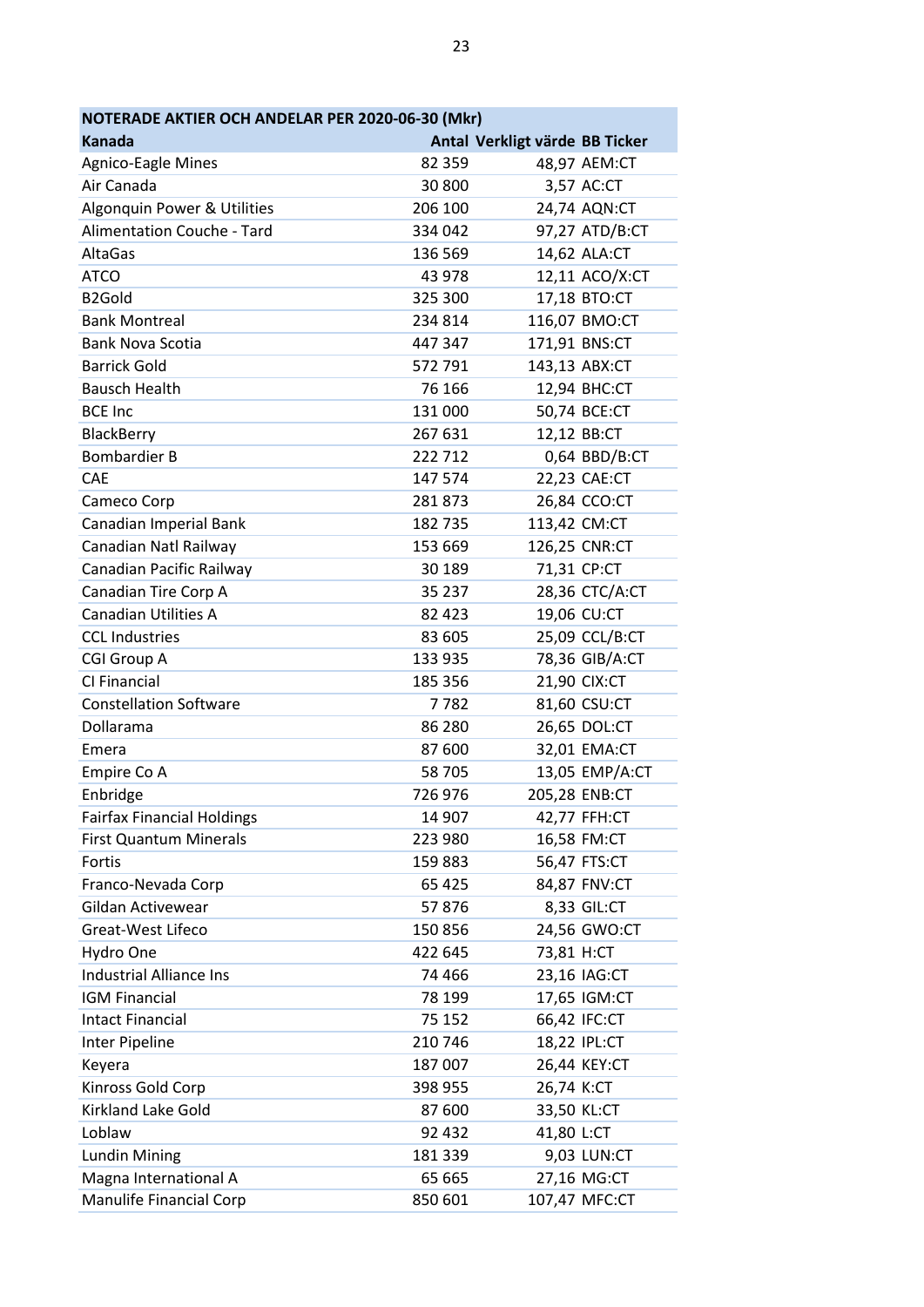| Metro Common                                   | 127 485 |               | 48,83 MRU:CT    |
|------------------------------------------------|---------|---------------|-----------------|
| National Bank Of Canada                        | 148 123 |               | 62,33 NA:CT     |
| Onex Corp                                      | 29 213  |               | 12,26 ONEX:CT   |
| Open Text Corp                                 | 130 693 |               | 51,54 OTEX:CT   |
| Pan American Silver                            | 49 400  |               | 13,93 PAAS:CT   |
| Parkland Fuel Corporation                      | 56 800  |               | 13,10 PKI:CT    |
| Pembina Pipeline                               | 254 918 |               | 59,18 PPL:CT    |
| Power Corp Of Canada                           | 295 082 |               | 48,20 POW:CT    |
| Quebecor C                                     | 102 231 |               | 20,40 QBR/B:CT  |
| Royal Bank Of Canada                           | 518 389 | 326,62 RY:CT  |                 |
| <b>Restaurant Brands Internaional</b>          | 64 5 60 |               | 32,63 QSR:CT    |
| <b>Richie Bros Auctioneers</b>                 | 53 600  |               | 20,26 RBA:CT    |
| <b>Rogers Communications B</b>                 | 156 102 |               | 58,25 RCI/B:CT  |
| Saputo                                         | 81 442  |               | 18,03 SAP:CT    |
| <b>Shaw Communications B</b>                   | 271 343 |               | 41,09 SJR/B:CT  |
| Shopify A                                      | 35 4 98 |               | 313,18 SHOP:CT  |
| Silver Wheaton                                 | 154 742 |               | 63,20 WPM:CT    |
| Sun Life Financial                             | 261953  |               | 89,40 SLF:CT    |
| <b>Teck Cominco B</b>                          | 108 044 |               | 10,51 TECK/B:CT |
| <b>TELUS</b>                                   | 231 992 | 36,13 T:CT    |                 |
| <b>Thomson Reuters Corp</b>                    | 113 131 |               | 71,38 TRI:CT    |
| <b>TMX Group</b>                               | 37 200  | 34,16 X:CT    |                 |
| <b>Toronto-Dominion Bank</b>                   | 650 960 | 269,80 TD:CT  |                 |
| TransCanada Corp                               | 218 200 |               | 86,57 TRP:CT    |
| Weston                                         | 50088   |               | 34,07 WN:CT     |
| <b>WSP Global</b>                              | 80 145  |               | 45,65 WSP:CT    |
| Yamana Gold                                    | 251 800 |               | 12,71 YRI:CT    |
| Summa verkligt värde noterade aktier Kanada    |         | 4 2 1 5 , 8 3 |                 |
| Summa anskaffningsvärde noterade aktier Kanada |         | 3 9 1 4 , 8 5 |                 |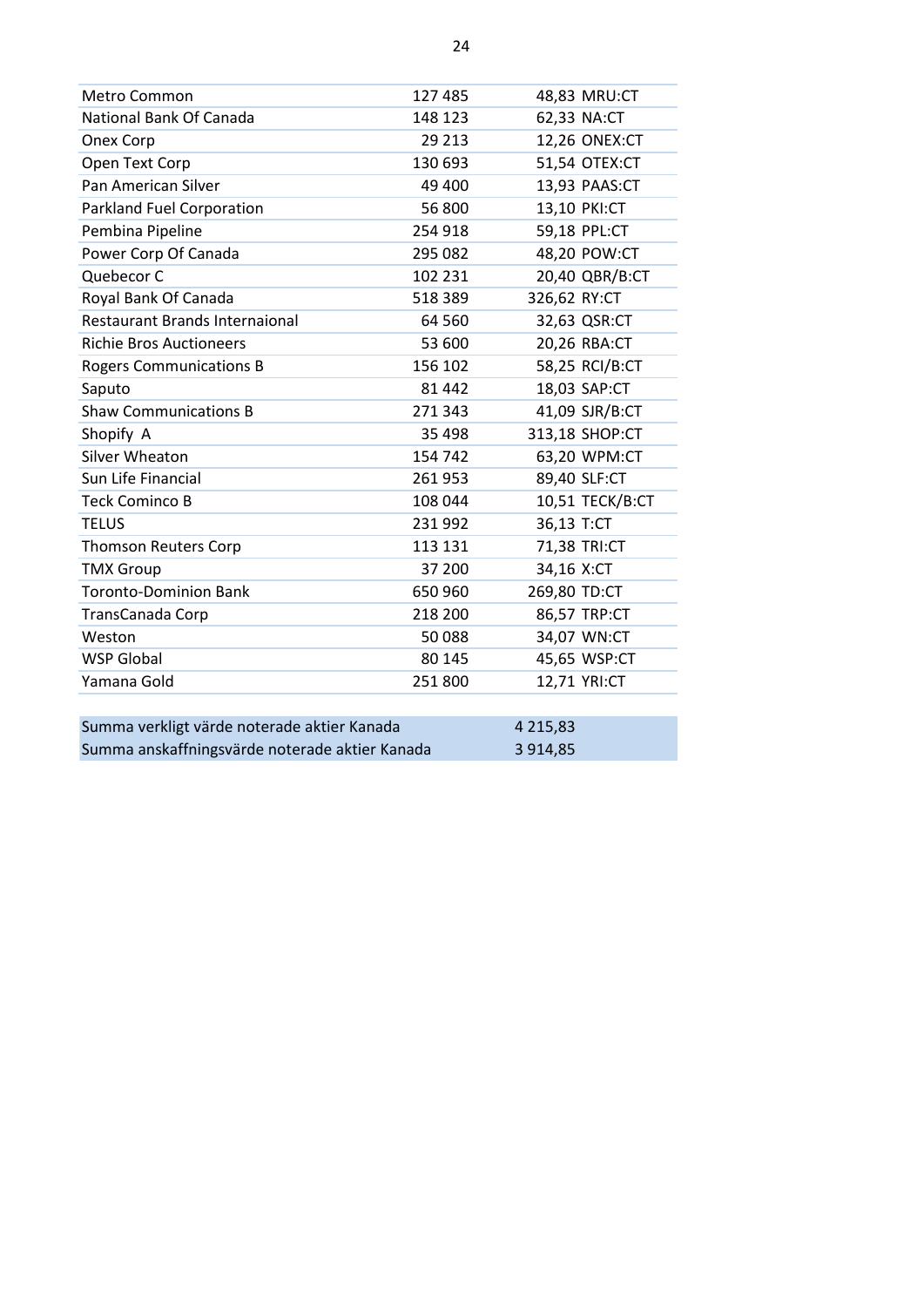| NOTERADE AKTIER OCH ANDELAR PER 2020-06-30 (Mkr)                |             |                                |  |
|-----------------------------------------------------------------|-------------|--------------------------------|--|
| Luxemburg                                                       |             | Antal Verkligt värde BB Ticker |  |
| EQT Credit II SICAV-FIS, SCA                                    | 372 834     | 53.94                          |  |
| EQT Mid-Market Credit SV S.A.                                   | 109 375 000 | 1 091,63                       |  |
|                                                                 |             |                                |  |
| Summa verkligt värde noterade aktier Luxemburg<br>1 1 4 5 , 5 7 |             |                                |  |
| Summa anskaffningsvärde noterade aktier Luxemburg               |             | 1 0 69, 51                     |  |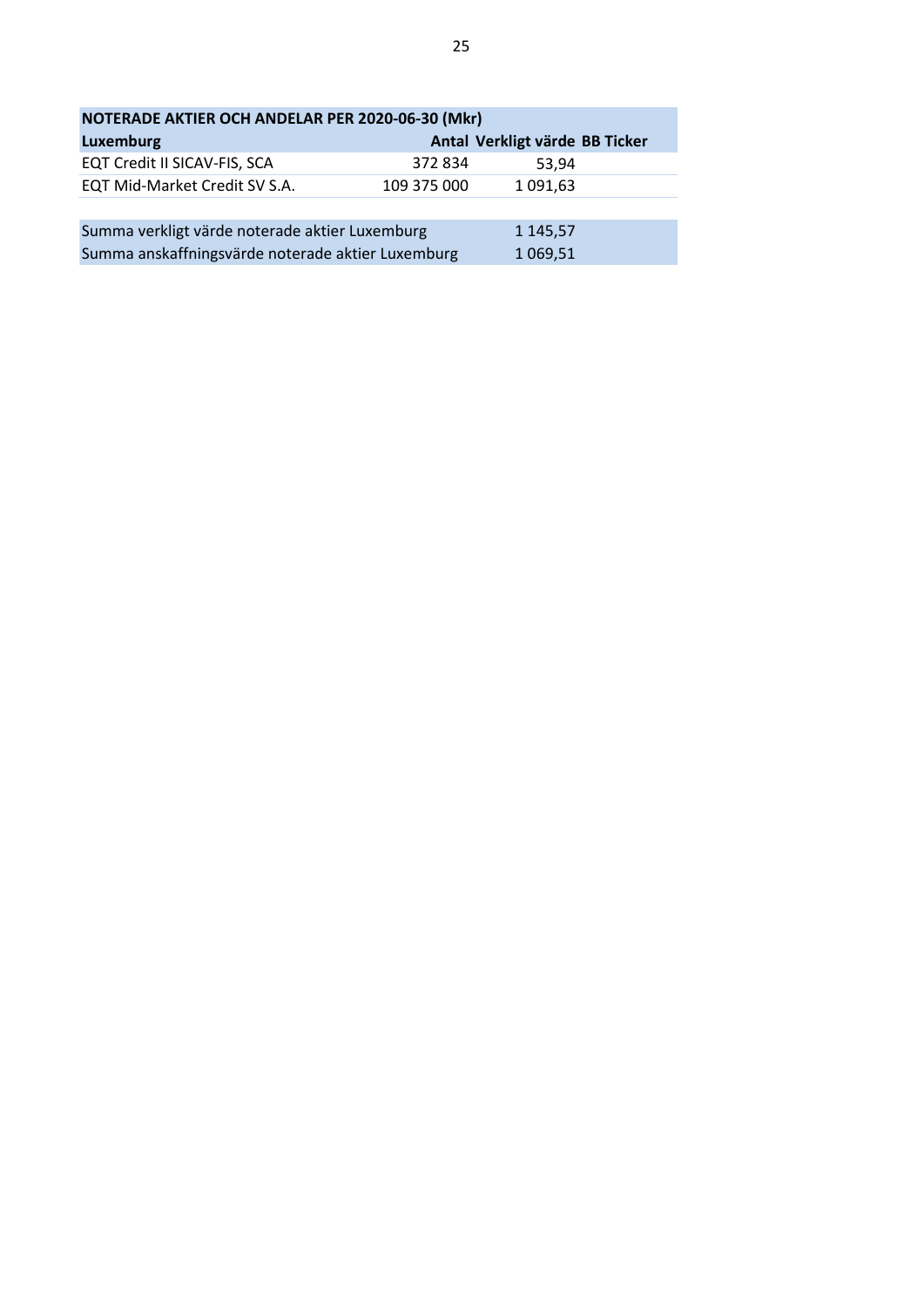| NOTERADE AKTIER OCH ANDELAR PER 2020-06-30 (Mkr) |           |                                |  |
|--------------------------------------------------|-----------|--------------------------------|--|
| Nederländerna                                    |           | Antal Verkligt värde BB Ticker |  |
| <b>ABN AMRO</b>                                  | 103 800   | 8,33 ABN:NA                    |  |
| Adyen NV                                         | 6 2 3 1   | 84,47 ADYEN:NA                 |  |
| Aegon                                            | 677051    | 18,80 AGN:NA                   |  |
| Ahold                                            | 173 724   | 44,10 AD:NA                    |  |
| Akzo Nobel                                       | 77 368    | 64,56 AKZA:NA                  |  |
| Altice A                                         | 223 175   | 8,02 ATC:NA                    |  |
| Arcadis                                          | 278 565   | 46,93 ARCAD:NA                 |  |
| ArcelorMittal                                    | 175 877   | 17,24 MT:NA                    |  |
| <b>ASML Hldg</b>                                 | 58 210    | 199,12 ASML:NA                 |  |
| <b>DSM</b>                                       | 66 128    | 85,25 DSM:NA                   |  |
| Galapagos                                        | 15 007    | 27,49 GLPG:NA                  |  |
| Heineken                                         | 106 868   | 91,76 HEIA:NA                  |  |
| Heineken Holding                                 | 29 455    | 22,45 HEIO:NA                  |  |
| <b>ING Groep</b>                                 | 472 919   | 30,67 INGA:NA                  |  |
| Just Eat Takeaway                                | 43 0 21   | 41,76 TKWY:NA                  |  |
| <b>KPN</b>                                       | 1 246 593 | 30,78 KPN:NA                   |  |
| <b>NN Group</b>                                  | 117 776   | 36,85 NN:NA                    |  |
| <b>NSI NV</b>                                    | 83 503    | 30,10 NSI:NA                   |  |
| Philips Electrs Kon                              | 129 299   | 56,18 PHIA:NA                  |  |
| Prosus                                           | 120 166   | 104,04 PRX:NA                  |  |
| <b>Randstad Holding</b>                          | 53 294    | 22,12 RAND:NA                  |  |
| Unibail-Rodamco-Westfield                        | 158 534   | 83,21 URW:NA                   |  |
| Unilever                                         | 208 659   | 103,17 UNA:NA                  |  |
| Vopak                                            | 16 4 15   | 8,09 VPK:NA                    |  |
| <b>Wolters Kluwer</b>                            | 102 217   | 74,36 WKL:NA                   |  |
|                                                  |           |                                |  |

| Summa verkligt värde noterade aktier Nederländerna   | 1 3 3 9 , 8 4 |
|------------------------------------------------------|---------------|
| Summa anskaffningsvärde noterade aktier Nederländerr | 1 3 1 7 , 2 2 |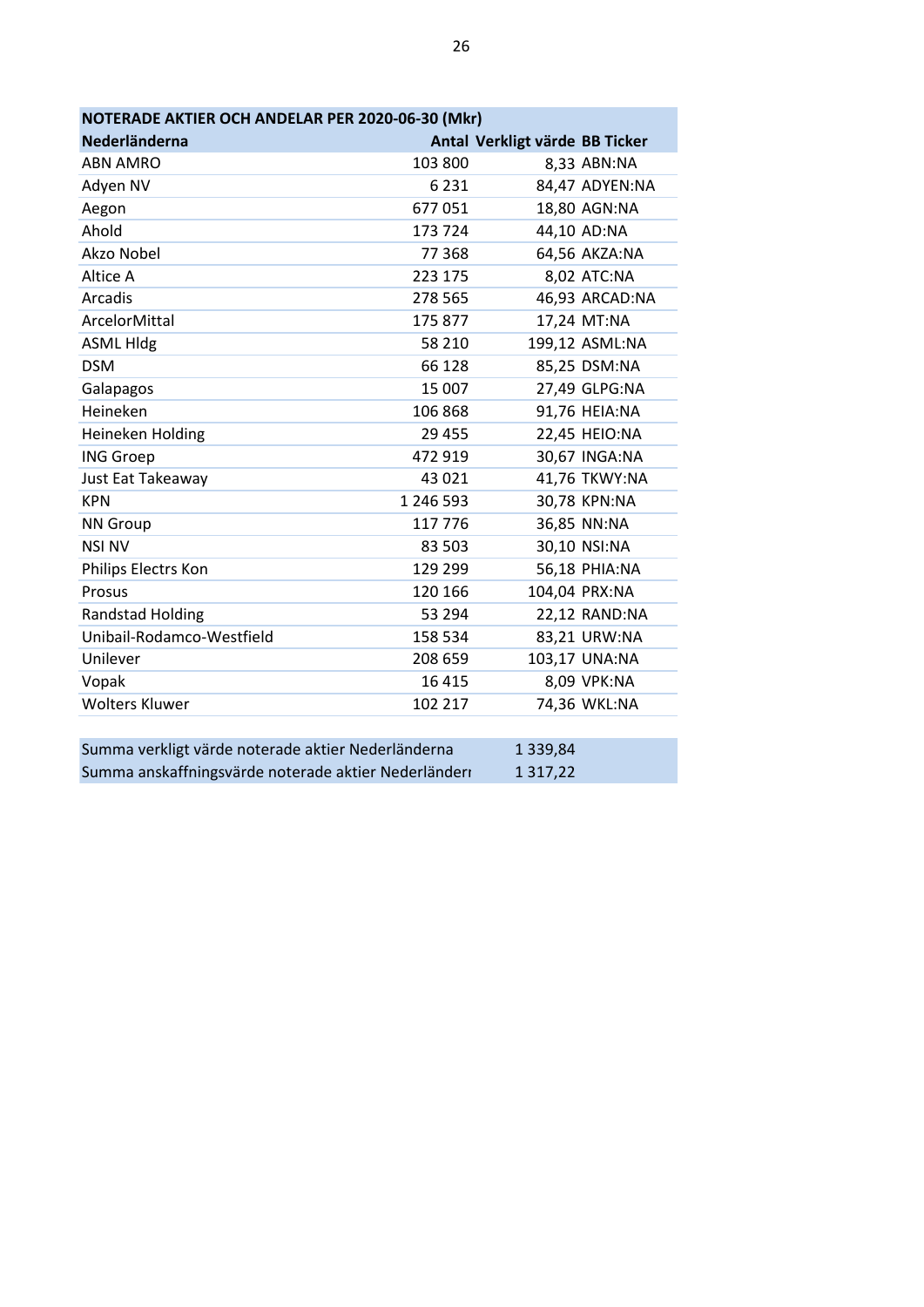| NOTERADE AKTIER OCH ANDELAR PER 2020-06-30 (Mkr) |           |                                |  |
|--------------------------------------------------|-----------|--------------------------------|--|
| <b>Norge</b>                                     |           | Antal Verkligt värde BB Ticker |  |
| <b>BerGenBio</b>                                 | 3 497 493 | 117,88 BGBIO:NO                |  |
| <b>DNB</b>                                       | 394 040   | 48,37 DNB:NO                   |  |
| Entra                                            | 585 771   | 69,47 ENTRA:NO                 |  |
| Equinor                                          | 246 092   | 32,47 EQNR:NO                  |  |
| <b>Gjensidige Forsikring</b>                     | 73 107    | 12,50 GJF:NO                   |  |
| <b>Marine Harvest</b>                            | 109 025   | 19,23 MOWI:NO                  |  |
| Norsk Hydro                                      | 332781    | 8,54 NHY:NO                    |  |
| Olav Thon Eiendomsselskap                        | 203       | 0,03 OLT:NO                    |  |
| Orkla                                            | 188 877   | 15,38 ORK:NO                   |  |
| Schibsted B                                      | 54 185    | 11,86 SCHB:NO                  |  |
| Targovax                                         | 3 000 000 | 20,45 TRVX:NO                  |  |
| Telenor                                          | 238 707   | 32,30 TEL:NO                   |  |
| Yara International                               | 43 4 14   | 14,00 YAR:NO                   |  |
|                                                  |           |                                |  |
| Summa verkligt värde noterade aktier Norge       |           | 402,47                         |  |
| Summa anskaffningsvärde noterade aktier Norge    |           | 395,67                         |  |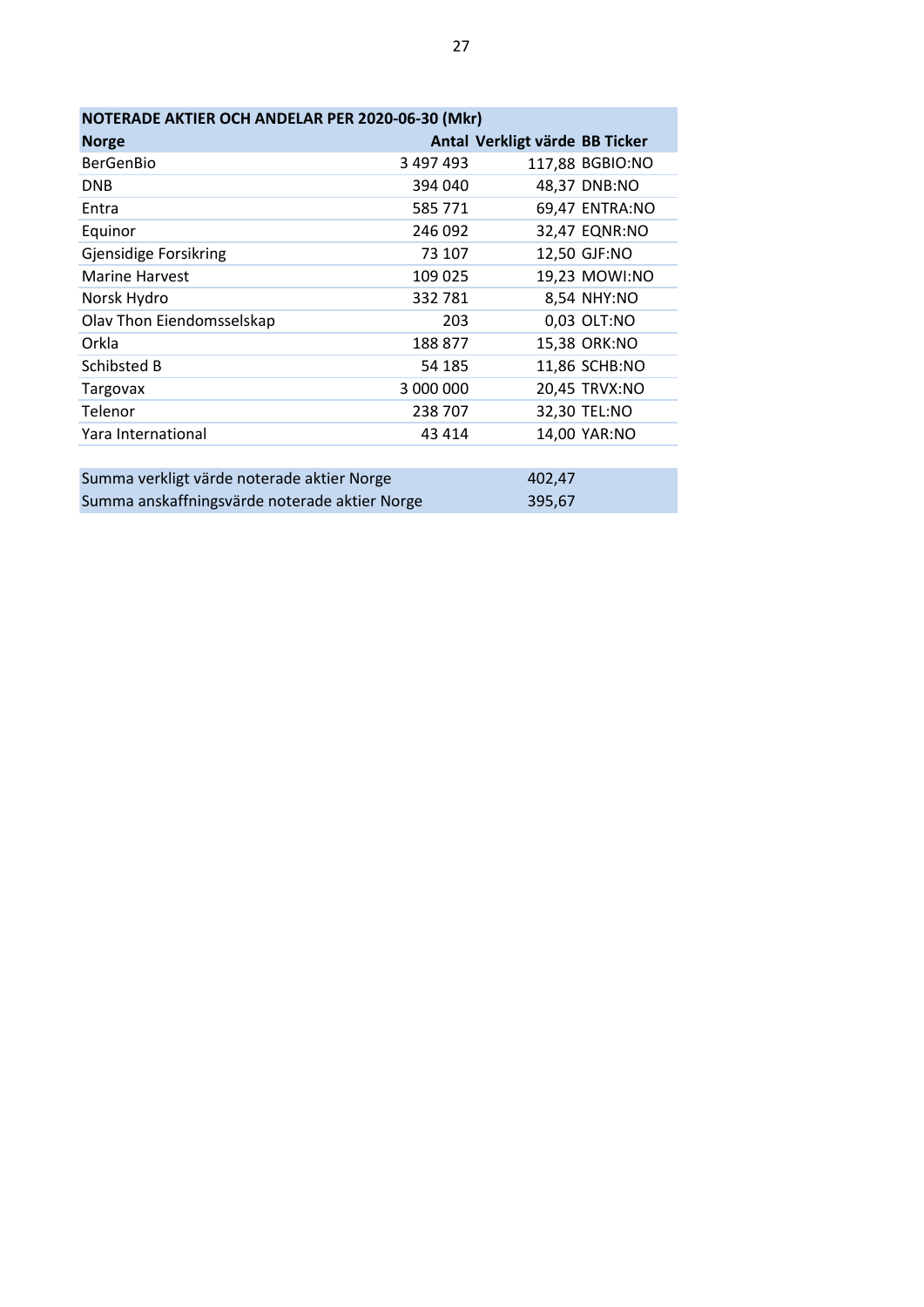| NOTERADE AKTIER OCH ANDELAR PER 2020-06-30 (Mkr) |         |                                |  |
|--------------------------------------------------|---------|--------------------------------|--|
| <b>Nya Zeeland</b>                               |         | Antal Verkligt värde BB Ticker |  |
| A2 Milk Company                                  | 145 915 | 17,67 ATM:NZ                   |  |
| <b>Auckland Airport</b>                          | 505 517 | 19,92 AIA:NZ                   |  |
| Fisher & Paykel Healthcare                       | 207 339 | 44,27 FPH:NZ                   |  |
| <b>Mighty River Power</b>                        | 493 389 | 13,91 MCY:NZ                   |  |
| Meridan Energy                                   | 742 958 | 21,43 MEL:NZ                   |  |
| Ryman Healthcare                                 | 178 845 | 14,03 RYM:NZ                   |  |
| <b>Telecom Corp New Zealand</b>                  | 914 457 | 25,01 SPK:NZ                   |  |
|                                                  |         |                                |  |

| Summa verkligt värde noterade aktier Nya Zeeland    | 156.24 |
|-----------------------------------------------------|--------|
| Summa anskaffningsvärde noterade aktier Nya Zeeland | 125,19 |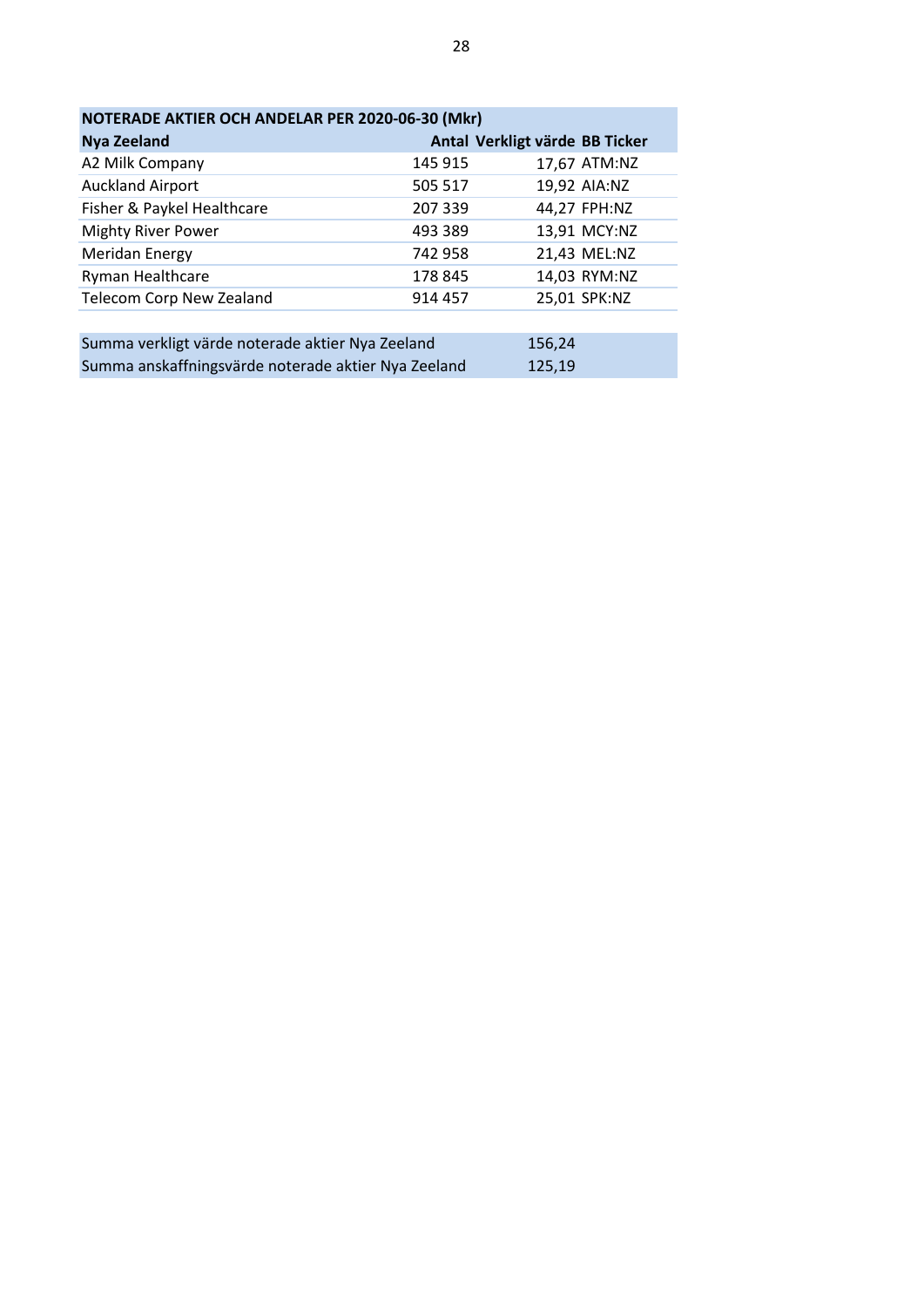| NOTERADE AKTIER OCH ANDELAR PER 2020-06-30 (Mkr) |           |                                |  |
|--------------------------------------------------|-----------|--------------------------------|--|
| Portugal                                         |           | Antal Verkligt värde BB Ticker |  |
| EDP Energias De Portugal                         | 741883    | 32,99 EDP:PL                   |  |
| Galp Energia                                     | 188 973   | 20,36 GALP:PL                  |  |
| Jeronimo Martins                                 | 99 347    | 16,20 JMT:PL                   |  |
| Redes Energeticas Nacionais                      | 1 504 872 | 38,27 RENE:PL                  |  |
|                                                  |           |                                |  |
| Summa verkligt värde noterade aktier Portugal    |           | 107,82                         |  |
| Summa anskaffningsvärde noterade aktier Portugal |           | 104,26                         |  |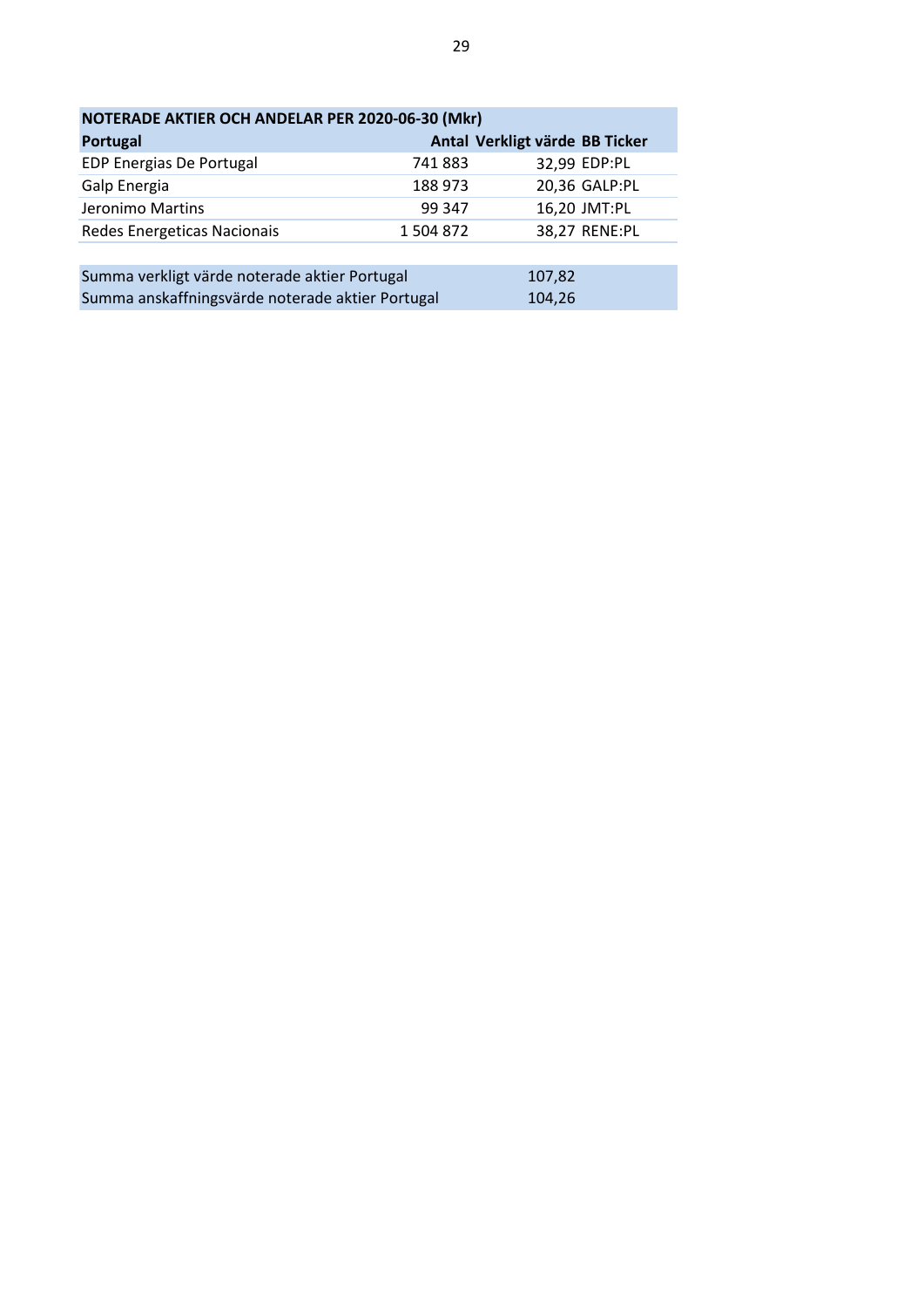| <b>Schweiz</b>                               |                   | Antal Verkligt värde BB Ticker |                |
|----------------------------------------------|-------------------|--------------------------------|----------------|
| ABB Ltd<br>Adecco                            | 456 775<br>81 651 |                                | 95,80 ABBN:SW  |
|                                              |                   |                                | 35,69 ADEN:SW  |
| Alcon                                        | 167 398           |                                | 89,47 ALC:SE   |
| <b>Baloise Holding Ag</b>                    | 18774             |                                | 26,23 BALN:SW  |
| <b>Banque Cantonale Vaudoise</b>             | 8350              |                                | 7,56 BCVN:SE   |
| <b>Barry Callebaut</b>                       | 754               |                                | 13,40 BARN:SE  |
| Clariant                                     | 108 500           |                                | 19,85 CLN:SE   |
| <b>Credit Suisse</b>                         | 807 449           |                                | 77,79 CSGN:SW  |
| <b>EMS-CHEMIE Holding</b>                    | 3 2 1 6           |                                | 23,21 EMSN:SE  |
| Flughafen Zurich                             | 45 504            |                                | 55,08 FHZN:SE  |
| Geberit                                      | 9 2 3 4           |                                | 43,05 GEBN:SW  |
| Givaudan                                     | 3664              |                                | 127,10 GIVN:SW |
| Holcim                                       | 128 926           |                                | 52,62 LHN:SW   |
| Julius Baer Group                            | 70 278            |                                | 27,40 BAER:SW  |
| Kuehne And Nagel Intl                        | 27 485            |                                | 42,54 KNIN:SW  |
| Lindt Spruengli                              | 424               | 60,74                          |                |
| Part                                         | 385               |                                | 29,53 LISP:SE  |
| Namen                                        | 39                |                                | 31,21 LISN:SW  |
| Logitech International                       | 62 620            |                                | 38,09 LOGN:SE  |
| Lonza Group                                  | 18 3 68           |                                | 90,34 LONN:SW  |
| Nestlé                                       | 955 528           |                                | 984,04 NESN:SW |
| <b>Novartis</b>                              | 738720            |                                | 598,65 NOVN:SW |
| Pargesa Holding Inh                          | 9087              |                                | 6,44 PARG:SE   |
| Partners Group J                             | 6425              |                                | 54,29 PGHN:SW  |
| Richemont (Fin) A                            | 183 594           |                                | 109,10 CFR:SW  |
| Roche                                        | 241 114           |                                | 778,43 ROG:SW  |
| <b>Schindler Holding</b>                     | 15 066            | 33,04                          |                |
| Namen                                        | 5 0 2 4           |                                | 11,03 SCHN:SE  |
| Part                                         | 10 042            |                                | 22,02 SCHP:SW  |
| SGS                                          | 2 3 6 0           |                                | 53,72 SGSN:SW  |
| Sika Inhaber                                 | 47 493            |                                | 85,15 SIKA:SW  |
| Sonova Holding                               | 21514             |                                | 40,01 SOON:SW  |
| Straumann                                    | 4454              |                                | 35,65 STMN:SE  |
| Swatch                                       | 32 133            | 27,42                          |                |
| Inh                                          | 10 509            |                                | 19,54 UHR:SW   |
| Namen                                        | 21 624            |                                | 7,88 UHRN:SE   |
| <b>Swiss Life Holding</b>                    | 13846             |                                | 47,78 SLHN:SW  |
| <b>Swiss Prime Reg</b>                       | 39 336            |                                | 33,88 SPSN:SE  |
| Swiss Reinsurance Co                         | 107 348           |                                | 77,11 SREN:SW  |
| Swisscom                                     | 10 680            |                                | 52,07 SCMN:SW  |
| Temenos                                      | 26 401            |                                | 38,20 TEMN:SE  |
| <b>UBS Group</b>                             | 1 217 542         |                                | 130,55 UBSG:SW |
| Vifor Pharma AG                              | 21 197            |                                | 29,71 VIFN:SW  |
| Zurich Insurance Group                       | 53 923            |                                | 177,19 ZURN:SW |
|                                              |                   |                                |                |
| Summa verkligt värde noterade aktier Schweiz |                   | 4 3 18, 39                     |                |
|                                              |                   |                                |                |

\* Aktieposter i samma bolag inräknade i röst- & kapitalandel för svenska aktier

Summa anskaffningsvärde noterade aktier Schweiz 3 138,49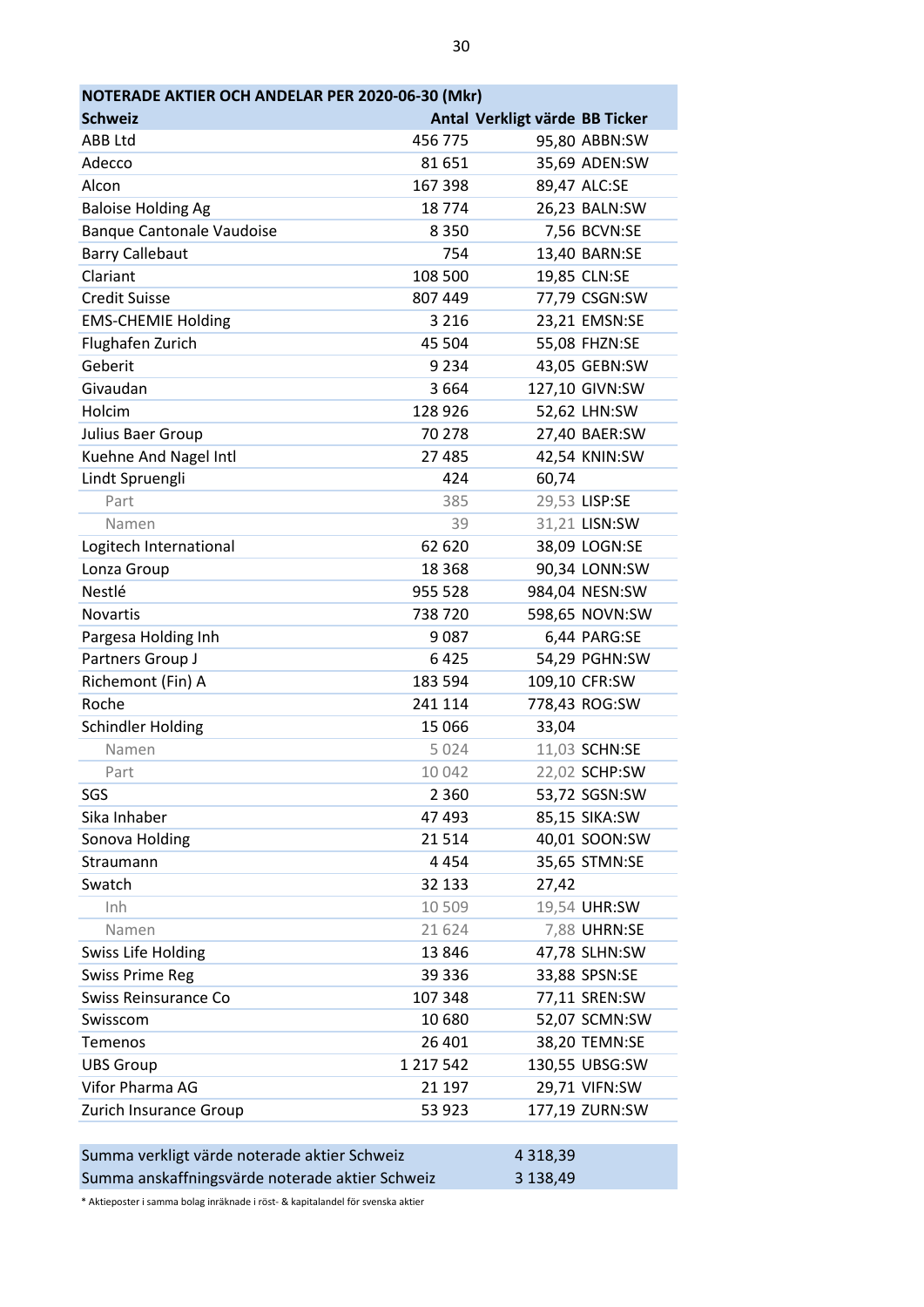| NOTERADE AKTIER OCH ANDELAR PER 2020-06-30 (Mkr) |               |                                |  |
|--------------------------------------------------|---------------|--------------------------------|--|
| <b>Singapore</b>                                 |               | Antal Verkligt värde BB Ticker |  |
| Capitaland                                       | 941 468       | 18,36 CAPL:SP                  |  |
| <b>City Developments</b>                         | 190 897       | 10,73 CIT:SP                   |  |
| Dairy Farm                                       | 65 240        | 2,83 DFI:SP                    |  |
| <b>DBS Group Holdings</b>                        | 626 240       | 86,99 DBS:SP                   |  |
| <b>Genting Singapore Plc</b>                     | 2 749 351     | 13,95 GENS:SP                  |  |
| Hongkong Land                                    | 238 700       | 9,18 HKL:SP                    |  |
| Jardine Cycle And Carriage                       | 19520         | 2,63 JCNC:SP                   |  |
| Jardine Matheson                                 | 71 090        | 27,65 JM:SP                    |  |
| Jardine Strategic Holding                        | 82 730        | 16,61 JS:SP                    |  |
| <b>Keppel Corp</b>                               | 294 110       | 11,71 KEP:SP                   |  |
| <b>OCBC Bank</b>                                 | 1 2 1 2 1 8 8 | 72,86 OCBC:SP                  |  |
| <b>SATS Ltd</b>                                  | 2             | 0,00 SATS:SP                   |  |
| <b>Singapore Airlines</b>                        | 274 059       | 6,83 SIA:SP                    |  |
| Singapore Exchange                               | 307 958       | 17,15 SGX:SP                   |  |
| <b>Singapore Press Hldg</b>                      | 43            | 0,00 SPH:SP                    |  |
| <b>Singapore Technologies</b>                    | 806 162       | 17,77 STE:SP                   |  |
| Singapore Telecom                                | 3 155 607     | 51,84 ST:SP                    |  |
| <b>United Overseas Bank</b>                      | 442 557       | 59,79 UOB:SP                   |  |
| United Overseas Land                             | 272 779       | 12,37 UOL:SP                   |  |
| <b>Venture Corp</b>                              | 115 400       | 12,47 VMS:SP                   |  |
| Wilmar International                             | 388725        | 10,62 WIL:SP                   |  |
| Yangzijiang Shipbuild                            | 1 137 147     | 7,06 YZJSGD:SP                 |  |
|                                                  |               |                                |  |
| Summa verkligt värde noterade aktier Singapore   |               | 469.40                         |  |

| Summa verkligt värde noterade aktier Singapore    | 469.40 |
|---------------------------------------------------|--------|
| Summa anskaffningsvärde noterade aktier Singapore | 532,36 |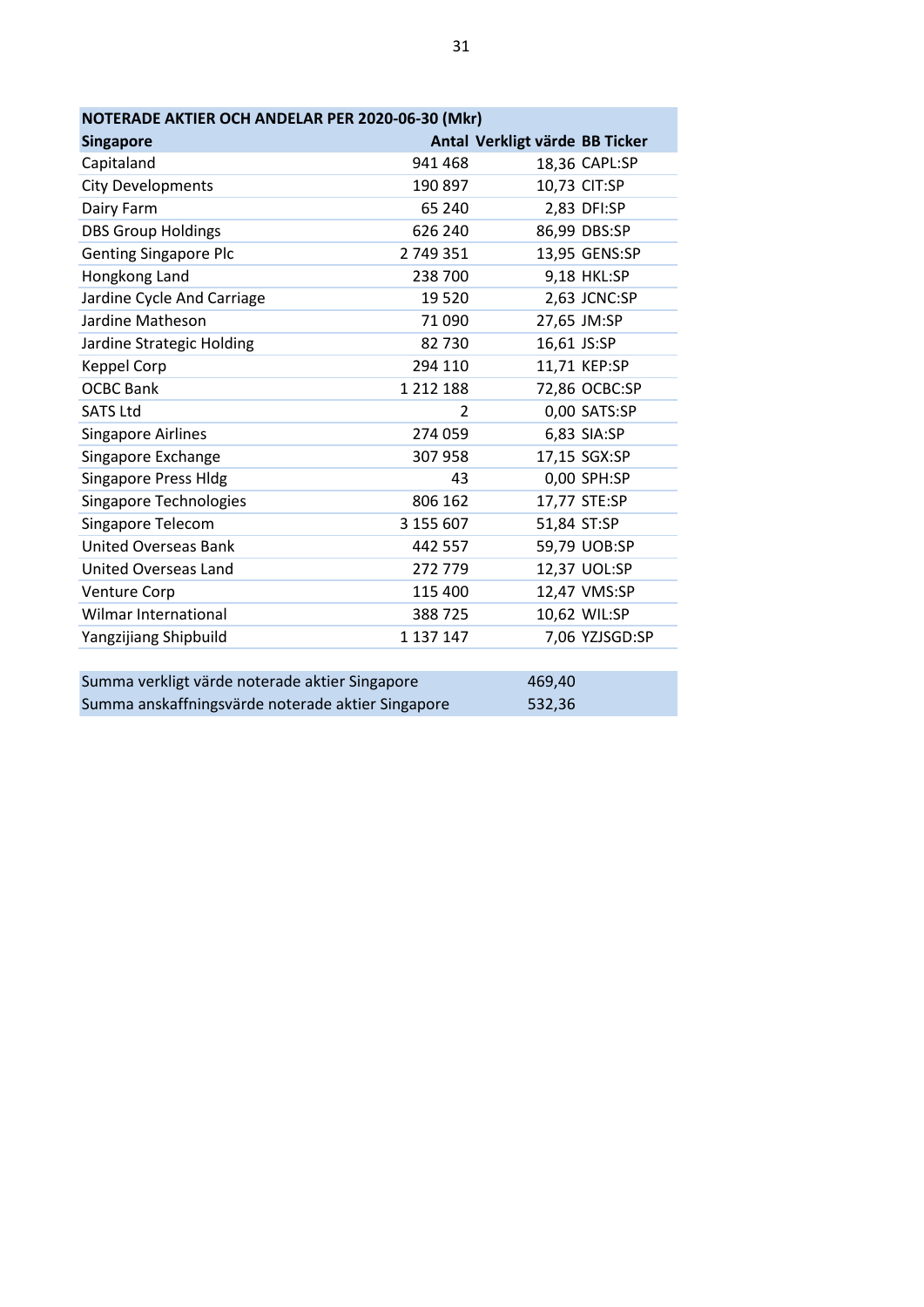| NOTERADE AKTIER OCH ANDELAR PER 2020-06-30 (Mkr) |               |                                |                |
|--------------------------------------------------|---------------|--------------------------------|----------------|
| <b>Spanien</b>                                   |               | Antal Verkligt värde BB Ticker |                |
| Acciona                                          | 71 232        |                                | 64,96 ANA:SQ   |
| <b>ACS Group</b>                                 | 108 361       | 26,87                          |                |
| Aktier                                           | 108 361       |                                | 25,44 ACS:SQ   |
| Rätter                                           | 98 309        |                                | 1,43 ACS/D:SQ  |
| <b>AEDAS Homes</b>                               | 139 058       |                                | 23,49 AEDAS:SQ |
| Aena                                             | 28 5 36       |                                | 35,44 AENA:SQ  |
| <b>Amadeus IT Holding</b>                        | 78 688        |                                | 38,19 AMS:SQ   |
| Arima Real Estate                                | 574 147       |                                | 52,87 ARM:SQ   |
| <b>Banco Santander</b>                           | 2 244 938     |                                | 51,08 SAN:SQ   |
| <b>BBVA</b>                                      | 801 724       |                                | 25,70 BBVA:SQ  |
| <b>Banco Sabadell</b>                            | 1             |                                | 0,00 SAB:SQ    |
| <b>Bankinter</b>                                 | 172 132       |                                | 7,65 BKT:SQ    |
| CaixaBank                                        | 1422880       |                                | 28,30 CABK:SQ  |
| Cellnex Telecom                                  | 87080         |                                | 49,42 CLNX:SQ  |
| <b>Enagas</b>                                    | 457870        |                                | 104,21 ENG:SQ  |
| Ferrovial S.A.                                   | 122 183       |                                | 30,30 FER:SQ   |
| <b>Gas Natural</b>                               | 82 819        |                                | 14,36 NTGY:SQ  |
| Grifols                                          | 121 186       |                                | 34,28 GRF:SQ   |
| Iberdrola                                        | 541 947       |                                | 58,52 IBE:SQ   |
| Inditex                                          | 153 539       |                                | 37,87 ITX:SQ   |
| Inmobiliaria Colonial                            | 1 155 563     |                                | 94,80 COL:SQ   |
| Mapfre                                           | 767 188       |                                | 12,72 MAP:SQ   |
| <b>MERLIN Properties</b>                         | 1 3 1 0 2 0 7 |                                | 101,18 MRL:SQ  |
| Red Electrica Corp                               | 798 497       |                                | 138,74 REE:SQ  |
| Repsol                                           | 369 914       | 31,71                          |                |
| Aktier                                           | 369 914       |                                | 30,14 REP:SQ   |
| Rätter                                           | 347 566       |                                | 1,58 REP/D:SQ  |
| Gamesa                                           | 101 159       |                                | 16,70 SGRE:SQ  |
| Solarpack                                        | 87778         |                                | 13,87 SPK:SQ   |
| Telefonica                                       | 844 189       | 38,92                          |                |
| Aktier                                           | 844 189       |                                | 37,52 TEF:SQ   |
| Rätter                                           | 768 299       |                                | 1,41 TEF/D:SQ  |
|                                                  |               |                                |                |
| Summa verkligt värde noterade aktier Spanien     |               | 1 1 3 2 , 1 5                  |                |
| Summa anskaffningsvärde noterade aktier Spanien  |               | 1 3 1 8,87                     |                |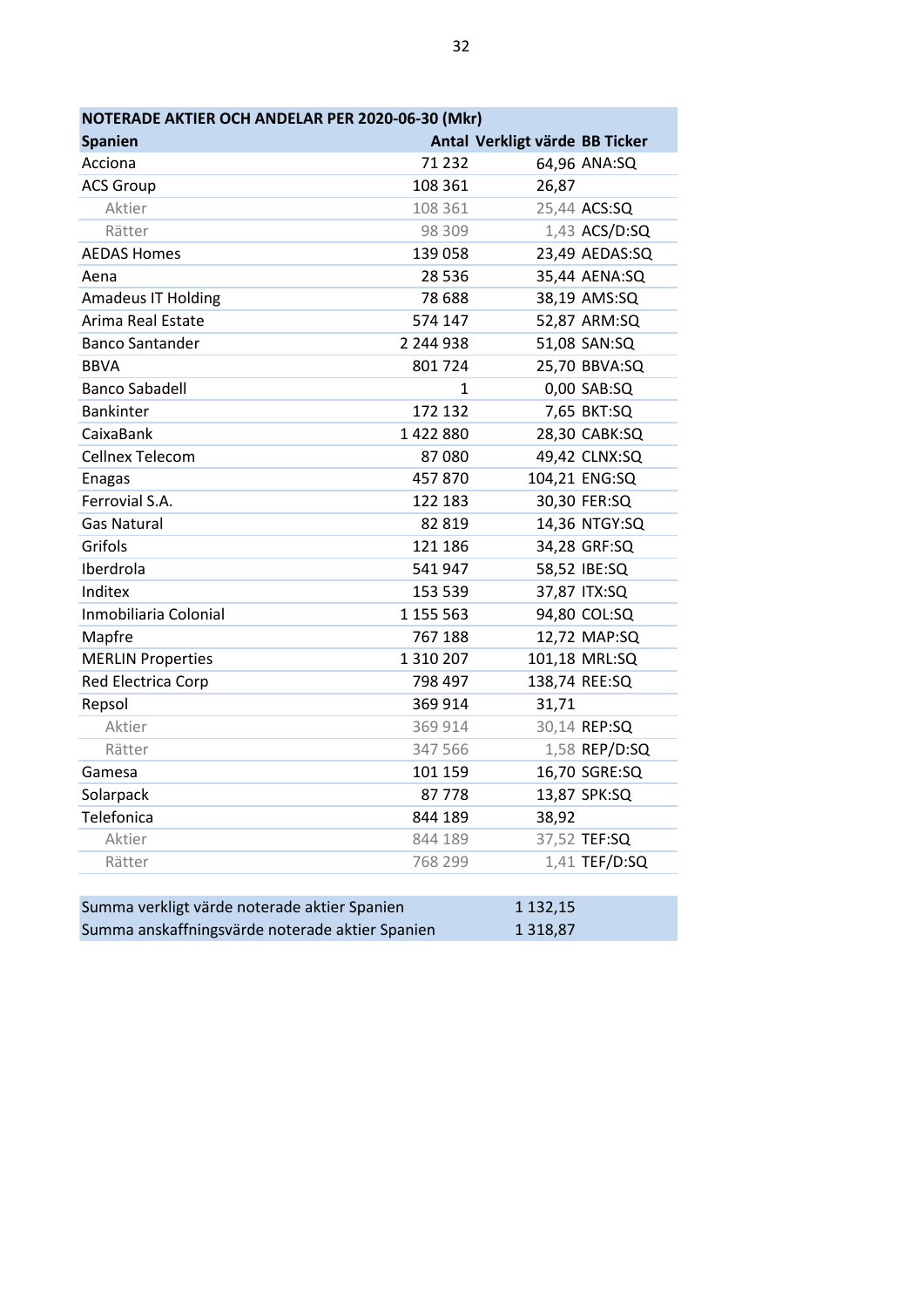| NOTERADE AKTIER OCH ANDELAR PER 2020-06-30 (Mkr) |               |                                |                |
|--------------------------------------------------|---------------|--------------------------------|----------------|
| Storbritannien                                   |               | Antal Verkligt värde BB Ticker |                |
| 31 Group                                         | 335 667       | 32,17 III:LN                   |                |
| <b>Admiral Group</b>                             | 75 703        |                                | 20,04 ADM:LN   |
| Anglo American                                   | 442 667       |                                | 95,26 AAL:LN   |
| Antofagasta                                      | 213 714       |                                | 23,07 ANTO:LN  |
| Ashtead Group                                    | 155 690       |                                | 48,73 AHT:LN   |
| <b>Associated British Foods</b>                  | 88058         |                                | 19,41 ABF:LN   |
| AstraZeneca                                      | 446 145       |                                | 432,49 AZN:LN  |
| Auto Trader Group                                | 335 857       |                                | 20,35 AUTO:LN  |
| <b>AVEVA Group</b>                               | 34 708        |                                | 16,35 AVV:LN   |
| Aviva                                            | 1 3 1 8 7 7 8 |                                | 41,54 AV/:LN   |
| <b>Barclays</b>                                  | 5 672 520     |                                | 74,72 BARC:LN  |
| <b>Barret Developmen</b>                         | 391 533       |                                | 22,35 BDEV:LN  |
| <b>Berkeley Group Holdings</b>                   | 51 155        |                                | 24,53 BKG:LN   |
| <b>BHP Billiton PLC</b>                          | 518 159       |                                | 98,68 BHP:LN   |
| <b>BP</b>                                        | 5 022 222     | 177,60 BP/:LN                  |                |
| <b>BT Group</b>                                  | 2 968 769     |                                | 38,98 BT/A:LN  |
| <b>Bunzl</b>                                     | 138 022       |                                | 34,41 BNZL:LN  |
| <b>Burberry Group</b>                            | 155 350       |                                | 28,60 BRBY:LN  |
| Coca-Cola Hellenic                               | 69 522        |                                | 16,23 CCH:LN   |
| <b>Compass Group</b>                             | 664 221       |                                | 85,03 CPG:LN   |
| Croda Intl.                                      | 31917         |                                | 19,31 CRDA:LN  |
| <b>DCC</b>                                       | 48 2 23       |                                | 37,36 DCC:LN   |
| Derwent London                                   | 504 905       |                                | 161,35 DLN:LN  |
| Diageo                                           | 776849        |                                | 239,80 DGE:LN  |
| Direct Line Group                                | 588 216       |                                | 18,35 DLG:LN   |
| <b>Evraz PLC</b>                                 | 113 085       |                                | 3,75 EVR:LN    |
| Experian                                         | 343 151       |                                | 111,36 EXPN:LN |
| <b>Flutter Entertainment</b>                     | 15 2 65       |                                | 18,62 FLTR:LN  |
| GlaxoSmithKline                                  | 1702356       | 320,72 GSK:LN                  |                |
| Glencore International                           | 2 460 920     |                                | 48,51 GLEN:LN  |
| <b>Great Portland Estates</b>                    | 1006882       |                                | 73,25 GPOR:LN  |
| <b>GVC Holdings</b>                              | 203 741       |                                | 17,37 GVC:LN   |
| Halma                                            | 149 036       |                                | 39,51 HLMA:LN  |
| Hargreaves Lansd                                 | 103 990       |                                | 19,49 HL/:LN   |
| Helical                                          | 30 835        |                                | 1,10 HLCL:LN   |
| Hikma                                            | 54 791        |                                | 14,00 HIK:LN   |
| <b>HSBC Holdings</b>                             | 6 835 953     |                                | 297,93 HSBA:LN |
| Informa                                          | 560 509       |                                | 30,35 INF:LN   |
| <b>Intercontinental Hotels</b>                   | 42 356        |                                | 17,39 IHG:LN   |
| Intertek Group                                   | 58 982        |                                | 36,94 ITRK:LN  |
| <b>ITV</b>                                       | 1 282 265     |                                | 11,02 ITV:LN   |
| JD Sports Fashion                                | 154 579       |                                | 11,07 JD/:LN   |
| Johnson Matthey                                  | 97 789        |                                | 23,62 JMAT:LN  |
| Kingfisher                                       | 761 147       |                                | 19,35 KGF:LN   |
| Land Securities Group                            | 433 707       |                                | 27,61 LAND:LN  |
| Legal And General Group                          | 1937069       |                                | 49,26 LGEN:LN  |
| London Stock Exchange                            | 107863        | 103,78 LSE:LN                  |                |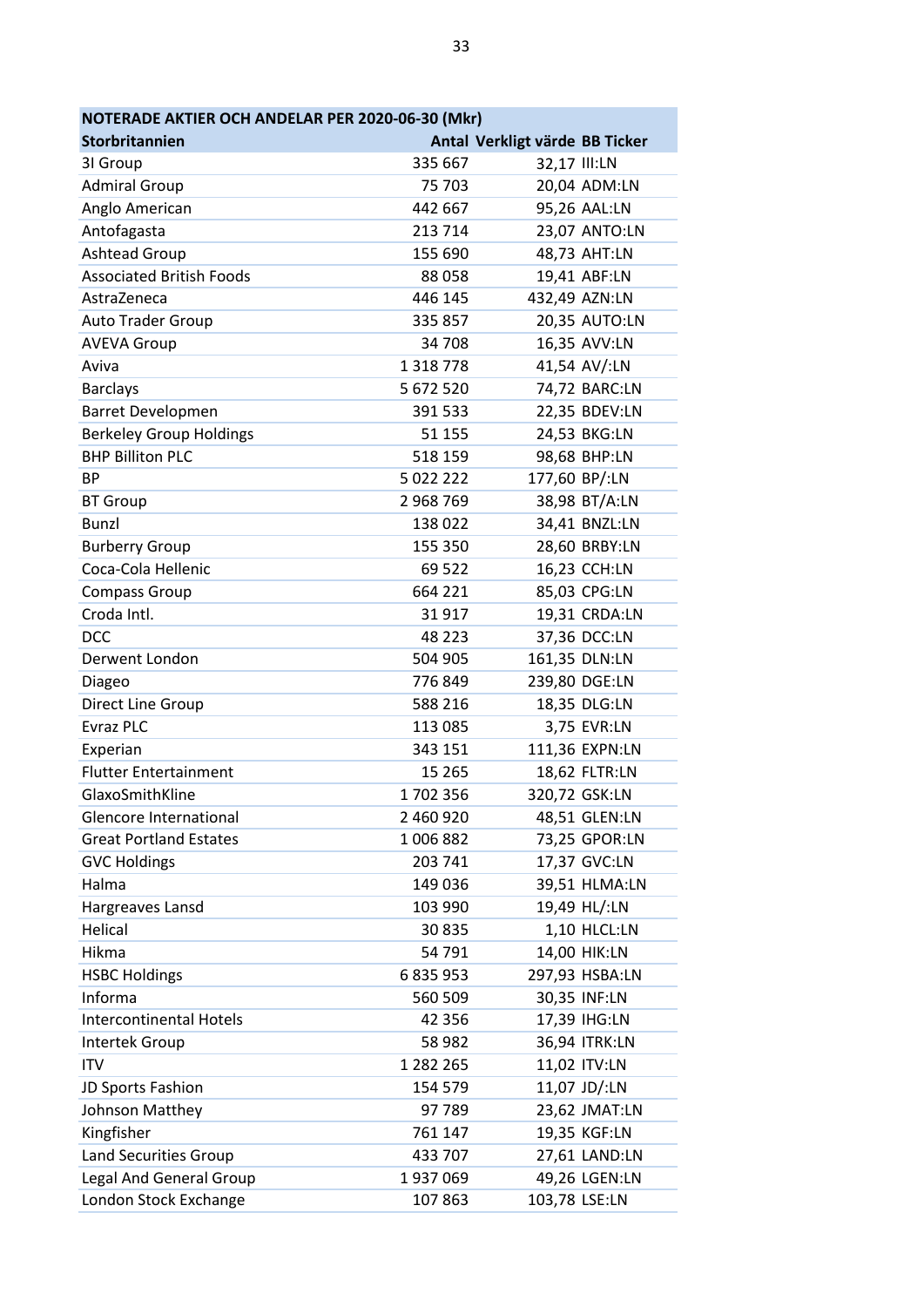| <b>Lloyds Banking Group</b>                           | 23 577 916    |          | 84,62 LLOY:LN  |
|-------------------------------------------------------|---------------|----------|----------------|
| M&G PLC                                               | 778 532       |          | 15,02 MNG:LN   |
| Melrose Plc                                           | 1069953       |          | 14,04 MRO:LN   |
| Mondi                                                 | 117 674       |          | 20,46 MNDI:LN  |
| <b>National Grid</b>                                  | 1 179 362     |          | 134,30 NG/:LN  |
| <b>Next</b>                                           | 46 745        |          | 26,34 NXT:LN   |
| Ocado                                                 | 155 980       |          | 36,41 OCDO:LN  |
| Pearson                                               | 346 209       |          | 22,95 PSON:LN  |
| Persimmon                                             | 109 922       |          | 28,93 PSN:LN   |
| Prudential                                            | 879 245       |          | 123,33 PRU:LN  |
| <b>Reckitt Benckiser Group</b>                        | 250 675       |          | 214,46 RB/:LN  |
| <b>Reed Elsevier PLC</b>                              | 698 376       |          | 150,34 REL:LN  |
| Rentokil Initial                                      | 631010        |          | 37,02 RTO:LN   |
| Rio Tinto Plc                                         | 360 026       |          | 188,53 RIO:LN  |
| Royal Bank Of Scotland                                | 1 287 287     |          | 18,02 RBS:LN   |
| Royal Dutch Shell                                     | 2725739       | 394,48   |                |
| A                                                     | 1 435 901     |          | 212,74 RDSA:LN |
| B                                                     | 1 289 838     |          | 181,74 RDSB:LN |
| <b>RSA</b>                                            | 311 750       |          | 14,71 RSA:LN   |
| Sage Group                                            | 457 047       |          | 35,35 SGE:LN   |
| Sainsbury J                                           | 848 310       |          | 20,38 SBRY:LN  |
| Schroders                                             | 43 664        |          | 14,82 SDR:LN   |
| Secure Income Reit.                                   | 1 2 2 6 3 8 5 |          | 38,12 SIR:LN   |
| <b>Severn Trent</b>                                   | 139 810       |          | 39,90 SVT:LN   |
| Smith And Nephew                                      | 328 073       |          | 56,86 SN/:LN   |
| <b>Smiths Group</b>                                   | 178 637       |          | 29,04 SMIN:LN  |
| Spirax-Sarco Engineering                              | 24 2 24       |          | 27,82 SPX:LN   |
| Scottish And South Energy                             | 273 349       |          | 42,94 SSE:LN   |
| <b>St.James's Place</b>                               | 183 239       |          | 20,10 STJ:LN   |
| <b>Standard Chartered</b>                             | 879 857       |          | 44,58 STAN:LN  |
| <b>Standard Life</b>                                  | 755 557       |          | 23,28 SLA:LN   |
| <b>Taylor Wimpey</b>                                  | 1 272 009     |          | 20,88 TW/:LN   |
| Tesco                                                 | 3 486 163     |          | 91,54 TSCO:LN  |
| TP ICAP                                               | 1             |          | 0,00 TCAP:LN   |
| Unilever Plc                                          | 399 519       |          | 200,29 ULVR:LN |
| <b>United Utilities Group</b>                         | 373 894       |          | 39,18 UU/:LN   |
| <b>Vodafone Group</b>                                 | 9088428       |          | 134,82 VOD:LN  |
| Whitbread                                             | 71 361        |          | 18,25 WTB:LN   |
| Wm Morrison Supermarkets                              | 1 2 1 9 3 9 8 |          | 26,75 MRW:LN   |
| Wolseley                                              | 81 1 28       |          | 61,75 FERG:LN  |
| <b>WPP</b>                                            | 526 224       |          | 38,21 WPP:LN   |
|                                                       |               |          |                |
| Summa verkligt värde noterade aktier Storbritannien   |               | 5 671,50 |                |
| Summa anskaffningsvärde noterade aktier Storbritannie |               | 6 287,54 |                |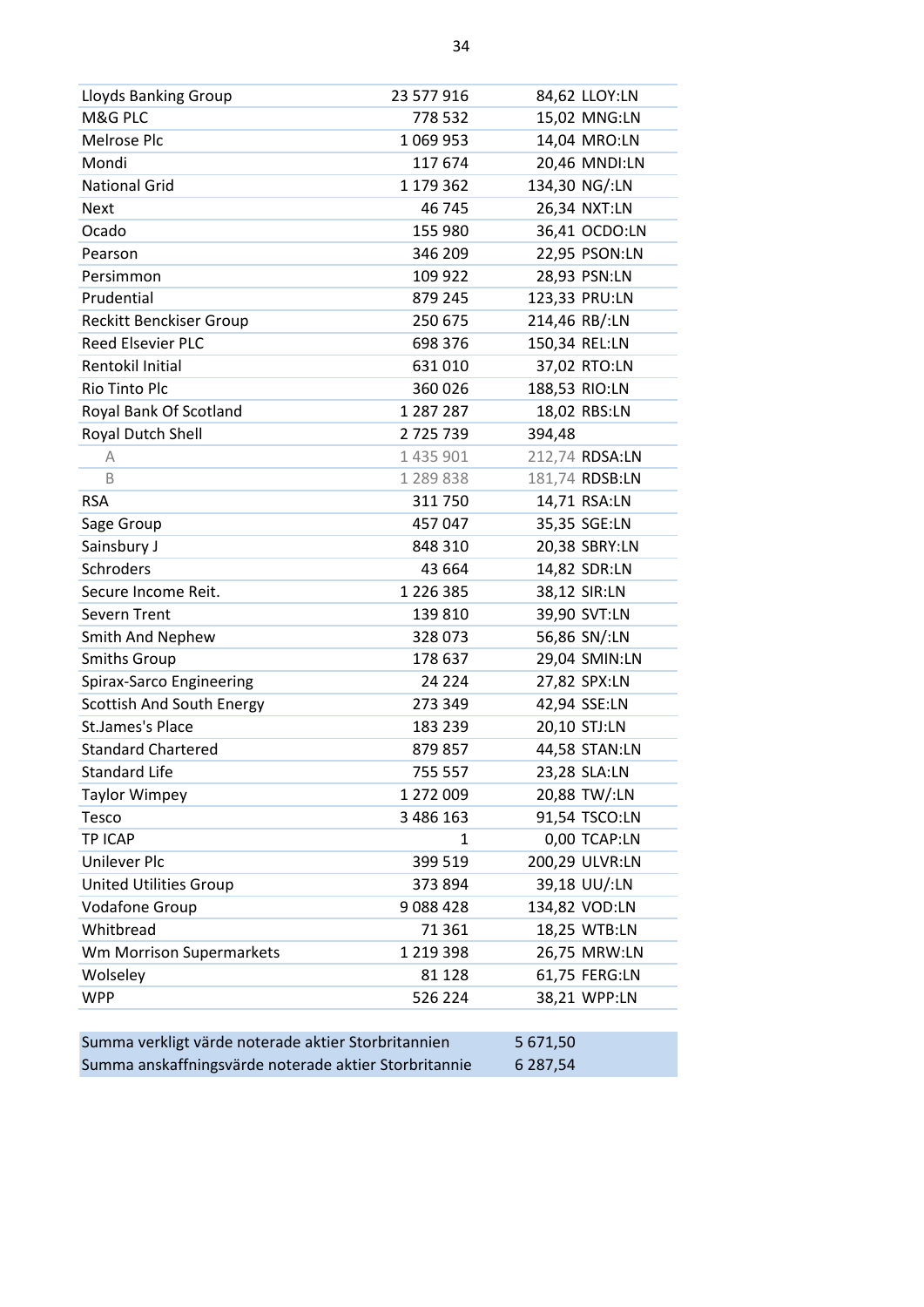| NOTERADE AKTIER OCH ANDELAR PER 2020-06-30 (Mkr) |             |                                |                |
|--------------------------------------------------|-------------|--------------------------------|----------------|
| <b>Tyskland</b>                                  |             | Antal Verkligt värde BB Ticker |                |
| Adidas                                           | 28 244      |                                | 69,04 ADS:GY   |
| <b>ADO Properties</b>                            | 447 390     |                                | 113,39 ADJ:GY  |
| Allianz                                          | 58 0 28     |                                | 110,37 ALV:GY  |
| Alstria Office Reit                              | 645 533     |                                | 89,57 AOX:GY   |
| Aroundtown                                       | 2 066 846   |                                | 110,26 AT1:GY  |
| <b>BASF</b>                                      | 110838      |                                | 57,85 BAS:GY   |
| Bayer                                            | 43 189      |                                | 29,73 BAYN:GY  |
| Beiersdorf                                       | 44 034      |                                | 46,58 BEI:GY   |
| <b>BMW</b>                                       | 106 776     | 57,51                          |                |
| Stam                                             | 64 897      |                                | 38,59 BMW:GY   |
| Pref                                             | 41879       |                                | 18,92 BMW3:GY  |
| <b>Brenntag</b>                                  | 71 229      |                                | 34,86 BNR:GY   |
| <b>Carl Zeiss Meditec</b>                        | 10 173      |                                | 9,24 AFX:GY    |
| Commerzbank                                      | 310 297     |                                | 12,88 CBK:GY   |
| Continental                                      | 19 4 29     |                                | 17,72 CON:GY   |
| Covestro                                         | 52 449      |                                | 18,58 1COV:GY  |
| Daimler                                          | 132 069     |                                | 49,95 DAI:GY   |
| Delivery Hero                                    | 31 5 64     |                                | 30,04 DHER:GY  |
| Deutsche Annington                               | 692 955     |                                | 395,76 VNA:GY  |
| Deutsche Bank                                    | 632 136     |                                | 55,99 DBK:GY   |
| Deutsche Boerse                                  | 25 5 32     |                                | 43,03 DB1:GY   |
| Deutsche Post                                    | 148 556     |                                | 50,60 DPW:GY   |
| Deutsche Telekom                                 | 1 1 28 9 40 |                                | 176,55 DTE:GY  |
| Deutsche Wohnen                                  | 417916      |                                | 174,70 DWNI:GY |
| Drillisch AG                                     | 293 454     |                                | 71,03 DRI:GY   |
| E.ON & Co KGaA                                   | 905 812     |                                | 94,93 EOAN:GY  |
| Evonik                                           | 55 255      |                                | 13,07 EVK:GY   |
| Fraport                                          | 31734       |                                | 12,89 FRA:GY   |
| <b>Fresenius Medical Care</b>                    | 75 571      |                                | 60,34 FME:GY   |
| Fresenius Se & Co Kgaa                           | 66 290      |                                | 30,60 FRE:GY   |
| <b>FUCHS PETROLUB</b>                            | 18 689      |                                | 6,99 FPE3:GY   |
| <b>GEA Group</b>                                 | 60 917      |                                | 17,94 G1A:GY   |
| Hannover Rueckversich.                           | 21926       |                                | 35,20 HNR1:GY  |
| HeidelbergCement                                 | 36823       |                                | 18,32 HEI:GY   |
| Henkel                                           | 98 252      | 81,74                          |                |
| Stam                                             | 37928       |                                | 29,43 HEN:GY   |
| Pref                                             | 60 324      |                                | 52,32 HEN3:GY  |
| Hochtief                                         | 10 4 15     |                                | 8,60 HOT:GY    |
| Infineon Technologies                            | 310 448     |                                | 67,81 IFX:GY   |
| instone Real Estate Group                        | 517850      |                                | 104,58 INS:GY  |
| <b>KION Group</b>                                | 24 3 96     |                                | 13,99 KGX:GY   |
| Knorr-Bremse                                     | 4739        |                                | 4,47 KBX:GY    |
| Lanxess                                          | 20 642      |                                | 10,14 LXS:GY   |
| LEG Immobilien                                   | 62 585      |                                | 74,00 LEG:GY   |
| Lufthansa                                        | 63 219      |                                | 5,92 LHA:GY    |
| Merck KGaA                                       | 32 847      |                                | 35,51 MRK:GY   |
| <b>METRO</b>                                     | 75 006      |                                | 6,61 B4B:GY    |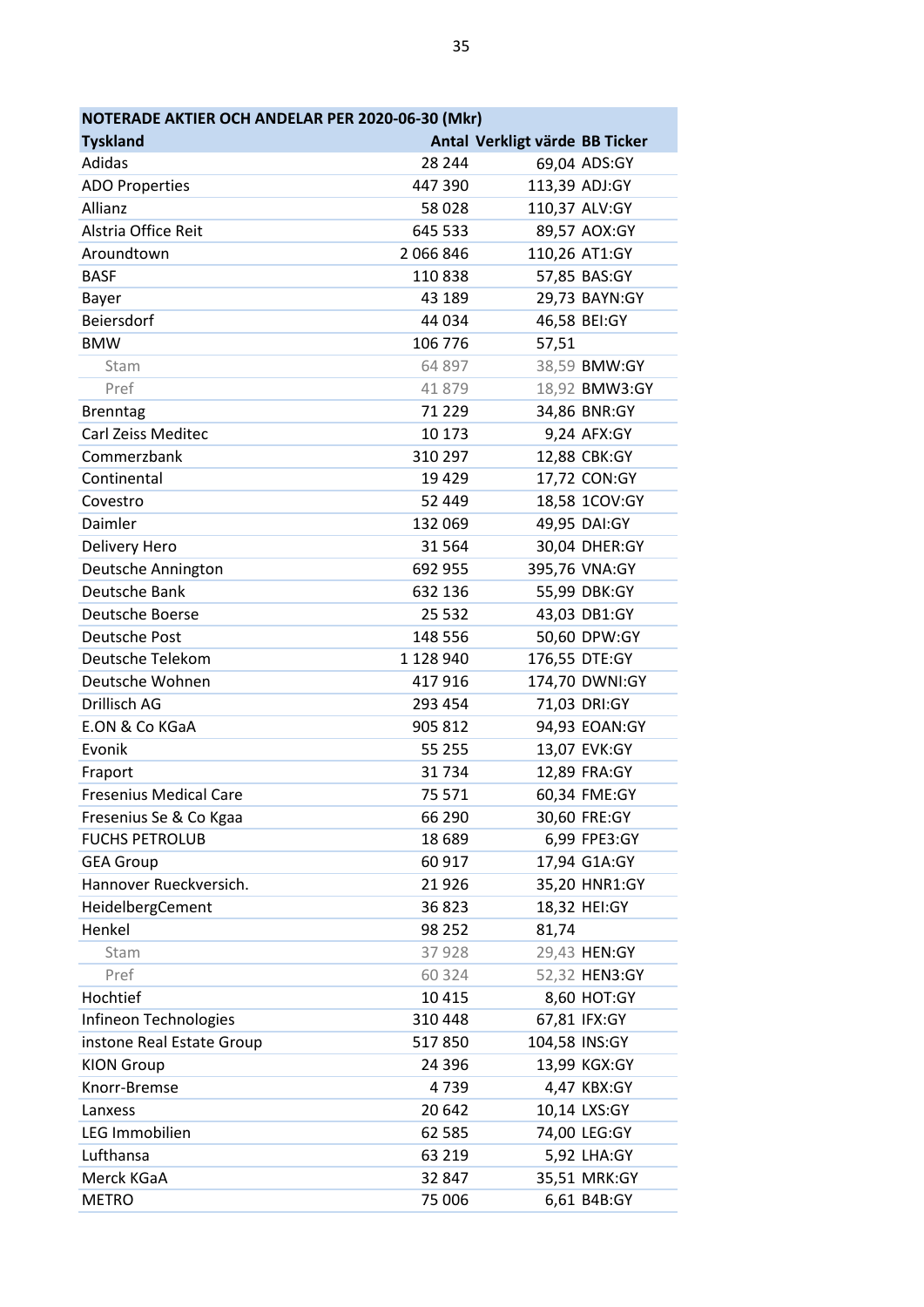| <b>MTU Aero Engines</b>                          | 21 152   |               | 34,12 MTX:GY   |
|--------------------------------------------------|----------|---------------|----------------|
| Muenchener Rueckversich.                         | 25 961   |               | 62,86 MUV2:GY  |
| Nemetschek                                       | 28 941   |               | 18,53 NEM:GY   |
| Porsche Automobil Holding                        | 64 267   |               | 34,40 PAH3:GY  |
| Puma                                             | 33 7 7 9 |               | 24,33 PUM:GY   |
| Qiagen                                           | 81859    |               | 32,84 QIA:GY   |
| <b>SAP Stam</b>                                  | 135 976  |               | 176,89 SAP:GY  |
| Sartorius                                        | 12 5 94  |               | 38,56 SRT3:GY  |
| Scout24                                          | 46 571   |               | 33,65 G24:GY   |
| <b>Siemens</b>                                   | 113 082  | 123,96 SIE:GY |                |
| <b>Siemens Healthineers</b>                      | 50 945   |               | 22,74 SHL:GY   |
| Symrise                                          | 58 459   |               | 63,31 SY1:GY   |
| <b>TAG Immobilien</b>                            | 218 100  |               | 48,43 TEG:GY   |
| TeamViewer AG                                    | 50836    |               | 25,85 TMV:GY   |
| <b>Telefonica Deutschland</b>                    | 437 697  |               | 12,03 O2D:GY   |
| Thyssen Krupp                                    | 233 798  |               | 15,45 TKA:GY   |
| Uniper                                           | 53 854   |               | 16,17 UN01:GY  |
| United Internet                                  | 264 779  |               | 104,48 UTDI:GY |
| VW                                               | 44 570   | 64,30         |                |
| Stam                                             | 15 658   |               | 23,48 VOW:GY   |
| Pref                                             | 28 912   |               | 40,82 VOW3:GY  |
| Zalando                                          | 56 009   |               | 36,79 ZAL:GY   |
|                                                  |          |               |                |
| Summa verkligt värde noterade aktier Tyskland    |          | 3 5 18, 58    |                |
| Summa anskaffningsvärde noterade aktier Tyskland |          | 3 3 7 4 , 5 5 |                |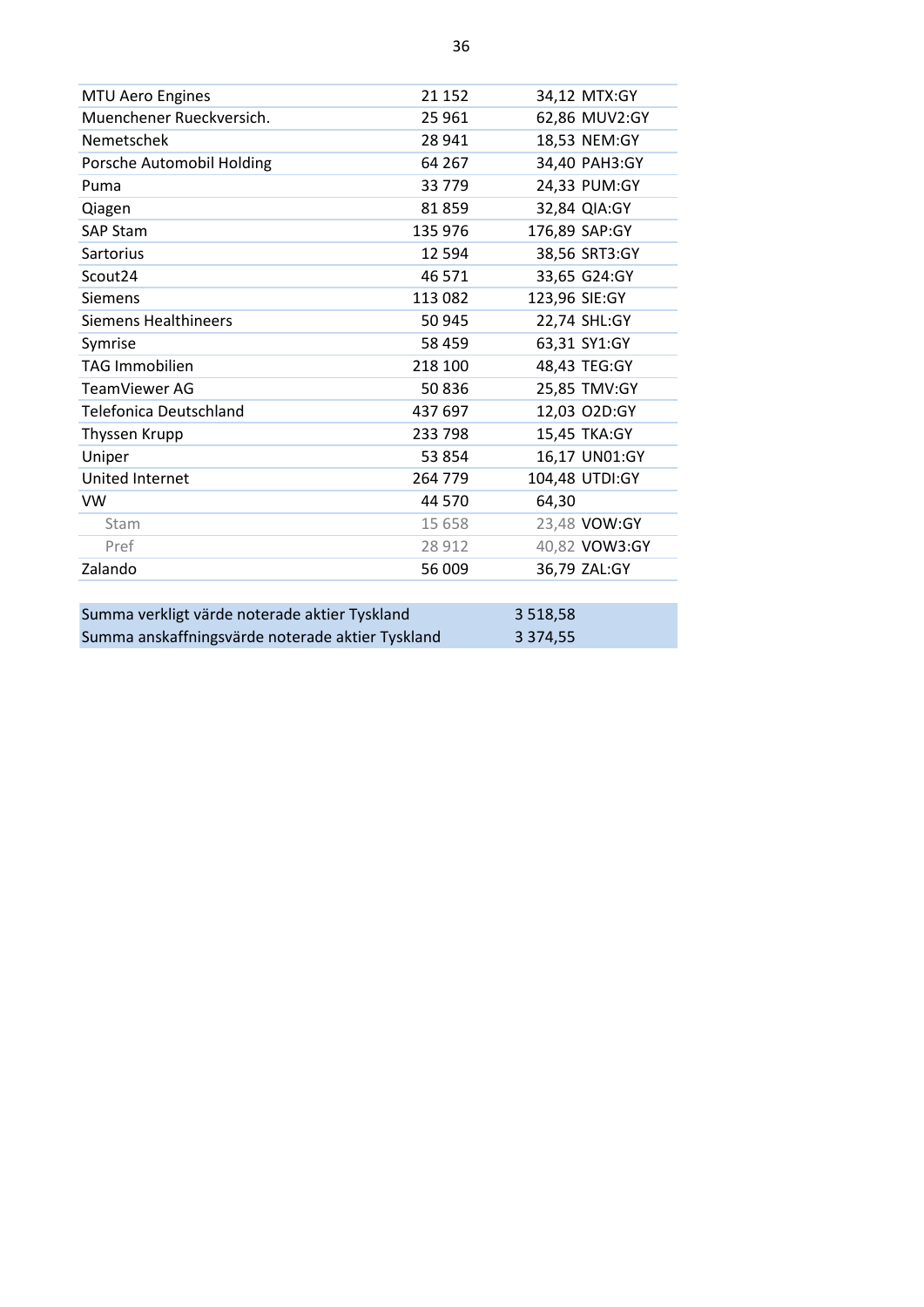| NOTERADE AKTIER OCH ANDELAR PER 2020-06-30 (Mkr) |          |                                |                   |
|--------------------------------------------------|----------|--------------------------------|-------------------|
| <b>USA</b>                                       |          | Antal Verkligt värde BB Ticker |                   |
| 3M Co                                            | 166 877  |                                | 242,52 MMM:UN     |
| A. O. Smith                                      | 37 043   |                                | 16,26 AOS:UN      |
| <b>Abbott Laboratories</b>                       | 301 359  |                                | 256,70 ABT:UN     |
| AbbVie                                           | 521 676  |                                | 477,18 ABBV:UN    |
| Abiomed                                          | 13 085   |                                | 29,45 ABMD:UW     |
| <b>Accenture Plc</b>                             | 181 494  |                                | 363,07 ACN:UN     |
| <b>ACE</b>                                       | 129 353  | 152,59 CB:UN                   |                   |
| <b>Activision Blizzard</b>                       | 234 555  |                                | 165,86 ATVI:UW    |
| Adobe Systems                                    | 141 816  |                                | 575,15 ADBE:UW    |
| <b>Advance Auto Parts</b>                        | 12 963   |                                | 17,20 AAP:UN      |
| AerCap                                           | 76 713   |                                | 22,01 AER:UN      |
| Aflac                                            | 205 500  |                                | 68,98 AFL:UN      |
| <b>Agilent Technologies</b>                      | 109 383  | 90,06 A:UN                     |                   |
| AIG                                              | 259826   |                                | 75,48 AIG:UN      |
| <b>Air Products And Chemicals</b>                | 38 356   |                                | 86,29 APD:UN      |
| Akamai Technologies                              | 27 147   |                                | 27,09 AKAM:UW     |
| Albemarle Corp                                   | 35 796   |                                | 25,75 ALB:UN      |
| Alexandria Real Estate Equities                  | 39898    |                                | 60,31 ARE:UN      |
| <b>Alexion Pharmaceuticals Inc</b>               | 68 505   |                                | 71,64 ALXN:UW     |
| Align Tecnnology                                 | 12 3 8 8 |                                | 31,67 ALGN:UW     |
| Alleghany Corp                                   | 8021     | 36,55 Y:UN                     |                   |
| Allegion                                         | 29 989   |                                | 28,56 ALLE:UN     |
| <b>Allstate Corp</b>                             | 111 169  |                                | 100,45 ALL:UN     |
| <b>Ally Financial</b>                            | 86 683   |                                | 16,01 ALLY:UN     |
| Alnylam Pharmaceuticals                          | 38 8 8 4 |                                | 53,66 ALNY:UW     |
| Alphabet                                         | 177614   | 2 3 4 2 , 8 2                  |                   |
| Α                                                | 87 493   |                                | 1 155,91 GOOGL:UW |
| C                                                | 90 121   |                                | 1 186,90 GOOG:UW  |
| <b>Altice USA</b>                                | 113848   |                                | 23,91 ATUS:UN     |
| Amazon.Com                                       | 121 627  |                                | 3 126,17 AMZN:UW  |
| AMCOR PLC                                        | 503 606  |                                | 47,90 AMCR:UN     |
| AMD                                              | 336 393  |                                | 164,88 AMD:UW     |
| Amerco                                           | 8 3 0 6  |                                | 23,38 UHAL:UW     |
| American Capital Agency                          | 231 328  |                                | 27,80 AGNC:UW     |
| <b>American Express</b>                          | 211820   |                                | 187,87 AXP:UN     |
| American Financial Group                         | 24 208   |                                | 14,31 AFG:UN      |
| American Realty                                  | 419 474  |                                | 25,13 VER:UN      |
| American Tower Corp A                            | 128 625  |                                | 309,82 AMT:UN     |
| American Water Works Co                          | 139 826  |                                | 167,61 AWK:UN     |
| Ameriprise Financial                             | 39 957   |                                | 55,85 AMP:UN      |
| AmerisourceBergen                                | 47 498   |                                | 44,59 ABC:UN      |
| <b>AMETEK</b>                                    | 88 196   |                                | 73,43 AME:UN      |
| Amgen                                            | 175 245  |                                | 385,09 AMGN:UW    |
| Amphenol Corp                                    | 50 051   |                                | 44,68 APH:UN      |
| <b>Analog Devices</b>                            | 64 847   |                                | 74,09 ADI:UW      |
| <b>Annaly Capital Mgmt</b>                       | 567 797  |                                | 34,70 NLY:UN      |
| <b>ANSYS</b>                                     | 24 781   |                                | 67,35 ANSS:UW     |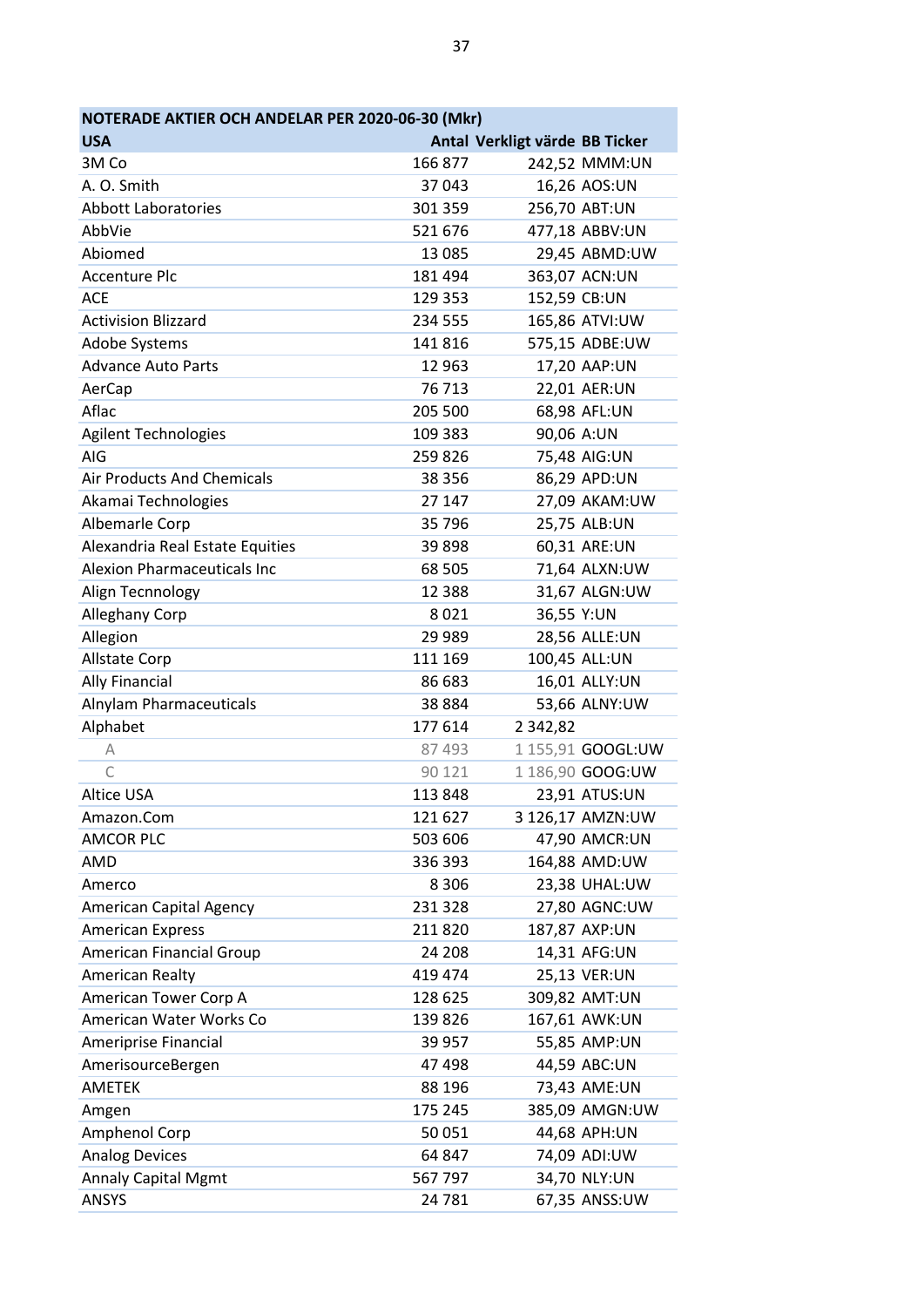| Anthem                         | 75 810        | 185,74 ANTM:UN   |
|--------------------------------|---------------|------------------|
| Aon Plc                        | 71 456        | 128,22 AON:UN    |
| Apollo Global Management Inc   | 69 000        | 32,09 APO:UN     |
| Apple                          | 1 277 659     | 4 342,40 AAPL:UW |
| <b>Applied Materials</b>       | 311738        | 175,57 AMAT:UW   |
| Aramark                        | 45 105        | 9,48 ARMK:UN     |
| Arch Capital Group             | 141 951       | 37,89 ACGL:UW    |
| <b>Archer Daniels Midland</b>  | 96 978        | 36,05 ADM:UN     |
| Arconic Inc                    | 54 013        | 7,98 HWM:UN      |
| Arista Networks                | 18788         | 36,76 ANET:UN    |
| <b>Arrow Electronics</b>       | 68 590        | 43,89 ARW:UN     |
| Arthur J Gallagher & Co        | 62 319        | 56,60 AJG:UN     |
| Assurant                       | 20 990        | 20,20 AIZ:UN     |
| AT&T                           | 2 066 555     | 582,03 T:UN      |
| <b>Athene Holding</b>          | 57 621        | 16,74 ATH:UN     |
| <b>Atmos Energy</b>            | 118 875       | 110,29 ATO:UN    |
| Autodesk                       | 64 898        | 144,62 ADSK:UW   |
| Autoliv Inc*                   | 27 133        | 16,31 ALV:UN     |
| <b>Automatic Data Process</b>  | 121 253       | 168,20 ADP:UW    |
| Autozone                       | 7 1 6 3       | 75,29 AZO:UN     |
| Avalara                        | 25 000        | 31,00 AVLR:UN    |
| <b>Avalonbay Communities</b>   | 41871         | 60,32 AVB:UN     |
| Avantor                        | 171 100       | 27,10 AVTR:UN    |
| <b>Avery Dennison Corp</b>     | 28 5 21       | 30,32 AVY:UN     |
| <b>AXA Equitable Holdings</b>  | 159 097       | 28,59 EQH:UN     |
| <b>Axalta Coating Systems</b>  | 126 642       | 26,61 AXTA:UN    |
| <b>Baker Hughes</b>            | 293 035       | 42,02 BKR:UN     |
| <b>Ball Corp</b>               | 101 354       | 65,62 BLL:UN     |
| <b>Bank Of America Corp</b>    | 2 2 5 3 5 6 5 | 498,65 BAC:UN    |
| <b>Baxter International</b>    | 85 763        | 68,80 BAX:UN     |
| <b>BB&amp;T Corp</b>           | 379 312       | 132,70 TFC:UN    |
| <b>Becton Dickinson</b>        | 77 455        | 172,66 BDX:UN    |
| <b>BeiGene</b>                 | 13 250        | 23,26 BGNE:UW    |
| <b>Berkley Corp</b>            | 79 366        | 42,36 WRB:UN     |
| Berkshire Hathaway B           | 209 020       | 347,62 BRK/B:UN  |
| Best Buy Co                    | 65 590        | 53,33 BBY:UN     |
| Biogen Idec                    | 52 221        | 130,17 BIIB:UW   |
| <b>BioMarin Pharmaceutical</b> | 70869         | 81,44 BMRN:UW    |
| <b>Bio-Rad Laboratories</b>    | 8 0 0 0       | 33,65 BIO:UN     |
| <b>Black Night</b>             | 50 400        | 34,07 BKI:UN     |
| <b>BlackRock A</b>             | 45 051        | 228,37 BLK:UN    |
| <b>Blackstone Group</b>        | 250 600       | 132,29 BX:UN     |
| <b>BNY Mellon</b>              | 263 880       | 95,02 BK:UN      |
| BorgWarner                     | 80 805        | 26,57 BWA:UN     |
| <b>Boston Scientific Corp</b>  | 397 485       | 130,02 BSX:UN    |
| <b>Boston Properties</b>       | 44 188        | 37,21 BXP:UN     |
| <b>Bristol-Myers Squibb</b>    | 664 955       | 370,96           |
| Stam                           | 664 955       | 364,27 BMY:UN    |
| Rätter                         | 200 416       | 6,68 BMY-R:UN    |
| Broadcom                       | 120 756       | 355,07 AVGO:UW   |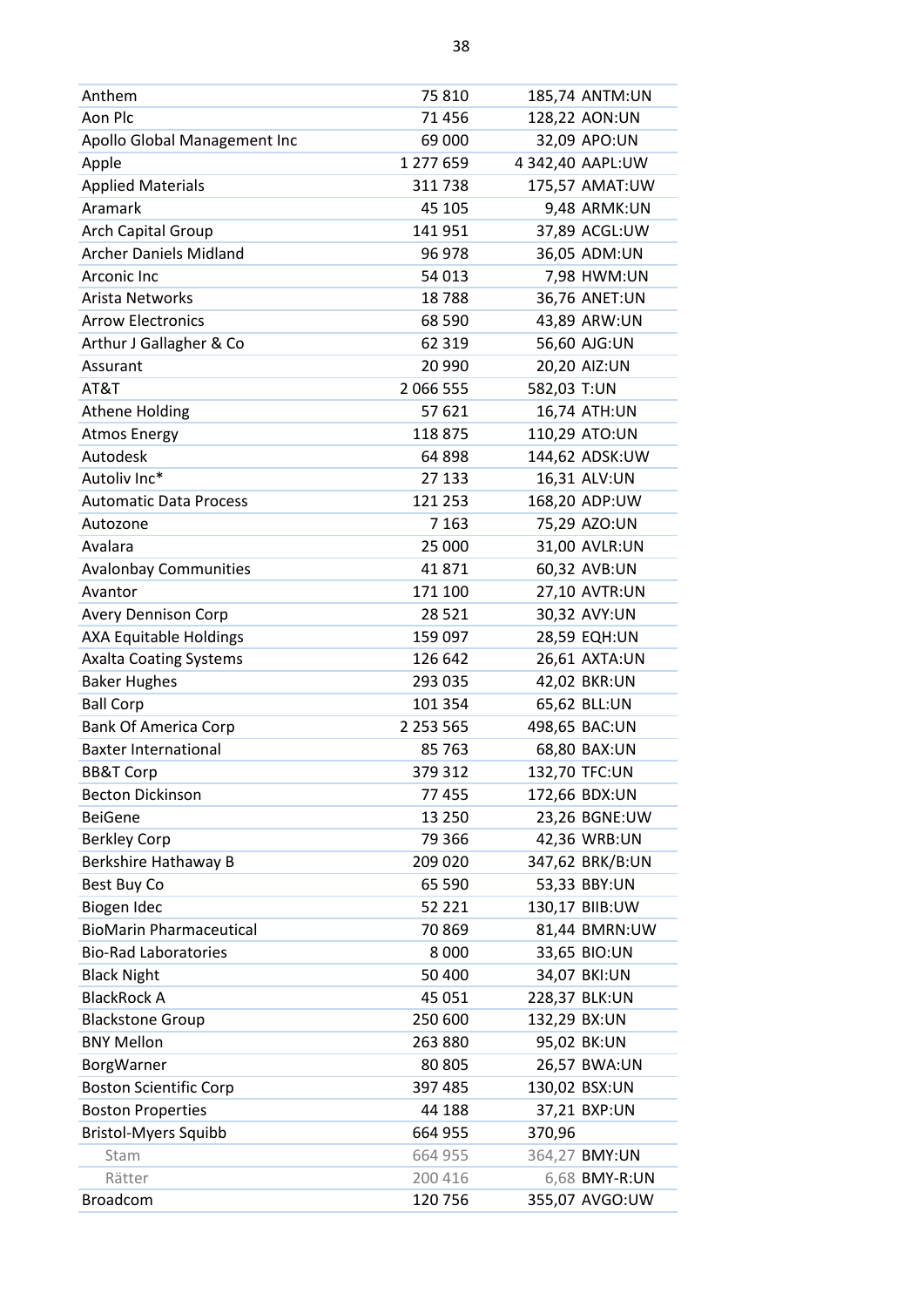| <b>Broadridge</b>               | 32 017    | 37,64 BR:UN    |
|---------------------------------|-----------|----------------|
| Brown & Brown                   | 137 900   | 52,37 BRO:UN   |
| Brown Forman Corp B             | 102 432   | 60,75 BF/B:UN  |
| <b>Bunge</b>                    | 34 354    | 13,16 BG:UN    |
| <b>Burlington Stores</b>        | 21 4 21   | 39,30 BURL:UN  |
| C.H. Robinson Worldwide         | 54 095    | 39,84 CHRW:UW  |
| Cable One                       | 2 0 0 0   | 33,07 CABO:UN  |
| Cabot Oil And Gas Corp          | 71926     | 11,51 COG:UN   |
| <b>Cadence Design Systems</b>   | 91 099    | 81,44 CDNS:UW  |
| <b>Camden Property Trust</b>    | 37 642    | 31,99 CPT:UN   |
| Campbell Soup Co Us             | 27 155    | 12,56 CPB:UN   |
| Capital One Financial           | 125 277   | 73,05 COF:UN   |
| <b>Cardinal Health</b>          | 101 220   | 49,22 CAH:UN   |
| Carlyle Group                   | 68 100    | 17,70 CG:UW    |
| Carmax                          | 39 300    | 32,79 KMX:UN   |
| Carnival Corp                   | 61 450    | 9,40 CCL:UN    |
| Carrier Global                  | 243 100   | 50,33 CARR:UN  |
| Catalent                        | 52 300    | 35,72 CTLT:UN  |
| Caterpillar                     | 162 649   | 191,69 CAT:UN  |
| <b>Cboe Global Markets</b>      | 30 487    | 26,49 CBOE:UF  |
| <b>CBRE Group</b>               | 83 371    | 35,12 CBRE:UN  |
| <b>CDK Global</b>               | 69 012    | 26,63 CDK:UW   |
| <b>CDW Corporation</b>          | 54 701    | 59,21 CDW:UW   |
| <b>Celanese Corp</b>            | 37 594    | 30,24 CE:UN    |
| Centene                         | 169 950   | 100,62 CNC:UN  |
| <b>Centerpoint Energy</b>       | 360 217   | 62,66 CNP:UN   |
| Centurylink                     | 138 902   | 12,98 CTL:UN   |
| Cerner Corp                     | 99 999    | 63,86 CERN:UW  |
| <b>CF Industries Holdings</b>   | 29 7 95   | 7,81 CF:UN     |
| <b>Charter Communication</b>    | 43 344    | 205,96 CHTR:UW |
| <b>Check Point Software</b>     | 25 000    | 25,02 CHKP:UW  |
| <b>Cheniere Energy</b>          | 106 319   | 47,86 LNG:UA   |
| Chevron Corp                    | 548 682   | 456,13 CVX:UN  |
| Chipotle Mexican Grill          | 7449      | 73,03 CMG:UN   |
| Church And Dwight Co            | 71892     | 51,77 CHD:UN   |
| Cigna Corporation               | 114 654   | 200,45 CI:UN   |
| Cincinnati Finl Corp            | 52 602    | 31,38 CINF:UW  |
| <b>Cintas Corp</b>              | 26 213    | 65,05 CTAS:UW  |
| Cisco Systems                   | 1 247 508 | 542,08 CSCO:UW |
| Citigroup                       | 612 206   | 291,46 C:UN    |
| <b>Citizens Financial Group</b> | 86 847    | 20,42 CFG:UN   |
| <b>Citrix Systems</b>           | 40 034    | 55,17 CTXS:UW  |
| Clorox Co                       | 38 260    | 78,20 CLX:UN   |
| <b>CME Group</b>                | 102 922   | 155,86 CME:UW  |
| <b>CMS Energy Corp</b>          | 109 334   | 59,51 CMS:UN   |
| Coach                           | 14        | 0,00 TPR:UN    |
| Coca-Cola Co                    | 1 203 416 | 500,94 KO:UN   |
| Coca-Cola European Partners     | 94 833    | 33,36 CCEP:UN  |
| Cognex                          | 71 763    | 39,93 CGNX:UW  |
| <b>Cognizant Tech Solutions</b> | 158 277   | 83,79 CTSH:UW  |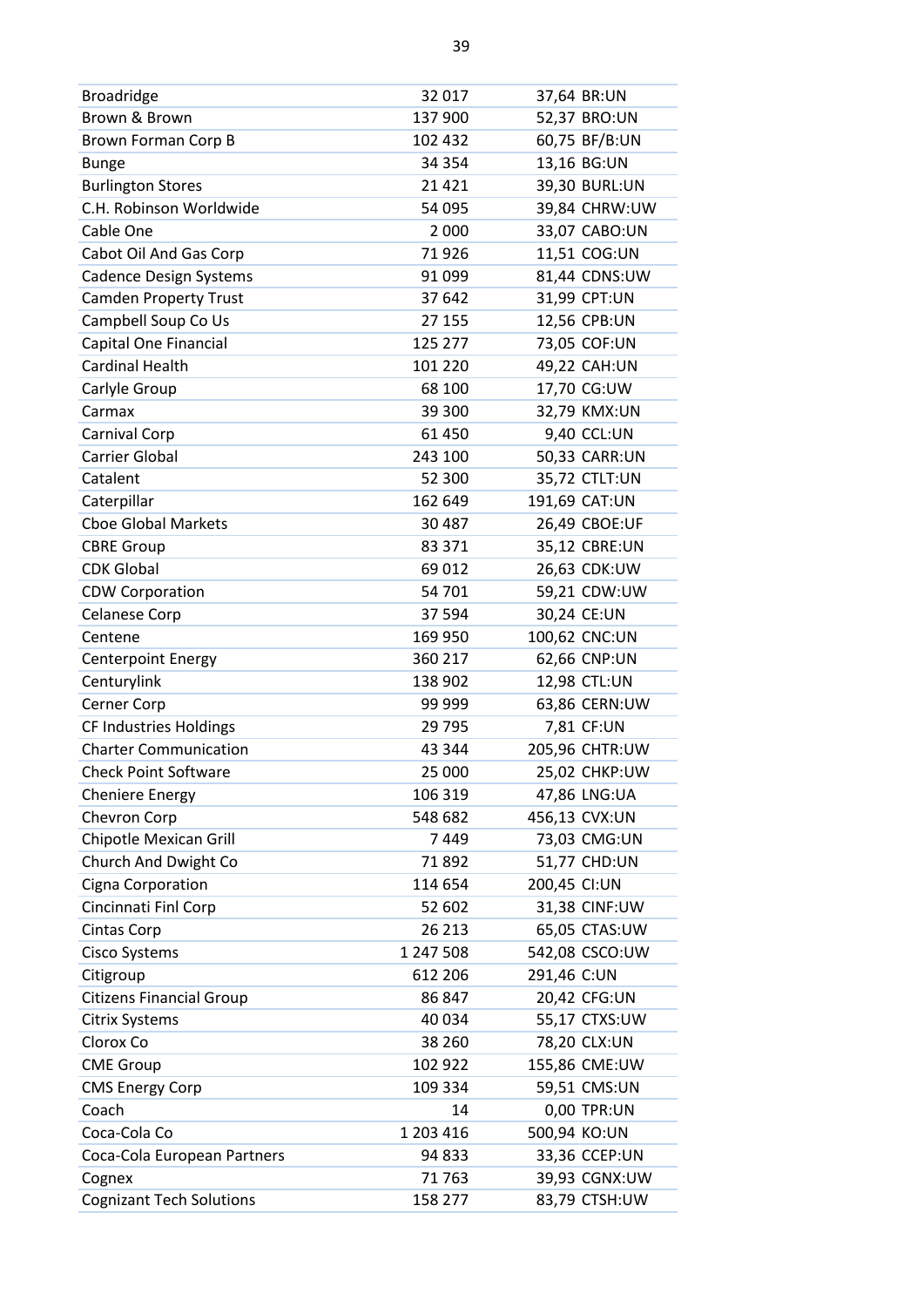| <b>Colgate Palmolive</b>      | 241 394       | 164,76 CL:UN    |
|-------------------------------|---------------|-----------------|
| Comcast Corp A                | 1 3 2 2 6 4 8 | 480,34 CMCSA:UW |
| Comerica                      | 19576         | 6,95 CMA:UN     |
| <b>Consolidated Edison</b>    | 205 999       | 138,05 ED:UN    |
| ConAgra Foods                 | 75 506        | 24,74 CAG:UN    |
| <b>Concho Resources</b>       | 75 028        | 36,00 CXO:UN    |
| ConocoPhillips                | 377 576       | 147,82 COP:UN   |
| <b>Constellation Brands A</b> | 52 429        | 85,46 STZ:UN    |
| <b>Cooper Companies</b>       | 16858         | 44,55 COO:UN    |
| Copart                        | 60 5 61       | 46,98 CPRT:UW   |
| Corning                       | 131 971       | 31,84 GLW:UN    |
| Corteva Inc                   | 213 489       | 53,29 CTVA:UN   |
| <b>CoStar Group</b>           | 13 637        | 90,29 CSGP:UW   |
| <b>Costco Wholesale Corp</b>  | 129 440       | 365,66 COST:UW  |
| Coty                          | 35            | 0,00 COTY:UN    |
| Coupa Software                | 22 600        | 58,33 COUP:UW   |
| CrowdStrike                   | 42 160        | 39,39 CRWD:UW   |
| Crown Castle Intl Corp        | 125 290       | 195,34 CCI:UN   |
| <b>Crown Holdings</b>         | 57850         | 35,10 CCK:UN    |
| <b>CSX Corp</b>               | 131 391       | 85,37 CSX:UW    |
| <b>Cummins</b>                | 16 3 35       | 26,37 CMI:UN    |
| <b>CVS Health</b>             | 388 431       | 235,12 CVS:UN   |
| D.R. Horton                   | 62 234        | 32,15 DHI:UN    |
| Danaher Corp                  | 189 660       | 312,46 DHR:UN   |
| Darden Restaurants            | 15 191        | 10,72 DRI:UN    |
| Datadog                       | 43 200        | 35,00 DDOG:UW   |
| DaVita Healthcare Partner Inc | 35 917        | 26,48 DVA:UN    |
| Deere And Co                  | 87 581        | 128,23 DE:UN    |
| <b>Dell Technologies</b>      | 85 856        | 43,95 DELL:UN   |
| Delphi Automotive Plc         | 103 359       | 75,03 APTV:UN   |
| Delta Air Lines               | 100           | 0,03 DAL:UN     |
| Dentsply International        | 66 193        | 27,17 XRAY:UW   |
| Dexcom                        | 26 303        | 99,35 DXCM:UW   |
| Diamondback Energy            | 38 4 64       | 14,99 FANG:UW   |
| <b>Digital Realty Trust</b>   | 45 749        |                 |
|                               |               | 60,57 DLR:UN    |
| <b>Discover Financial</b>     | 91778         | 42,83 DFS:UN    |
| Discovery Holding             | 126 317       | 23,28           |
| A                             | 35 753        | 7,03 DISCA:UW   |
| C                             | 90 564        | 16,25 DISCK:UW  |
| Dish Network A                | 65883         | 21,18 DISH:UW   |
| Docusign                      | 56 000        | 89,85 DOCU:UW   |
| Dollar General Corp           | 72 903        | 129,40 DG:UN    |
| <b>Dollar Tree</b>            | 64 344        | 55,56 DLTR:UW   |
| <b>Dominion Resources</b>     | 213 062       | 161,14 D:UN     |
| Domino's Pizza                | 6425          | 22,11 DPZ:UN    |
| Dow                           | 237 389       | 90,15 DOW:UN    |
| DowDuPont                     | 214 589       | 106,22 DD:UN    |
| Dover Corp                    | 43 042        | 38,72 DOV:UN    |
| Dr Pepper Snapple Group       | 112 800       | 29,85 KDP:UN    |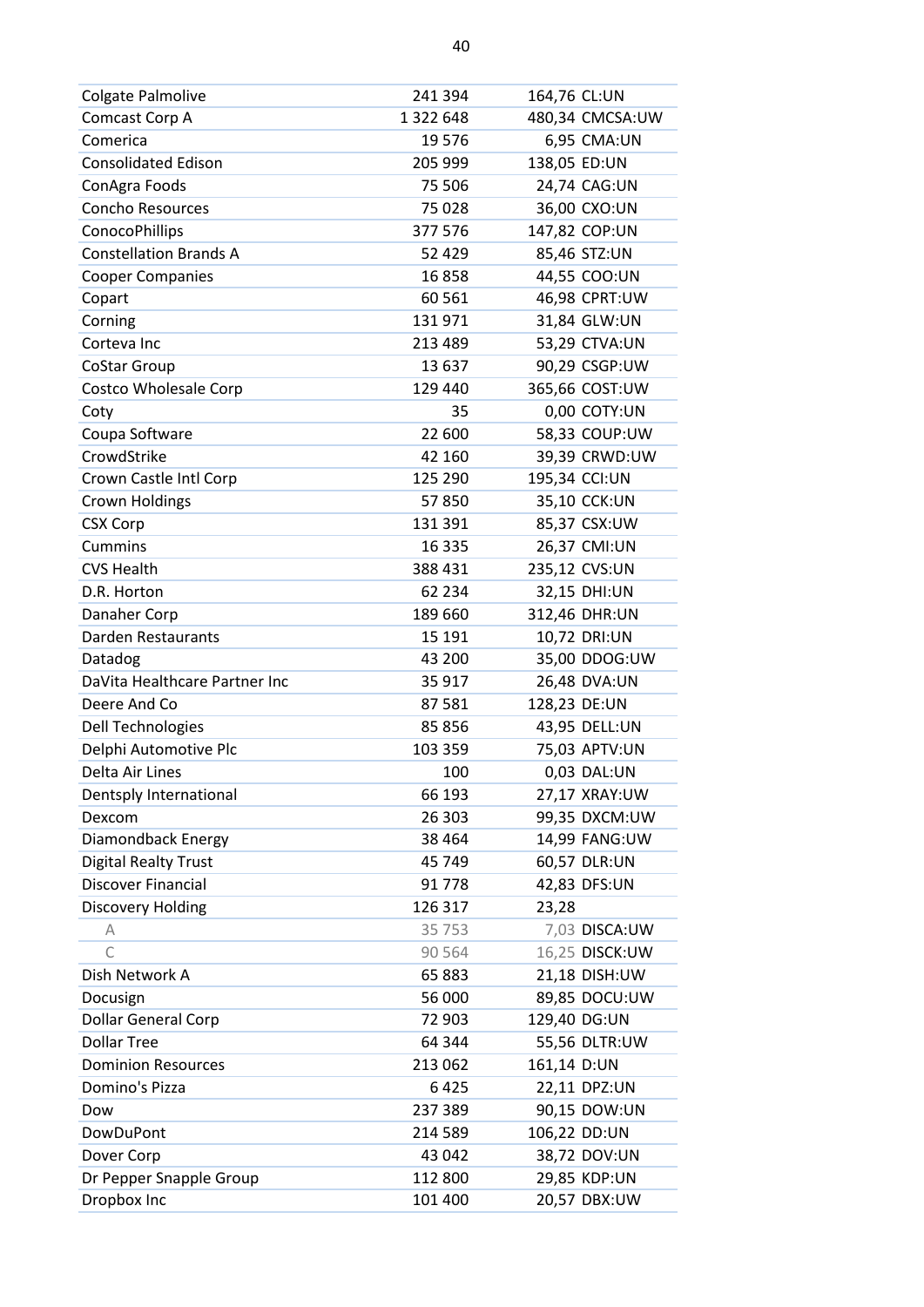| <b>DTE Energy</b>                  | 53 490  | 53,57 DTE:UN   |
|------------------------------------|---------|----------------|
| Duke Realty Corp                   | 144 780 | 47,74 DRE:UN   |
| Dynatrace                          | 72 500  | 27,42 DT:UN    |
| E*TRADE                            | 74 385  | 34,46 ETFC:UW  |
| East West Bank                     | 40 950  | 13,83 EWBC:UW  |
| Eastman Chemical Co                | 38 110  | 24,73 EMN:UN   |
| Eaton Corp Plc                     | 122 907 | 100,17 ETN:UN  |
| Eaton Vance Corp Nv                | 34      | 0,01 EV:UN     |
| eBay                               | 256 730 | 125,45 EBAY:UW |
| Ecolab                             | 79 424  | 147,22 ECL:UN  |
| Edison International               | 129 972 | 65,76 EIX:UN   |
| <b>Edwards Lifesciences</b>        | 178 903 | 115,19 EW:UN   |
| <b>Elanco Animal Health</b>        | 141 389 | 28,26 ELAN:UN  |
| <b>Electronic Arts</b>             | 88088   | 108,37 EA:UW   |
| Eli Lilly & Company                | 150 916 | 230,84 LLY:UN  |
| <b>Emerson Electric Co</b>         | 195 518 | 112,99 EMR:UN  |
| <b>Entergy Corp</b>                | 74 431  | 65,05 ETR:UN   |
| <b>EOG Resources</b>               | 200 137 | 94,46 EOG:UN   |
| <b>EPAM Systems</b>                | 18 800  | 44,14 EPAM:UN  |
| Equifax                            | 36 983  | 59,22 EFX:UN   |
| Equinix Inc                        | 14 8 64 | 97,26 EQIX:UW  |
| <b>Equity Lifestyle Properties</b> | 58 988  | 34,34 ELS:UN   |
| <b>Equity Residential</b>          | 105 752 | 57,95 EQR:UN   |
| Erie Indemnity Company             | 10 100  | 18,06 ERIE:UW  |
| <b>Essential Utilities</b>         | 217056  | 85,42 WTRG:UN  |
| <b>Essex Property Trust</b>        | 19869   | 42,42 ESS:UN   |
| <b>Estee Lauder Cos A</b>          | 66 294  | 116,54 EL:UN   |
| <b>Everest Re Group</b>            | 16 978  | 32,62 RE:UN    |
| <b>Exact Sciences</b>              | 48 500  | 39,28 EXAS:UR  |
| <b>Exelon Corp</b>                 | 461703  | 156,10 EXC:UN  |
| Expedia                            | 43 150  | 33,05 EXPE:UW  |
| Expeditors Intl Wash.              | 67 311  | 47,69 EXPD:UW  |
| <b>Extra Space Storage</b>         | 49 570  | 42,66 EXR:UN   |
| Exxon Mobil Corp                   | 737 908 | 307,44 XOM:UN  |
| F5 Networks Inc                    | 24 210  | 31,46 FFIV:UW  |
| Facebook A                         | 691 065 | 1461,97 FB:UW  |
| <b>Factset Research Systems</b>    | 18 400  | 56,31 FDS:UN   |
| Fair Isaac Corp                    | 10 700  | 41,67 FICO:UN  |
| <b>Fastenal Co</b>                 | 193 509 | 77,23 FAST:UW  |
| <b>Federal Realty Inv Trust</b>    | 23 757  | 18,86 FRT:UN   |
| <b>FeDex Corp</b>                  | 72 404  | 94,59 FDX:UN   |
| <b>Fidelity Natl Info Svcs</b>     | 185 498 | 231,74 FIS:UN  |
| Fifth Third Bancorp                | 146 255 | 26,27 FITB:UW  |
| First Republic Bank                | 52 434  | 51,78 FRC:UN   |
| Fiserv                             | 167 769 | 152,58 FISV:UW |
| <b>FLEETCOR</b>                    | 24 202  | 56,72 FLT:UN   |
| <b>FLIR Systems</b>                | 55 989  | 21,16 FLIR:UW  |
| <b>FMC Corp</b>                    | 40 937  | 37,99 FMC:UN   |
| <b>FNF</b>                         | 68 972  | 19,70 FNF:UN   |
| Ford Motor Co                      | 1070097 | 60,62 F:UN     |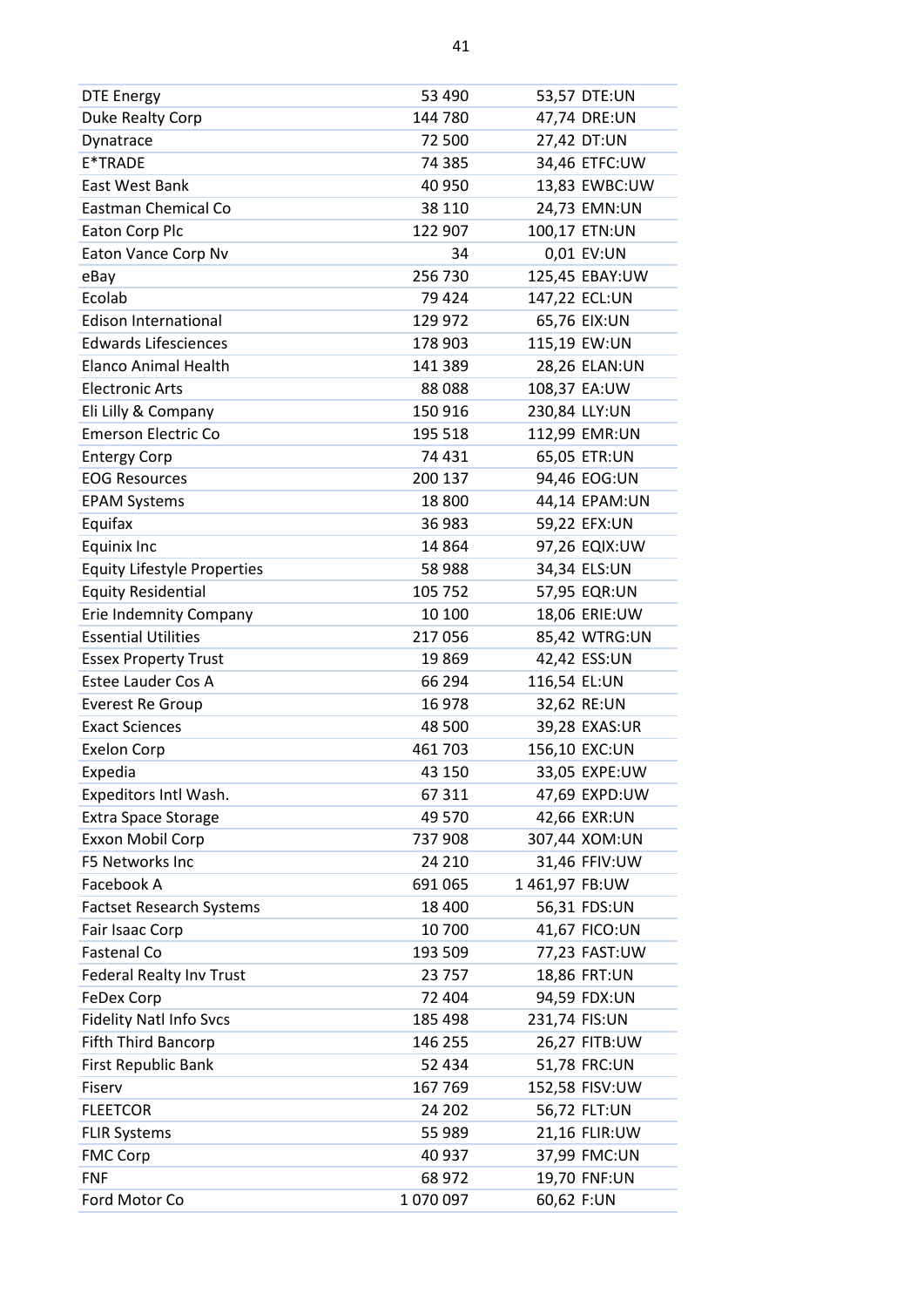| Fortinet                          | 49 791        | 63,68 FTNT:UW     |
|-----------------------------------|---------------|-------------------|
| Fortunde Brands                   | 39 289        | 23,40 FBHS:UN     |
| Fox Corp                          | 167 914       | 41,97             |
| А                                 | 110 736       | 27,67 FOXA:UW     |
| B                                 | 57 178        | 14,30 FOX:UW      |
| <b>Franklin Resources</b>         | 129 011       | 25,20 BEN:UN      |
| Garmin                            | 50 515        | 45,89 GRMN:UW     |
| Gartner                           | 28 8 62       | 32,63 IT:UN       |
| <b>General Electric Co</b>        | 2 5 2 6 3 2 2 | 160,76 GE:UN      |
| <b>General Mills</b>              | 102 777       | 59,03 GIS:UN      |
| <b>General Motors Co</b>          | 374 389       | 88,25 GM:UN       |
| <b>Genuine Parts Co</b>           | 55 068        | 44,61 GPC:UN      |
| <b>Gilead Sciences</b>            | 375 794       | 269,38 GILD:UW    |
| <b>Global Payments</b>            | 88 410        | 139,71 GPN:UN     |
| GoDaddy                           | 69 257        | 47,32 GDDY:UN     |
| <b>Goldman Sachs Group</b>        | 100 358       | 184,77 GS:UN      |
| Grainger W.W.                     | 15 7 5 7      | 46,12 GWW:UN      |
| Guidwire                          | 21 400        | 22,10 GWRE:UN     |
| <b>Halliburton Co</b>             | 389 577       | 47,11 HAL:UN      |
| HanesBrands                       | 19            | 0,00 HBI:UN       |
| <b>Hartford Financial Svcs</b>    | 118 145       | 42,43 HIG:UN      |
| Hasbro                            | 41734         | 29,14 HAS:UW      |
| <b>HCA Holdings</b>               | 81788         | 73,96 HCA:UN      |
| <b>HD Supply</b>                  | 77041         | 24,87 HDS:UW      |
| <b>HCP</b>                        | 151 123       | 38,80 PEAK:UN     |
| <b>Health Care Reit</b>           | 118 893       | 57,32 WELL:UN     |
| <b>HEICO CORP</b>                 | 25 700        | 21,20             |
| Stam                              | 10 200        | 9,47 HEI:UN       |
| A                                 | 15 500        | 11,73 HEI/A:UN    |
| Henry Schein                      | 50 198        | 27,31 HSIC:UW     |
| Hershey Co                        | 46 207        | 55,80 HSY:UN      |
| Hess                              | 97 084        | 46,86 HES:UN      |
| <b>Hewlett Packard Co</b>         | 517 638       | 84,06 HPQ:UN      |
| <b>Hewlett Packard Enterprise</b> | 456 710       | 41,40 HPE:UN      |
| Hilton Worldwide                  | 46 621        | 31,90 HLT:UN      |
| <b>Hollyfrontier Corp</b>         | 62 5 62       | 17,02 HFC:UN      |
| Hologic                           | 94 329        | 50,09 HOLX:UW     |
| Home Depot                        | 315 086       | 735,38 HD:UN      |
| Hormel Foods Corp                 | 46 339        | 20,84 HRL:UN      |
| <b>Host Hotels And Resorts</b>    | 206 284       | 20,74 HST:UN      |
| Humana                            | 40838         | 147,53 HUM:UN     |
| <b>Huntington Banchares</b>       | 187486        | 15,78 HBAN:UW     |
| <b>IAC</b>                        | 28 5 89       | 86,14 1812212D:UW |
| <b>IBM Corp</b>                   | 272 749       | 306,89 IBM:UN     |
| <b>IDEX</b>                       | 26 646        | 39,23 IEX:UN      |
| <b>IDEXX Laboratories</b>         | 26 974        | 82,97 IDXX:UW     |
| <b>IHS Marit</b>                  | 145 389       | 102,27 INFO:UN    |
| Illumina                          | 43 697        | 150,77 ILMN:UW    |
| Incyte                            | 50 445        | 48,86 INCY:UW     |
| Ingersoll Rand                    | 101 469       | 26,58 IR:UN       |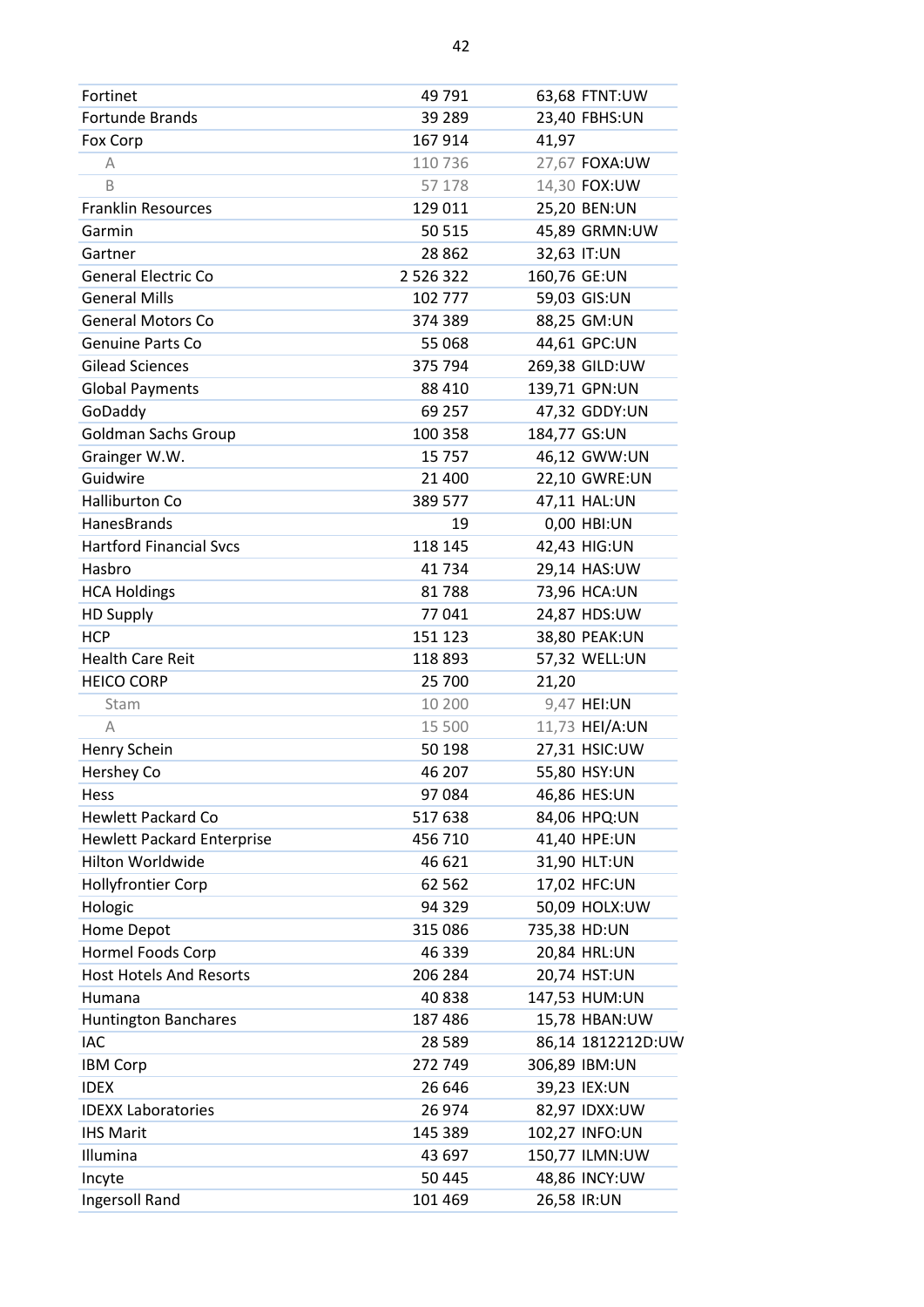| Ingredion                   | 14 638  | 11,32 INGR:UN  |
|-----------------------------|---------|----------------|
| Insulet Corp                | 20 900  | 37,83 PODD:UW  |
| <b>International Paper</b>  | 61 968  | 20,33 IP:UN    |
| Intel Corp                  | 746 313 | 416,01 INTC:UW |
| Intercontinental            | 168721  | 143,99 ICE:UN  |
| Intl Flavors Fragrances     | 22 740  | 25,94 IFF:UN   |
| Intuit                      | 77 610  | 214,16 INTU:UW |
| Intuitive Surgical          | 34 187  | 181,50 ISRG:UW |
| Invesco Ltd                 | 187 904 | 18,84 IVZ:UN   |
| <b>Invitation Homes</b>     | 236 583 | 60,68 INVH:UN  |
| Interpublic Group Of Cos    | 140 976 | 22,54 IPG:UN   |
| <b>IPG Photonics</b>        | 6647    | 9,93 IPGP:UW   |
| Iron Mountain               | 113 865 | 27,69 IRM:UN   |
| <b>Isis Pharmaceuticals</b> | 47 400  | 26,04 IONS:UW  |
| <b>ITW</b>                  | 94 057  | 153,22 ITW:UN  |
| J.B. Hunt Transport         | 24 4 26 | 27,39 JBHT:UW  |
| J.M. Smucker Co             | 16 706  | 16,47 SJM:UN   |
| J.P.Morgan Chase & Co       | 877 392 | 768,88 JPM:UN  |
| Jack Henry & Associates     | 24 5 14 | 42,03 JKHY:UW  |
| Jazz Pharmaceuticlas        | 19 247  | 19,79 JAZZ:UW  |
| Johnson Controls            | 207 726 | 66,07 JCI:UN   |
| JLL                         | 10 091  | 9,73 JLL:UN    |
| Johnson & Johnson           | 761071  | 997,16 JNJ:UN  |
| Juniper Networks            | 171 424 | 36,51 JNPR:UN  |
| Kansas City Southern        | 15 9 24 | 22,15 KSU:UN   |
| Kellogg Co                  | 34 075  | 20,97 K:UN     |
| Keycorp                     | 201 178 | 22,83 KEY:UN   |
| Keysight Technologies       | 66 059  | 62,02 KEYS:UN  |
| Kimberly Clark Corp         | 53 360  | 70,27 KMB:UN   |
| Kinder Morgan               | 696 934 | 98,50 KMI:UN   |
| <b>KKR &amp; Co</b>         | 189 055 | 54,39 KKR:UN   |
| <b>KLA Tencor Corp</b>      | 53 200  | 96,39 KLAC:UW  |
| Knight-Swift Transportation | 49 800  | 19,35 KNX:UN   |
| <b>Kraft Heinz</b>          | 117 614 | 34,94 KHC:UW   |
| Kroger Co                   | 238 312 | 75,16 KR:UN    |
| Laboratory Corp of America  | 26 846  | 41,55 LH:UN    |
| Lam Research Corp           | 24 837  | 74,85 LRCX:UW  |
| Lamb Weston Holdings        | 29 4 98 | 17,57 LW:UN    |
| Las Vegas Sands Corp        | 50827   | 21,56 LVS:UN   |
| Lear Corporation            | 16 901  | 17,17 LEA:UN   |
| Lennar Corp A               | 48 30 6 | 27,73 LEN:UN   |
| Lennox International        | 10016   | 21,74 LII:UN   |
| Liberty Broadband           | 54 419  | 62,63          |
| А                           | 13 500  | 15,37 LBRDA:UW |
| C                           | 40 919  | 47,26 LBRDK:UW |
| Liberty Global              | 197 448 | 39,75          |
| C                           | 142 231 | 28,50 LBTYK:UW |
| А                           | 55 217  | 11,25 LBTYA:UW |
| Liberty Media Corp C        | 65 597  | 19,38 FWONK:UW |
| <b>Liberty Sirius</b>       | 156 980 | 50,43          |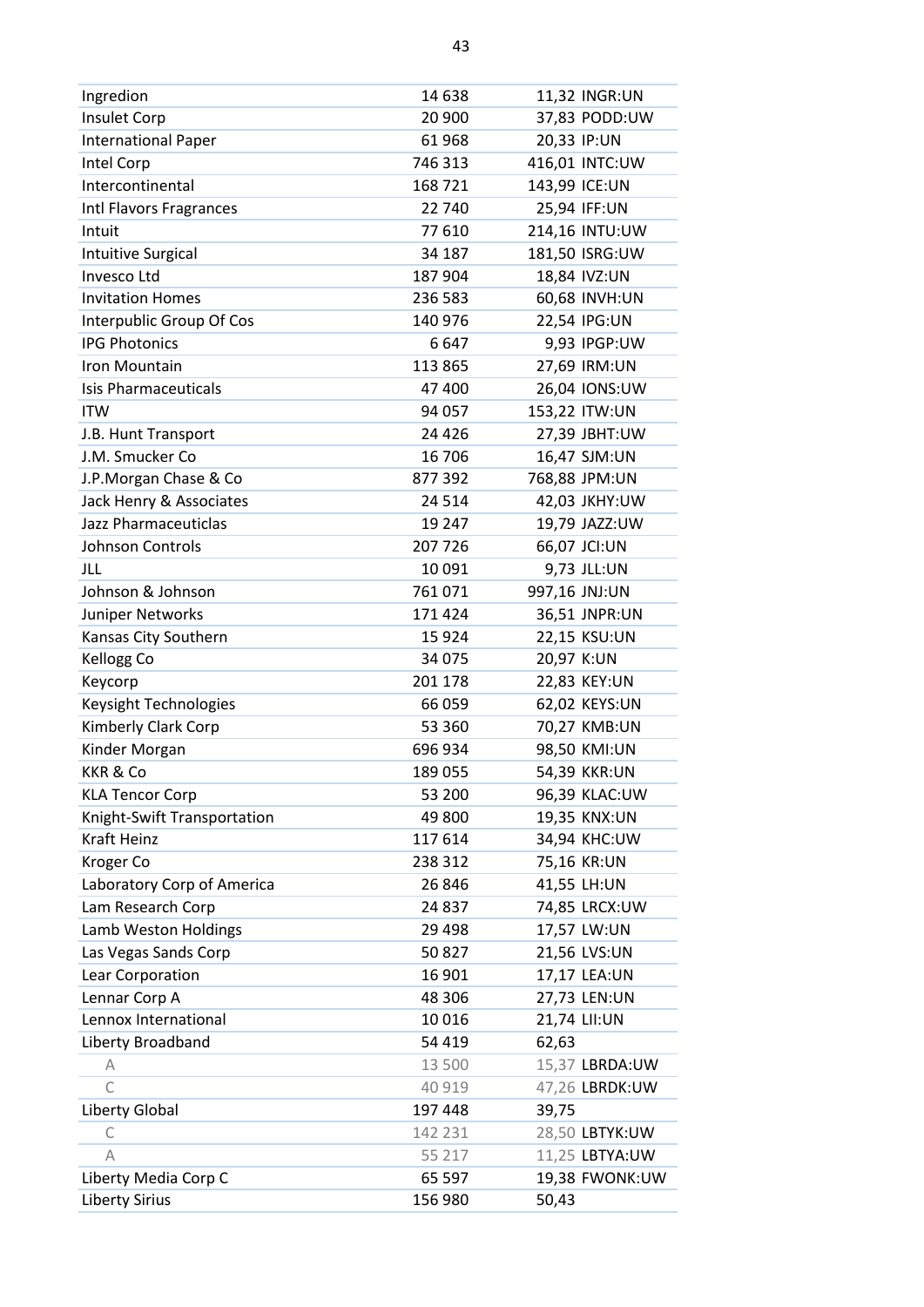| A                                | 65 405    | 21,03 LSXMA:UW   |
|----------------------------------|-----------|------------------|
| C                                | 91 575    | 29,39 LSXMK:UW   |
| Lincoln National Corp            | 66 591    | 22,82 LNC:UN     |
| Linde plc                        | 44 100    | 87,15 LIN:UN     |
| Live Nation Entertainment        | 46 679    | 19,28 LYV:UN     |
| LKQ Corp                         | 82 3 86   | 20,11 LKQ:UW     |
| Loews Corp                       | 91 681    | 29,29 L:UN       |
| Lowes Cos                        | 222 418   | 279,99 LOW:UN    |
| Lululemon Athletica              | 42 160    | 122,55 LULU:UW   |
| LyondellBasell Inds A            | 74 096    | 45,37 LYB:UN     |
| M & T Bank                       | 23 842    | 23,09 MTB:UN     |
| <b>Marathon Petroleum</b>        | 202 647   | 70,57 MPC:UN     |
| <b>Markel Corporation</b>        | 5 1 0 8   | 43,93 MKL:UN     |
| <b>MarketAxess</b>               | 12 14 1   | 56,66 MKTX:UW    |
| Marriott Intl A                  | 43 294    | 34,58 MAR:UW     |
| <b>Marsh And Mclennan Cos</b>    | 158 418   | 158,47 MMC:UN    |
| <b>Martin Marietta Matrls</b>    | 15 3 13   | 29,47 MLM:UN     |
| Marvell Technology Group         | 277 389   | 90,61 MRVL:UW    |
| Masco Corp                       | 72 815    | 34,06 MAS:UN     |
| Masimo                           | 21 600    | 45,88 MASI:UW    |
| MasterCard A                     | 256 133   | 705,63 MA:UN     |
| Match Group                      | 21 900    | 21,84 MTCH:UW    |
| Maxim Integrated                 | 47 379    | 26,75 MXIM:UW    |
| McDonald's Corp                  | 217 162   | 373,22 MCD:UN    |
| McCormick And Co Nv              | 37 637    | 62,91 MKC:UN     |
| McGraw Hill Cos                  | 71511     | 219,51 SPGI:UN   |
| McKesson Corp                    | 51825     | 74,08 MCK:UN     |
| <b>Medical Properties Trust</b>  | 231 600   | 40,57 MPW:UN     |
| Medtronic                        | 391 862   | 334,78 MDT:UN    |
| <b>Melco Crown Entertainment</b> | 90 170    | 13,04 MLCO:UW    |
| MercadoLibre Inc                 | 15 4 94   | 142,30 MELI:UW   |
| Merck And Co                     | 740 109   | 533,22 MRK:UN    |
| MetLife                          | 227 559   | 77,43 MET:UN     |
| Mettler Toledo                   | 8602      | 64,56 MTD:UN     |
| <b>MGM Resorts International</b> | 72 456    | 11,34 MGM:UN     |
| Microchip Technology             | 41 538    | 40,75 MCHP:UW    |
| Micron Technology                | 191 709   | 92,02 MU:UW      |
| Microsoft Corp                   | 2 066 717 | 3 918,56 MSFT:UW |
| <b>MAA</b>                       | 37 493    | 40,06 MAA:UN     |
| <b>Middley Corporation</b>       | 32        | 0,02 MIDD:UW     |
| Moderna Inc                      | 95 830    | 57,33 MRNA:UW    |
| <b>Mohawk Industries</b>         | 11 609    | 11,01 MHK:UN     |
| Molina Healthcare                | 14 200    | 23,55 MOH:UN     |
| Molson Coors Brewing B           | 55 227    | 17,68 TAP:UN     |
| Mondelez International Inc       | 437 506   | 208,41 MDLZ:UW   |
| MongoDB                          | 13 600    | 28,68 MDB:UQ     |
| Monster Beverege Corp            | 125 015   | 80,74 MNST:UW    |
| Moodys Corp                      | 50 394    | 128,99 MCO:UN    |
| Morgan Stanley                   | 368 521   | 165,83 MS:UN     |
| Mosaic Co                        | 110 241   | 12,85 MOS:UN     |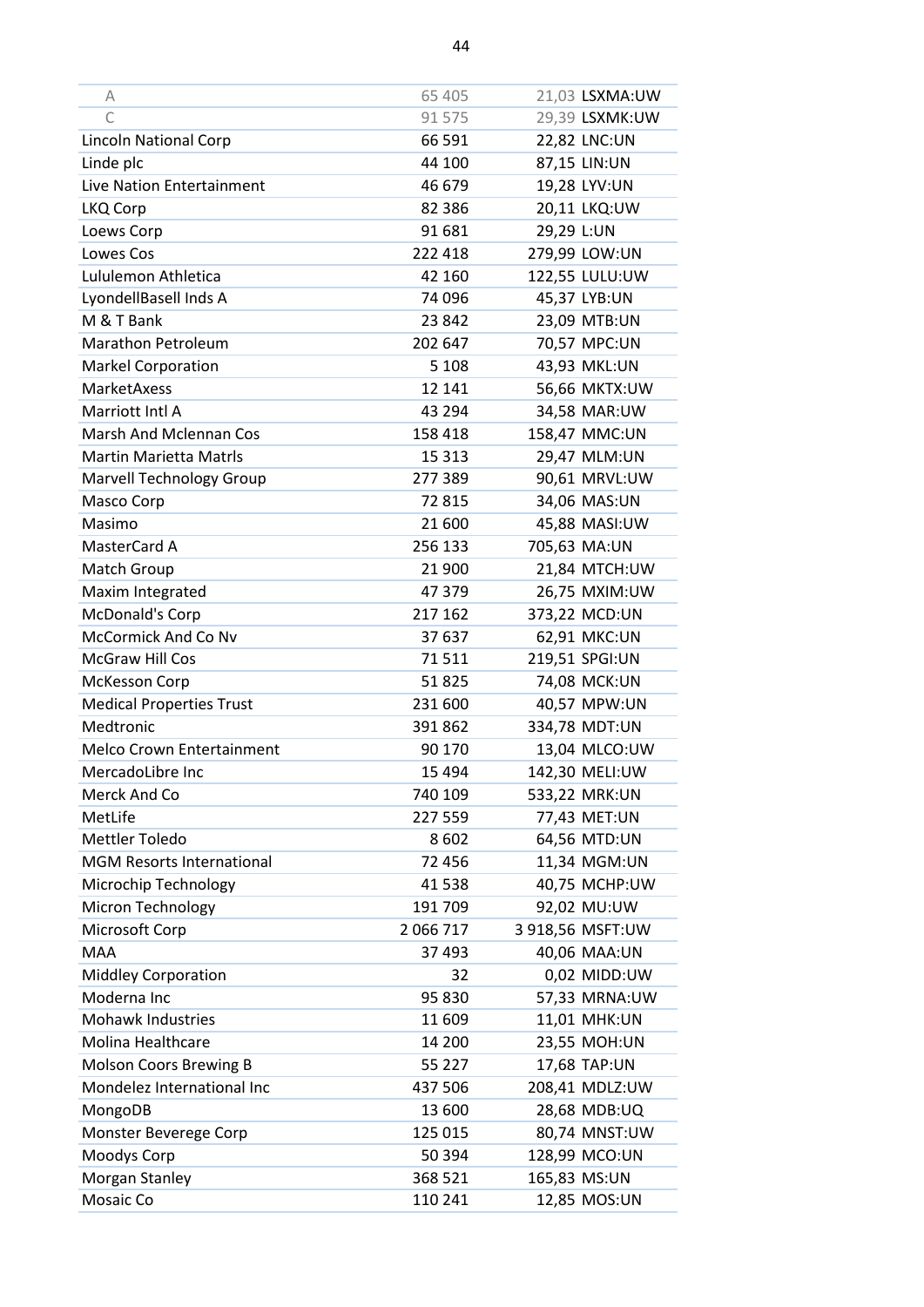| <b>MSCI</b>                      | 26 090   | 81,14 MSCI:UN  |
|----------------------------------|----------|----------------|
| Mylan                            | 149 076  | 22,33 MYL:UW   |
| Nasdaq Omx Group                 | 41 694   | 46,41 NDAQ:UW  |
| <b>National Oilwell Varco</b>    | 196 663  | 22,44 NOV:UN   |
| <b>National Retail Propeties</b> | 49 0 56  | 16,22 NNN:UN   |
| NetApp                           | 86 753   | 35,86 NTAP:UW  |
| <b>Netflix</b>                   | 126 450  | 536,08 NFLX:UW |
| <b>Neurocrine Biosciences</b>    | 28 500   | 32,39 NBIX:UW  |
| <b>Newell Rubbermaid</b>         | 69 0 65  | 10,22 NWL:UN   |
| <b>Newmont Mining Hldg</b>       | 214 185  | 123,20 NEM:UN  |
| News Corp Ltd                    | 138 576  | 15,31 NWSA:UW  |
| Nextera Energy                   | 127 765  | 285,88 NEE:UN  |
| Nielsen Holdings                 | 120 697  | 16,71 NLSN:UN  |
| Nike B                           | 367 661  | 335,86 NKE:UN  |
| <b>NiSource</b>                  | 181917   | 38,54 NI:UN    |
| <b>Nordson Corporation</b>       | 20 700   | 36,59 NDSN:UW  |
| Norfolk Southern Corp            | 43 714   | 71,50 NSC:UN   |
| <b>Northeast Utilities</b>       | 201 154  | 156,05 ES:UN   |
| Northern Trust Corp              | 72777    | 53,80 NTRS:UW  |
| <b>NRG Energy</b>                | 49 778   | 15,10 NRG:UN   |
| Nucor Corp                       | 94 688   | 36,53 NUE:UN   |
| Nvidia                           | 179 561  | 635,55 NVDA:UW |
| <b>NVR</b>                       | 536      | 16,27 NVR:UN   |
| <b>NXP Semicunductors</b>        | 112 075  | 119,08 NXPI:UW |
| <b>Occidental Petroleum</b>      | 161 936  | 27,61 OXY:UN   |
| Okta                             | 38 500   | 71,82 OKTA:UW  |
| Old Dominion Freight Line        | 26 3 29  | 41,60 ODFL:UW  |
| Omega Healthcare                 | 89 300   | 24,73 OHI:UN   |
| <b>Omnicom Group</b>             | 76 417   | 38,87 OMC:UN   |
| <b>ON Semiconductor</b>          | 88 103   | 16,27 ON:UW    |
| <b>ONEOK</b>                     | 157 652  | 48,79 OKE:UN   |
| Oracle Corp                      | 681713   | 351,04 ORCL:UN |
| O'Reilly Automotive              | 22 716   | 89,24 ORLY:UW  |
| Otis Worldwide                   | 119 300  | 63,20 OTIS:UN  |
| <b>Owens Corning</b>             | 23 341   | 12,13 OC:UN    |
| Procter & Gamble Co              | 717 243  | 799,00 PG:UN   |
| Paccar                           | 128 269  | 89,45 PCAR:UW  |
| Palo Alto Networks               | 36 348   | 77,78 PANW:UN  |
| Parker Hannifin Corp             | 34 5 78  | 59,04 PH:UN    |
| Paychex                          | 107 106  | 75,59 PAYX:UW  |
| Paycom Software                  | 13 700   | 39,53 PAYC:UN  |
| PayPal                           | 320 188  | 519,74 PYPL:UW |
| <b>PCA</b>                       | 17912    | 16,65 PKG:UN   |
| Pentair Ltd                      | 71 940   | 25,46 PNR:UN   |
| Peoples United Financial         | 139 469  | 15,03 PBCT:UW  |
| PepsiCo                          | 395 330  | 487,13 PEP:UW  |
| PerkinElmer                      | 42 800   | 39,11 PKI:UN   |
| Perrico Co                       | 39 7 7 5 | 20,48 PRGO:UN  |
| Pfizer                           | 1626811  | 495,62 PFE:UN  |
| Phillips 66                      | 136 433  | 91,39 PSX:UN   |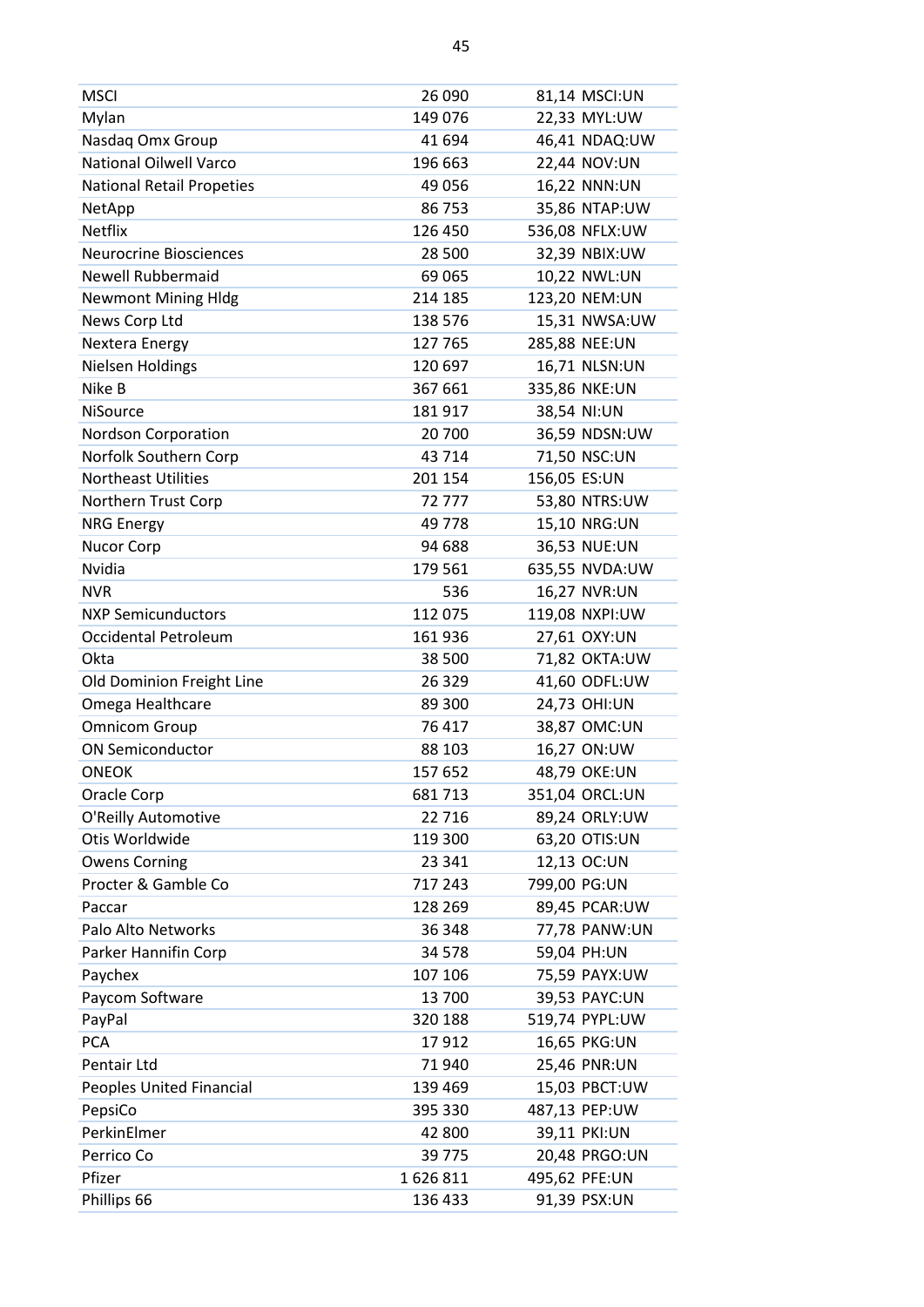| Pinterest                      | 120 200  | 24,83 PINS:UN  |
|--------------------------------|----------|----------------|
| Pioneer Natural Res.           | 62 512   | 56,90 PXD:UN   |
| Plains GP Holdings             | 1        | 0,00 PAGP:UN   |
| <b>PNC Finl Services Group</b> | 115 668  | 113,38 PNC:UN  |
| <b>PPG Industries</b>          | 74 663   | 73,78 PPG:UN   |
| Priceline.Com                  | 12 3 45  | 183,14 BKNG:UW |
| <b>Principal Financial Grp</b> | 97 550   | 37,75 PFG:UW   |
| Progressive Corp               | 182 427  | 136,16 PGR:UN  |
| Prologics Corp                 | 227 251  | 197,60 PLD:UN  |
| <b>Prudential Financial</b>    | 123 638  | 70,15 PRU:UN   |
| PTC INC                        | 48 638   | 35,25 PTC:UW   |
| <b>PSEG</b>                    | 206 739  | 94,69 PEG:UN   |
| <b>Public Storage</b>          | 51 904   | 92,79 PSA:UN   |
| <b>Pulte Group</b>             | 45 965   | 14,57 PHM:UN   |
| Qorvo                          | 19628    | 20,21 QRVO:UW  |
| Qualcomm                       | 338 955  | 288,03 QCOM:UW |
| <b>Quest Diagnostics</b>       | 37 315   | 39,62 DGX:UN   |
| Quintiles                      | 59865    | 79,13 IQV:UN   |
| Ralph Lauren Corp              | 17 5 68  | 11,87 RL:UN    |
| Raymond James                  | 40 844   | 26,19 RJF:UN   |
| Realty Income Corp             | 94 109   | 52,17 O:UN     |
| <b>Regency Centers Corp</b>    | 42 812   | 18,30 REG:UN   |
| Regeneron Pharmaceuticals Inc  | 28 956   | 168,24 REGN:UW |
| <b>Regions Financial New</b>   | 153 528  | 15,91 RF:UN    |
| Reinsurance Group Of America   | 42 123   | 30,78 RGA:UN   |
|                                |          |                |
| <b>Renaissancere Holdings</b>  | 22 969   | 36,60 RNR:UN   |
| <b>Republic Services</b>       | 32 126   | 24,56 RSG:UN   |
| ResMed                         | 45 2 2 1 | 80,89 RMD:UN   |
| Ringcentral                    | 24 500   | 65,06 RNG:UN   |
| Robert Half Intl               | 46 759   | 23,01 RHI:UN   |
| Rock-Tenn Company              | 58 769   | 15,47 WRK:UN   |
| <b>Rockwell Automation</b>     | 36 761   | 72,95 ROK:UN   |
| Roku Inc                       | 29 100   | 31,59 ROKU:UW  |
| Rollins                        | 74 064   | 29,25 ROL:UN   |
| Roper Industries               | 33 555   | 121,38 ROP:UN  |
| <b>Ross Stores</b>             | 103 563  | 82,24 ROST:UW  |
| Royal Caribbean Cruises        | 28 202   | 13,22 RCL:UN   |
| <b>RPM International</b>       | 54 648   | 38,22 RPM:UN   |
| Salesforce.Com                 | 244 797  | 427,24 CRM:UN  |
| Sarpeta Therapeutics           | 23 700   | 35,40 SRPT:UW  |
| <b>SBA Communications A</b>    | 35 4 62  | 98,43 SBAC:UW  |
| Schlumberger                   | 505 908  | 86,68 SLB:UN   |
| Schwab Corp                    | 340 996  | 107,19 SCHW:UN |
| Seagate Technology             | 41 800   | 18,85 STX:UW   |
| Sealed Air Corp                | 45 276   | 13,86 SEE:UN   |
| <b>Seattle Genetcs</b>         | 41 976   | 66,45 SGEN:UW  |
| SEI Investments Co             | 67 383   | 34,52 SEIC:UW  |
| Sempra Energy                  | 119 948  | 131,01 SRE:UN  |
| Sensata Tech Hldg              | 84 906   | 29,45 ST:UN    |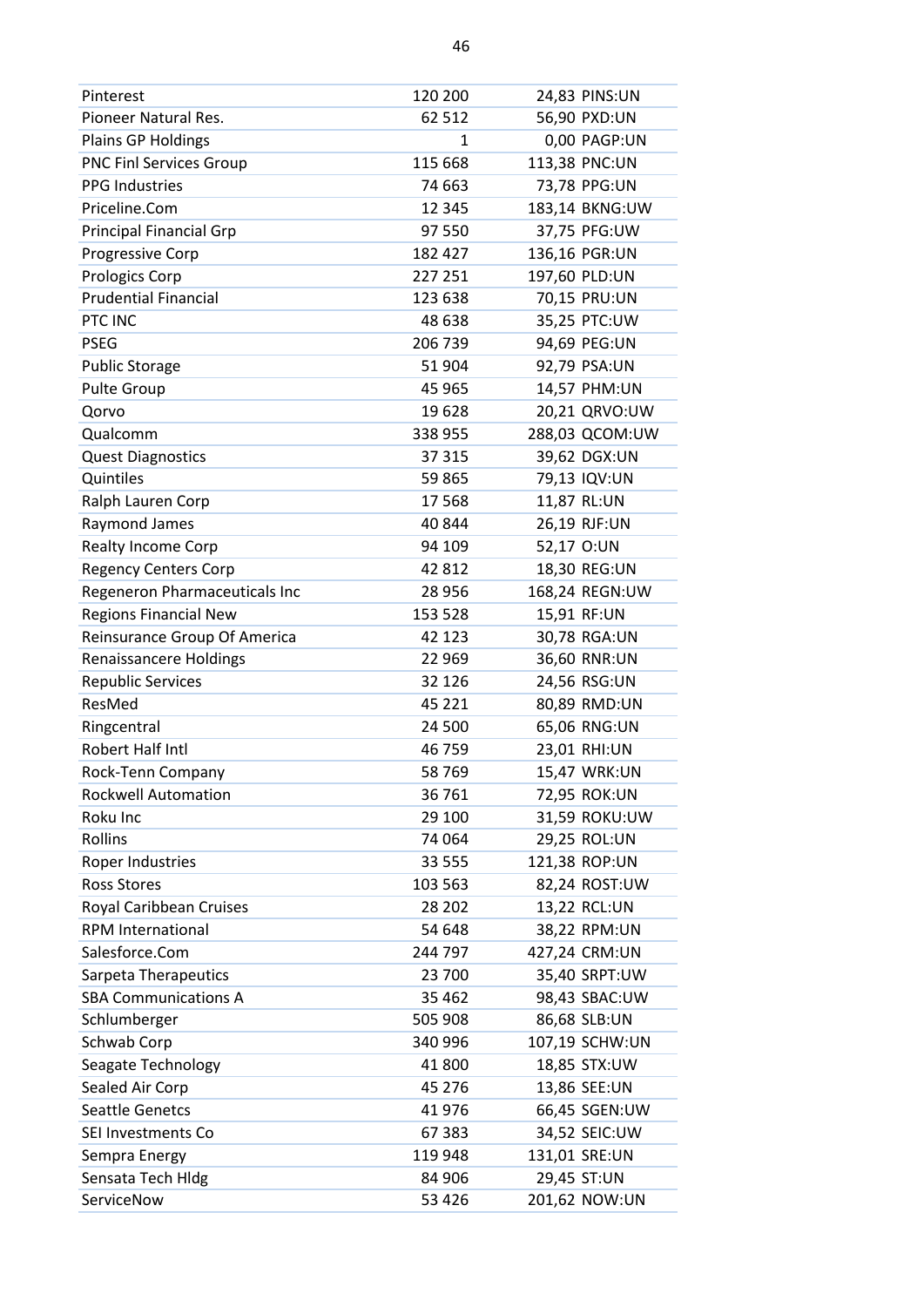| Sherwin Williams Co               | 25 616  | 137,91 SHW:UN  |
|-----------------------------------|---------|----------------|
| Signature Bank                    | 10 379  | 10,34 SBNY:UW  |
| <b>Simon Property Group</b>       | 86 801  | 55,30 SPG:UN   |
| Sirius XM Radio                   | 368 328 | 20,14 SIRI:UW  |
| Skyworks                          | 29 5 24 | 35,17 SWKS:UW  |
| <b>Slack Technologies</b>         | 123 000 | 35,63 WORK:UN  |
| Snap Inc A                        | 288 200 | 63,07 SNAP:UN  |
| Snap-on                           | 6659    | 8,59 SNA:UN    |
| Splunk                            | 54 717  | 101,29 SPLK:UW |
| Square                            | 126 520 | 123,70 SQ:UN   |
| <b>SS&amp;C</b>                   | 88 667  | 46,66 SSNC:UW  |
| <b>Stanley Black &amp; Decker</b> | 42 690  | 55,44 SWK:UN   |
| <b>Starbucks Corp</b>             | 340 295 | 233,31 SBUX:UW |
| <b>State Street Corp</b>          | 114 040 | 67,52 STT:UN   |
| <b>Steel Dynamics</b>             | 74 163  | 18,03 STLD:UW  |
| <b>Steris PLC</b>                 | 33 100  | 47,32 STE:UN   |
| <b>Stryker Corp</b>               | 98 373  | 165,15 SYK:UN  |
| <b>Sun Communities</b>            | 36 227  | 45,79 SUI:UN   |
| <b>SVB Financial Group</b>        | 14 3 69 | 28,85 SIVB:UW  |
| <b>Symantec Corp</b>              | 202 023 | 37,32 NLOK:UW  |
| <b>Synchrony Financial</b>        | 154 001 | 31,79 SYF:UN   |
| Synopsys                          | 56 575  | 102,78 SNPS:UW |
| Sysco Corp                        | 136 567 | 69,55 SYY:UN   |
| <b>T.Rowe Price</b>               | 80 214  | 92,29 TROW:UW  |
| Take-Two Interactive              | 35 5 69 | 46,25 TTWO:UW  |
| <b>Target Corp</b>                | 144 991 | 162,01 TGT:UN  |
| TD Ameritrade Holding Co          | 94 2 23 | 31,94 AMTD:UW  |
| <b>TE Connectivity</b>            | 56 715  | 43,09 TEL:UN   |
| TechnipFMC PLC                    | 41      | 0,00 FTI:UN    |
| <b>Teladoc Health</b>             | 25 400  | 45,16 TDOC:UN  |
| Teledyne Technologies             | 13 700  | 39,69 TDY:UN   |
| <b>Telefex</b>                    | 13 5 29 | 45,88 TFX:UN   |
| Teradyne                          | 86 500  | 68,11 TER:UW   |
| <b>Tesla Motors</b>               | 50 584  | 508,89 TSLA:UW |
| <b>Teva Pharmaceutical</b>        | 200 000 | 22,97 TEVA:UN  |
| <b>Texas Instruments</b>          | 161 960 | 191,59 TXN:UW  |
| Thermo Fisher Scientific          | 119 176 | 402,31 TMO:UN  |
| Tiffany & Co                      | 32 648  | 37,09 TIF:UN   |
| <b>TJX Cos</b>                    | 350 697 | 165,20 TJX:UN  |
| T-Mobile US                       | 172 904 | 167,77 TMUS:UW |
| <b>Torchmark Corp</b>             | 45 871  | 31,72 GL:UN    |
| <b>Tractor Supply Co</b>          | 37 409  | 45,93 TSCO:UW  |
| Trade Desk Inc/The -Class         | 13 500  | 51,13 TTD:UQ   |
| Tradeweb                          | 58 000  | 31,42 TW:UW    |
| <b>Trane Technologies</b>         | 72 993  | 60,51 TT:UN    |
| <b>Transdigm Group Inc</b>        | 15 3 29 | 63,13 TDG:UN   |
| TransUnion                        |         |                |
|                                   | 69 335  | 56,23 TRU:UN   |
| <b>Travelers Cos</b>              | 92 940  | 98,75 TRV:UN   |
| <b>Trimble Navigation</b>         | 115 849 | 46,62 TRMB:UW  |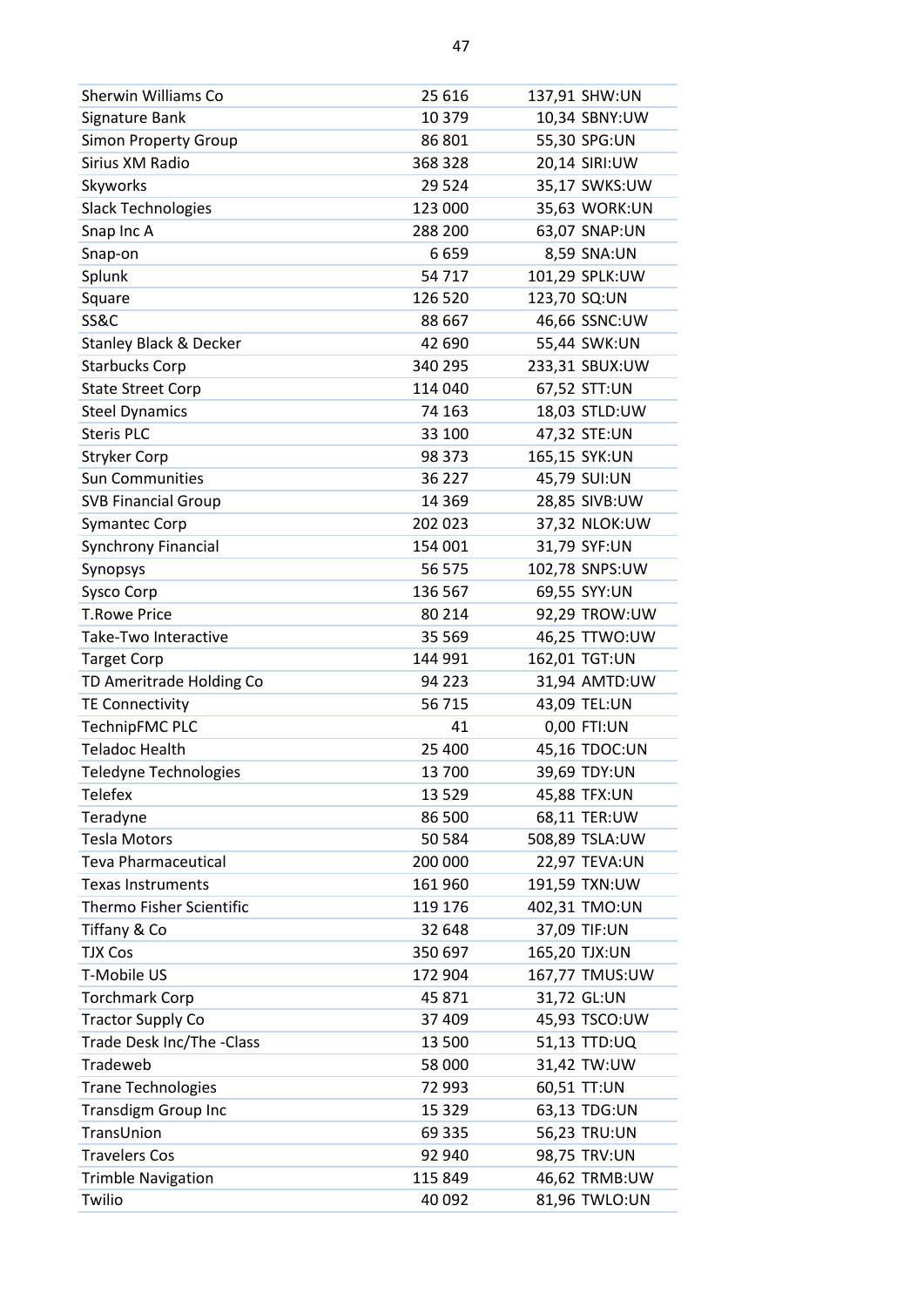| Twitter                          | 226 891   | 62,97 TWTR:UN  |
|----------------------------------|-----------|----------------|
| <b>Tyler Technologies</b>        | 12 800    | 41,37 TYL:UN   |
| Tyson Foods A                    | 48 493    | 26,98 TSN:UN   |
| <b>Uber Technologies</b>         | 328 580   | 95,14 UBER:UN  |
| <b>UDR</b>                       | 92 919    | 32,36 UDR:UN   |
| <b>UGI Corporation</b>           | 178 472   | 52,88 UGI:UN   |
| Ulta Salon Cosme & Fragr         | 15 879    | 30,09 ULTA:UW  |
| Under Armour C                   | 45        | 0,00 UA:UN     |
| <b>Union Pacific Corp</b>        | 116 609   | 183,68 UNP:UN  |
| Unitedhealth Group               | 277 145   | 761,58 UNH:UN  |
| <b>United Rentals</b>            | 24 987    | 34,70 URI:UN   |
| <b>Universial Health Service</b> | 32 303    | 27,96 UHS:UN   |
| <b>Unum Group</b>                | 11        | 0,00 UNM:UN    |
| UPS <sub>B</sub>                 | 205 659   | 213,03 UPS:UN  |
| <b>US Bancorp</b>                | 397 983   | 136,52 USB:UN  |
| <b>Vail Resorts</b>              | 9 1 8 1   | 15,58 MTN:UN   |
| Valero Energy Corp               | 126 247   | 69,18 VLO:UN   |
| <b>Varian Medical Systems</b>    | 30 29 2   | 34,58 VAR:UN   |
| Veeva Systems                    | 46 093    | 100,67 VEEV:UN |
| Ventas                           | 110 709   | 37,77 VTR:UN   |
| Veoneer*                         | 5 500 000 | 547,77 VNE:UN  |
| Verisign                         | 31859     | 61,39 VRSN:UW  |
| Verisk Analytics A               | 58 206    | 92,30 VRSK:UW  |
| <b>Verizon Communications</b>    | 1 203 856 | 618,33 VZ:UN   |
| <b>Vertex Pharmaceuticals</b>    | 74 035    | 200,24 VRTX:UW |
| VF Corp                          | 94 219    | 53,49 VFC:UN   |
| ViacomCBS                        | 151 939   | 33,01 VIAC:UN  |
| <b>Vici Properties</b>           | 229 400   | 43,15 VICI:UN  |
| Visa A                           | 489 586   | 881,11 V:UN    |
| <b>Vistra Energy</b>             | 114 658   | 19,89 VST:UN   |
| Vmware A                         | 34 630    | 49,96 VMW:UN   |
| <b>Vornado Realty Trust</b>      | 43 597    | 15,52 VNO:UN   |
| Voyo Financial                   | 76 820    | 33,39 VOYA:UN  |
| <b>Vulcan Materials Co</b>       | 43 161    | 46,59 VMC:UN   |
| W.P. Carey                       | 58 238    | 36,71 WPC:UN   |
| Wabtec                           | 57729     | 30,96 WAB:UN   |
| Walgreen Co                      | 224 264   | 88,57 WBA:UW   |
| <b>Walt Disney</b>               | 524 300   | 544,70 DIS:UN  |
| <b>Waste Connections</b>         | 56 159    | 49,07 WCN:UN   |
| <b>Waste Management</b>          | 62 654    | 61,82 WM:UN    |
| <b>Waters Corp</b>               | 23 882    | 40,14 WAT:UN   |
| Wayfair                          | 21 4 03   | 39,40 W:UN     |
| Wells Fargo & Co                 | 1 106 444 | 263,89 WFC:UN  |
| <b>West Pharmaceutical</b>       | 13854     | 29,32 WST:UN   |
| <b>Western Digital</b>           | 54 108    | 22,26 WDC:UW   |
| <b>Western Union</b>             | 159 593   | 32,15 WU:UN    |
| <b>Westlake Chemicals</b>        | 3         | 0,00 WLK:UN    |
| Weyerhaeuser Co                  | 132 152   | 27,65 WY:UN    |
| <b>Whirlpool Corp</b>            | 11740     | 14,17 WHR:UN   |
| <b>Williams Cos</b>              | 240 361   | 42,59 WMB:UN   |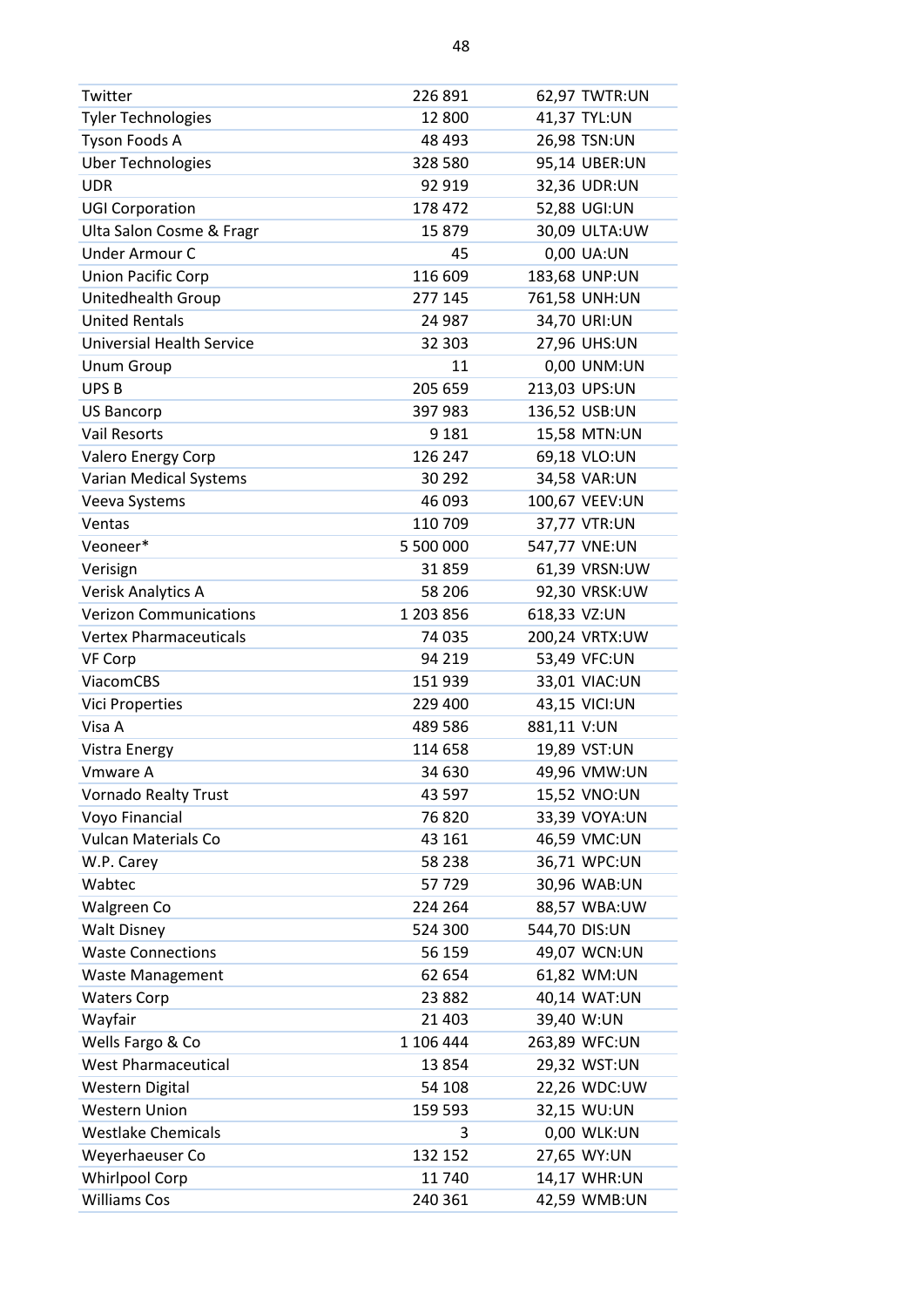| <b>Willis Group Hldgs</b>                   | 37 589  |           | 68,97 WLTW:UW |
|---------------------------------------------|---------|-----------|---------------|
| <b>Wisconsin Energy Corp</b>                | 82 565  |           | 67,42 WEC:UN  |
| Workday                                     | 56 979  |           | 99,46 WDAY:UW |
| Wynn Resorts                                | 15 3 52 |           | 10,65 WYNN:UW |
| Xilinx                                      | 89 935  |           | 82,44 XLNX:UW |
| <b>XPO Logistics</b>                        | 29 206  |           | 21,02 XPO:UN  |
| Xylem Inc                                   | 57 247  |           | 34,65 XYL:UN  |
| Yum Brands                                  | 48 675  |           | 39,41 YUM:UN  |
| Zebra Technologies A                        | 18815   |           | 44,87 ZBRA:UW |
| Zillow Group C                              | 47 741  |           | 25,62 Z:UW    |
| Zimmer Holdings                             | 61 616  |           | 68,52 ZBH:UN  |
| Zions Bancorporation                        | 33 5 54 |           | 10,63 ZION:UW |
| Zoetis Inc                                  | 141 482 |           | 180,64 ZTS:UN |
| Zoom Video Communications                   | 32 400  |           | 76,53 ZM:UW   |
|                                             |         |           |               |
| Summa verkligt värde noterade aktier USA    |         | 71 302,38 |               |
| Summa anskaffningsvärde noterade aktier USA |         | 54 507,88 |               |

\* Aktieposter i samma bolag registrerade på andra marknader inräknade i röst- & kapitalandel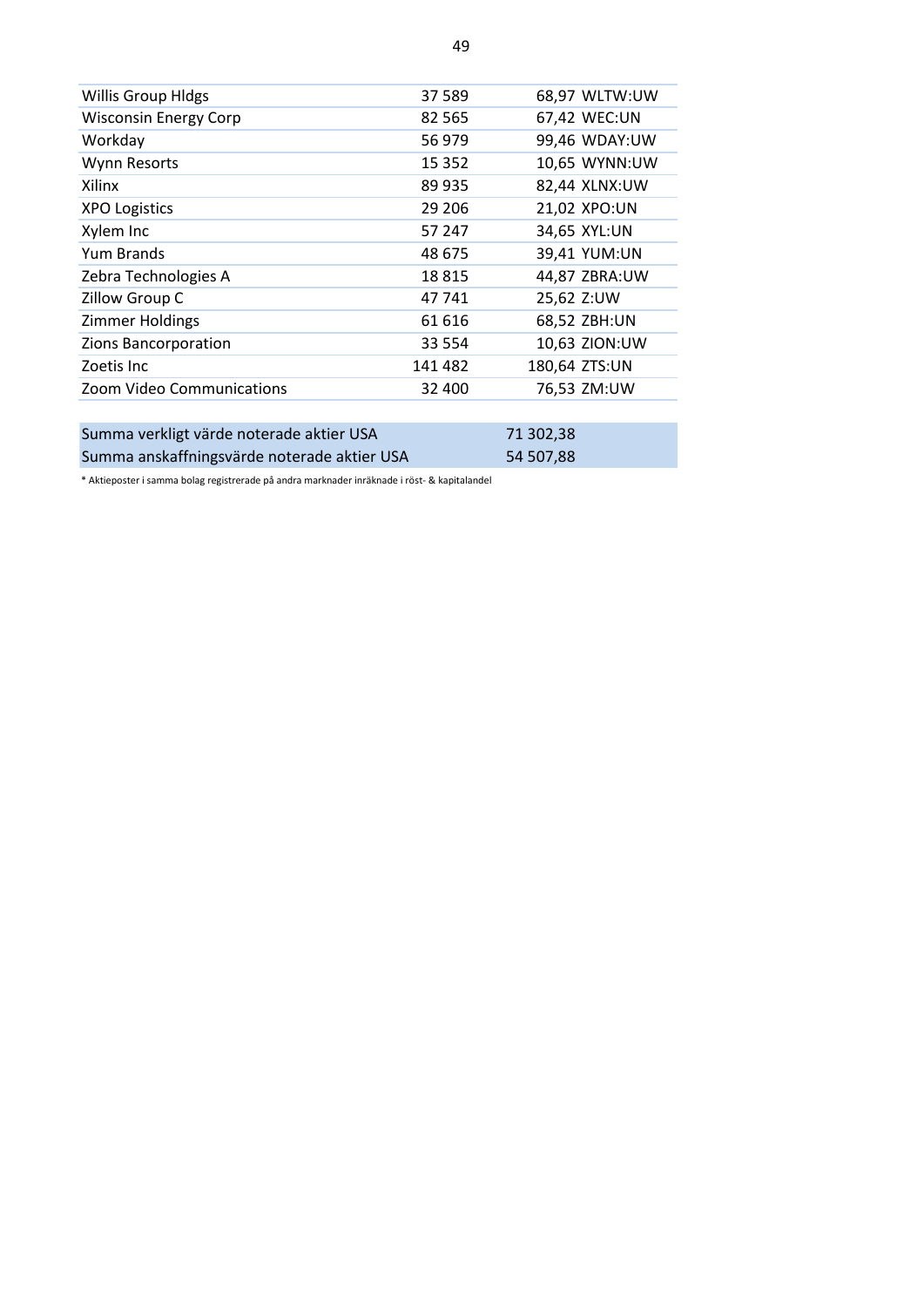| NOTERADE AKTIER OCH ANDELAR PER 2020-06-30 (Mkr) |         |                                |  |  |
|--------------------------------------------------|---------|--------------------------------|--|--|
| Österrike                                        |         | Antal Verkligt värde BB Ticker |  |  |
| Andritz                                          | 23 3 13 | 7,90 ANDR:AV                   |  |  |
| CA Immo                                          | 341438  | 105,93 CAI:AV                  |  |  |
| Erste Group Bank                                 | 84 924  | 18,62 EBS:AV                   |  |  |
| <b>OMV</b>                                       | 35 958  | 11,20 OMV:AV                   |  |  |
| Raiffeisen Bank International                    | 42 173  | 7,00 RBI:AV                    |  |  |
| Verbund AG                                       | 35 405  | 14,77 VER:AV                   |  |  |
| Voestalpine                                      | 26 984  | 5,41 VOE:AV                    |  |  |
|                                                  |         |                                |  |  |

| Summa verkligt värde noterade aktier Österrike    | 170.82 |
|---------------------------------------------------|--------|
| Summa anskaffningsvärde noterade aktier Österrike | 180.34 |